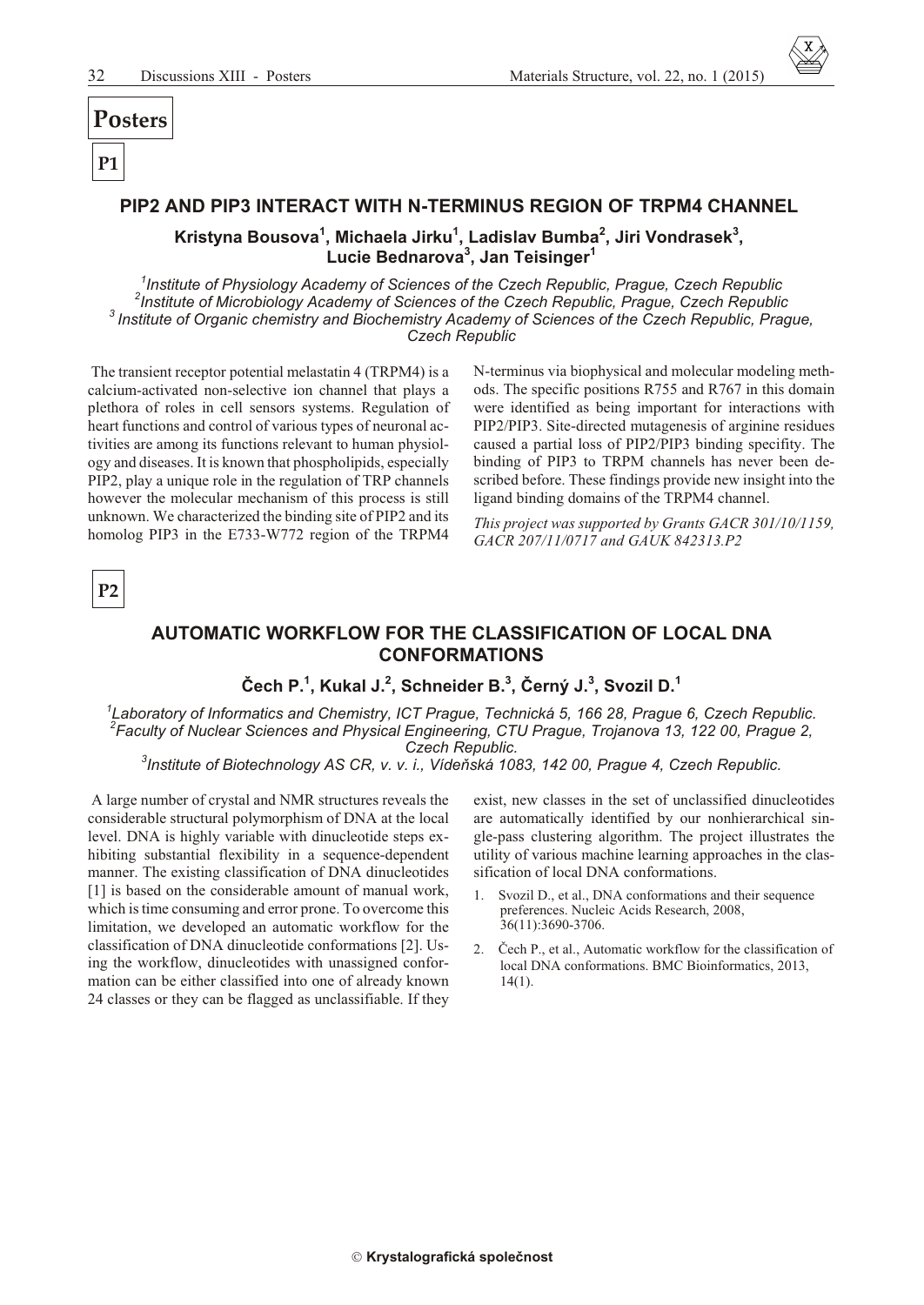

# P<sub>3</sub>

## MODELING OF BLOCKING OF NMDA RECEPTOR CHANNEL BY ENDOGENOUS **NEUROSTEROIDS**

### Jiří Černý<sup>1,2</sup> and Ladislav Vyklický<sup>2</sup>

<sup>1</sup>Institute of Biotechnology, AS CR, Vídeňská 1083, Prague, 14220 <sup>2</sup>Institute of Physiology, AS CR, Vídeňská 1083, Prague, 14220

N-methyl-D-aspartate (NMDA) receptors (NMDARs) are a major class of excitatory neurotransmitter receptors in the central nervous system. They form glutamate-gated ion channels that are highly permeable to calcium and mediate activity-dependent synaptic plasticity. NMDAR dysfunction is implicated in multiple brain disorders, including stroke, various forms of neurodegeneration, chronic pain and schizophrenia. NMDARs are activated by a gonists glutamate and glycine, and their activity is modulated by allosteric modulators including endogenous neurosteroids pregnenolone sulfate and 20-oxo-5b-pregnan-3 -yl sulfate and their synthetic analogues.

We have used electrophysiological and molecular biology techniques in combination with molecular modeling to analyze molecular mechanisms of steroid action at NMDARs. In agreement with our theoretical results, the results of our experiments suggest that neurosteroids bind in the extracellular vestibule of the NMDAR channel to prevent the permeation of small mono and divalent ions. In addition, the model of the NMDAR channel opening suggests an explanation for the different contribution of the GluN1 and GluN2B NMDAR subunits to the inhibition by the steroid.

Vojtech Vyklicky, Barbora Krausova, Jiri Cerny, Ales Balik, Martin Zapotocky, Marian Novotny, Katarina Lichnerova, Tereza Smejkalova, Martina Kaniakova, Miloslav Korinek, Milos Petrovic, Petr Kacer, Martin Horak, Hana Chodounska, and Ladislav Vyklicky; Scientific Reports, accepted.

# P<sub>4</sub>

# STRUCTURAL CHARACTERIZATION OF PHOSPHATIDYLINOSITOL 4-KINASE IIIR IN **COMPLEX WITH ATP AND INHIBITOR**

#### D. Chalupská, I. Mejdrová, A. Baumlová, R. Nenska, E. Boura

Institute of Organic Chemistry and Biochemistry chalupska@uochb.cas.cz

Phosphatidylinositol 4-kinases (PI4Ks) are crucial enzymes for the maintenance of lipid homeostasis and for the control of intracellular trafficking. Their product phosphatidylinositol 4-phosphate (PI4P) - is the main lipid marker of the Golgi and the trans-Golgi network and plays a role at the plasma membrane as well. It is also a precursor for higher phosphoinositols. Many, if not all single stranded plus RNA viruses including dangerous human pathogens, replicate in membranous organelles highly enriched in PI4P. Indeed, type III (a and B) PI4Ks were shown to be essential host factors for the replication of single stranded plus RNA viruses. Numerous viruses from Picornaviridae, Coronaviridae and Flaviviridae families depend on the enzymatic activity of PI4K IIIB. As such,

PI4K IIIB is a potential therapeutic target in the development of broad-spectrum virostatics. To understand the mechanism of PI4KIIIB inhibition at the atomic level we have solved crystal structures of PI4K IIIB in complex with an archetypal inhibitor and with ATP. These structures revealed that the inhibitors occupy the binding site for the adenine ring of the ATP molecule.

The project was supported by the Academy of Sciences Czech Republic (RVO: 61388963). The work of D.C., A.B. and E.B. was supported by MarieCurie FP7-PEOPLE-2012-CIG project number 333916 and by Project InterBioMed LO1302 from Ministry of Education of the Czech Republic. The work was supported by Gilead Sciences, Inc.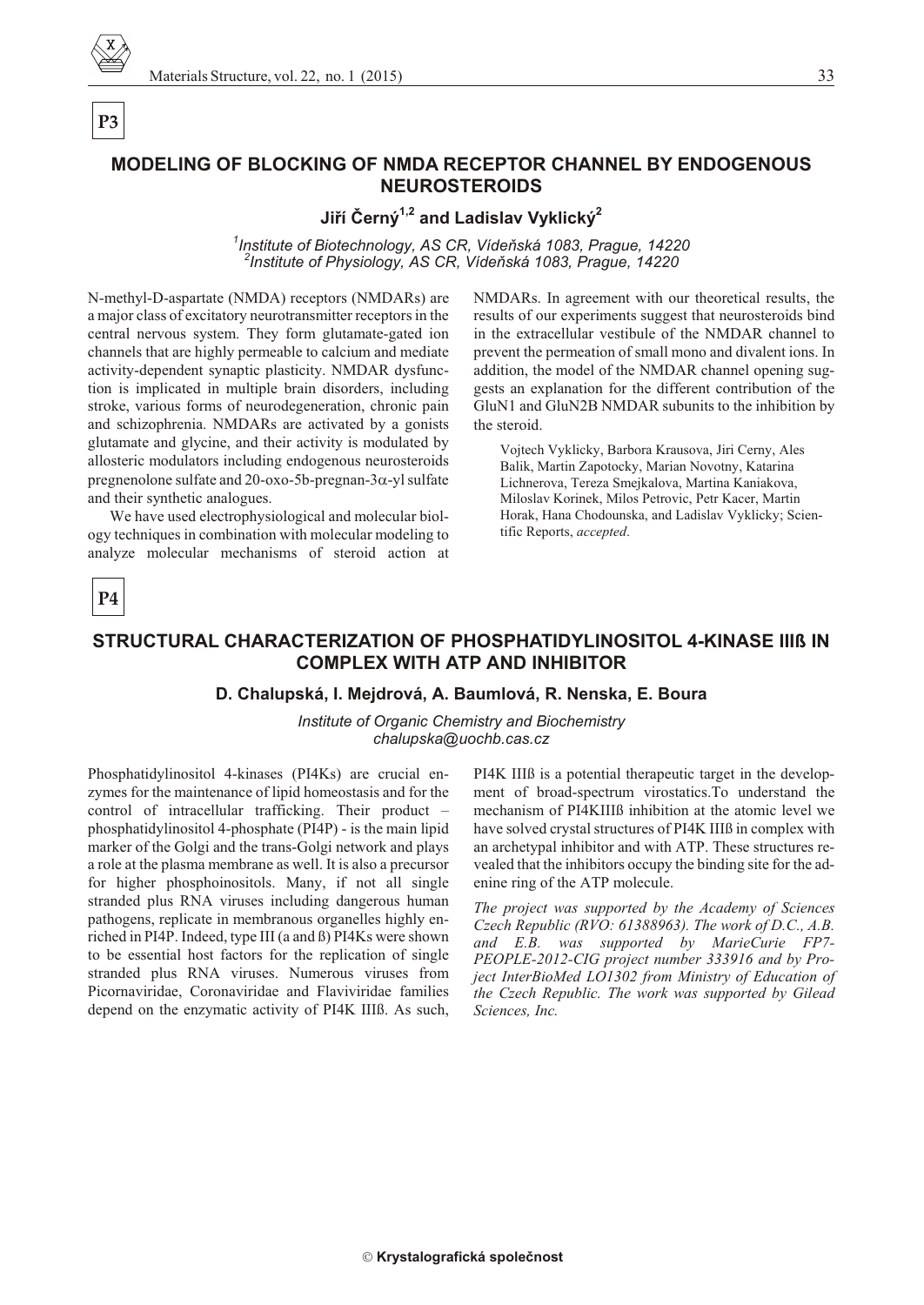# P<sub>5</sub>

### REPETITIVE EXTRAGENIC PALINDROMS FROM HAEMOPHILUS PARASUIS AND THEIR ASSOCIATED TRANSPOSASE RAYT

#### Tatsiana Charnavets, Iva Nečasová, Bohdan Schneider

Inst. of Biotechnology, Acad. Sci. of the Czech Republic, Videnska 1083, 142 20 Prague, Czech Republic

Repetitive Extragenic Palindrome (REP) elements represent relatively well characterized types of noncoding repetitive DNA in bacteria. The REPs play a variety of roles in the cell and can be cleaved and transfered to the target site by the associated REP-associated tyrosine transposase (RAYT, Nunvar et al. 2010). The ability of RAYT to catalyze cleavage and recombination of REP sequences was experimentally confirmed for E. coli (Messing et al. 2012) and newly determined for Haemophilus parasuis. Recognition between single-stranded REP DNA and RAYT is necessary for nucleoprotein complex formation and subsequent DNA strand cleavage and transfer (Messing et al. 2012).

In this work, we studied solution conformations of several REP-related oligonucleotides from H. parasuis by circular dichroism spectroscopy. Our results indicate that REP oligonucleotides from H. parasuis form predominantly a monomolecular hairpin conformation in solution which may be important for RAYT recognition. Interactions between the fluorescently labeled oligonucleotide

with sequence of *H. parasuis* REP and the associated RAYT were determined by microscale thermophoresis technique. Data show that the RAYT protein interacts with REP DNA from *H. parasuis* with high affinity, dissociation constant of binding RAYT to REP DNA was determined as  $5 \pm 0.8$  nM.

- $1<sup>1</sup>$ Nunvar J, Huckova T, Licha I.: Identification and characterization of repetitive extragenic palindromes (REP)-associated tyrosine transposases: implications for REP evolution and dynamics in bacterial genomes. BMC Genomics 11:44, 10.1186/1471-2164-11-44 (2010).
- Messing SA, Ton-Hoang B, Hickman AB, McCubbin AJ,  $2.$ Peaslee GF, Ghirlando R, Chandler M, Dyda F.: The processing of repetitive extragenic palindromes: the structure of a repetitive extragenic palindrome bound to its associated nuclease. Nucleic Acids Res. 40, 9964-9979 (2012).

This work is supported by grant  $CZ.1.07/2.3.00/30.0020$ from the Ministry of Education of the Czech Republic (MSMT), and by grant P305/12/1801 from Czech Science *Foundation* 

**P6** 

#### THE SEMIEMPIRICAL QUANTUM MECHANICAL SCORING FUNCTION FOR **IN-SILICO DRUG DESIGN**

#### Jindřich Fanfrlík, Martin Lepšík, Jan Řezáč, Michal Kolář, Adam Pecina, Dana Nachtigallová and Pavel Hobza

Inst. of Organic Chemistry and Biochemistry and Gilead Science and IOCB Research Center, Acad. Sci. of the Czech Republic, Flemingovo nam. 2, 166 10 Prague 6, Czech Republic, fanfrlik@uochb.cas.cz

This poster introduces the quantum mechanics (QM)-based computer-aided drug design, especially using semiempirical QM (SQM) methods. Computer-aided drug design aims to reduce the cost of the drug development and also to bring deeper insight into the inhibitor binding to its target. Binding free energy  $(G_b^{\circ})$  between protein (P) and a ligand (L), which is related to the dissociation constant  $(K_i)$  of the P-L complex, is expected to be proportional to the ligand potency.

Free energy estimators are mostly referred to as scoring functions in the drug-design community. The score stands for the binding free energy or for some generalized quantity describing the ligand potency. Previously, we designed a scoring function based on the semiempirical quantum mechanical (SQM) PM6-DH2X method and applied it to several types of P-L complexes, namely the HIV-1 protease (PR) [1], cyclin-dependent kinase 2 (CDK2) [2], casein kinase 2 (CK2) [3], adenosine kinase [4], aldose reductase [5], serine racemase [6] binding to series of inhibitors. The score consist of the interaction energy, the desolvation free energy, the change of the conformational 'free' energies of the protein and ligand upon binding and the entropy change. The most accurate up-to-date methods are used for the respective terms thus offering a balanced and reliable scoring function. Let us emphasize that each of the terms has a clear physical meaning and that these terms are not adjusted/weighted by any means (fitting parameters) to the experimental data. Construction of the scoring function from the physically meaningful terms is a significant feature since it allows us to gain a deeper insight into the nature of the P-L binding.

- $\mathbf{1}$ Fanfrlík, J.et al. J. Phys. Chem. B, 2010, 114, 12666.
- $2^{1}$ Dobeš, P. et al. Comput. Aided Mol. Des. 2011, 25, 223.
- $\mathcal{L}$ Dobeš, P. et al. J. Phys. Chem B, 2011, 115, 8581.
- $4<sup>1</sup>$ Snášel, J. et al. J. Med. Chem. 2014, 57, 8268.
- 5. Fanfrlík, J.et al. ACS Chem. Biol. 2013, 8, 2484.
- 6. Vorlová B. et al. Eur. J. Med. Chem. 2015, 89, 189.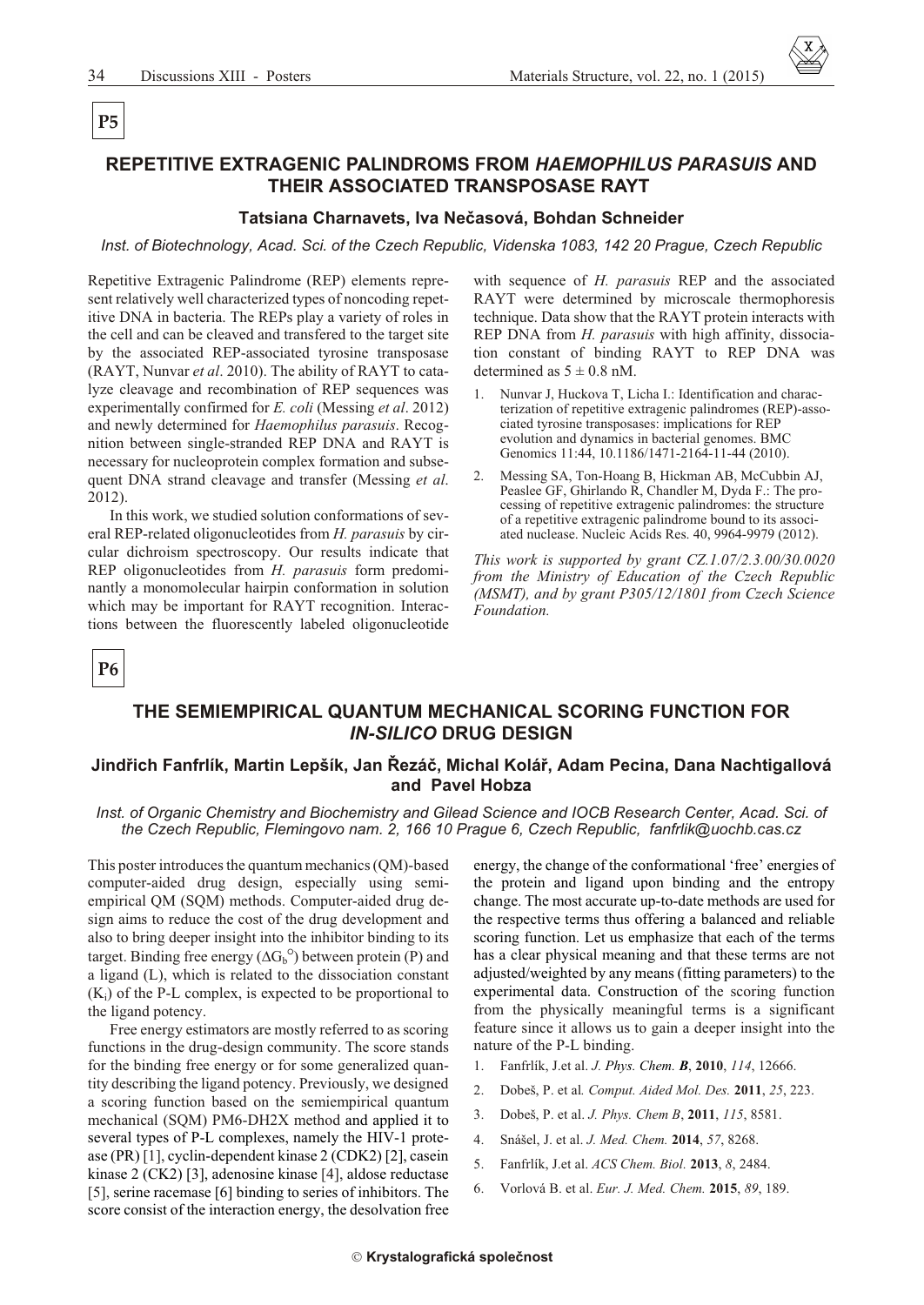#### *PDBCOP***: PDB COMPARISON PROGRAM**

**Karla Fejfarová1\*, Jan Dohnálek1,2, Jindøich Hašek<sup>2</sup>**

<sup>1</sup> Institute of Macromolecular Chemistry AS CR, v.v.i., Heyrovského nám. 2/1888, 162 06 Prague 6, **Czech Republic** 

<sup>2</sup> Institute of Biotechnology AS CR, v.v.i., Vídeňská 1083, 142 20 Prague 4, Czech Republic *fejfarova@imc.cas.cz*

Crystallographic structure determination has become a technique that can be readily applied to many research problems in biotechnology, biomedicine, and drug design. These applications should be based on only the reliable data, however, some of the models in the Protein Data Bank still contain errors of various kinds [1]. It should be emphasized that one cannot blindly accept the results of auto mated crystal structure solution and refinement procedures and that it is essential to carefully assess the model quality.

The most common validation tools, MolProbity [2], and the wwPDB validation server [3], check mainly the geometric quality of the model. In the final stages of the crystal structure refinement, it is also important to keep track of those atoms, for which parameters change significantly during the refinement cycles. These atoms, usually belonging to solvent molecules, may be the source of possible problems. With the size of a typical macromolecular structure, it is almost impossible to check all the atoms manually.

*PDBCOP* is a command line-based tool that assembles specific details about X-ray structure model from PDB file.

If called in mode with two input files, it compares two PDB files and prints a list of atoms, for which position or ADP changed more than a certain threshold. In mode with one input file, *PDBCOP* can list e.g. non-standard residues in the PDB file, all atoms with occupancy different from 0 and 1, and residues with alternate conformations. The Linux version of *PDBCOP* is available at http://crysa.fzu.cz/ pdbcop/.

*This work was supported by the Ministry of Education,* Youth and Sports of the Czech Republic (grant No. *EE2.3.30.0029), and by BIOCEV CZ.1.05/1.1.00/02.0109 from the European Regional Development Fund.* 

- 1. Dauter Z., Wlodawer A., Mi nor W. *et al*., *IUCrJ*, 2014, **1**, 179-193.
- 2. Chen V. B., Arendall W. B., Headd J. J. *et al*., *Acta Cryst.*, 2010, **D66**, 12-21.
- 3. Berman H. M., Henrick K., Nakamura H., *Nat. Struct. Biol.*, 2003, **10**, 980.

**P7**

#### **RECEPTORS EXPRESSED ON THE NATURAL KILLER CELLS; REVIEW OF THE MOLECULAR STRUCTURE DATA**

#### **Hašek Jindøich<sup>1</sup> , Skálová Tereza<sup>1</sup> , Kolenko Petr<sup>2</sup> , Dušková Jarmila<sup>1</sup> , Koval Tomáš<sup>2</sup> , Fejfarová Karla<sup>2</sup> , Stránský Jan<sup>1</sup> , Dohnálek Jan1,2**

<sup>1</sup> Institute of Biotechnology AV ČR, Vídeňská 1083, 14 220 Praha 4, <sup>2</sup> Institute of Macromolecular Chemistry AV ČR, Heyrovského nám.2, 16206 Praha 6 *hasekjh@seznam.cz*

Natural killer cells indispensable for innate immunity are in the center of very complex machinery of interactions between cell receptors and ligands ensuring signal transduction, recognition, etc. They have also complex mechanisms for activating the adaptive immune system. The resulting effect depends on numbers of cellular receptors expressed on the NK-cells, on the numbers of receptors on the surface of other the immune and the tissue cells in neighborhood, on a type of their clustering and on concentration of small and high molecular weight ligands secreted into the surrounding intercellular space. Thus, the immune response is always a complex interplay of many events. Intensity of response usually depends on clustering of receptors, on attachment of ligands on the intracellular side of receptors, and on number and strength of interactions with extracellular ligands. Moreover, cells perceive more signal pathways, some acting in synergy, some against each other. The Table presented on poster may help to get a brief glimpse on complexity of the problem.

Main reason for joining the protein crystallography data with data provided by other biophysical methods is to get the 3D view of the intermolecular interfaces, which seems to be very useful for a rational design of medical treatment. Advantages of crystallography of protein complexes are namely in (a) *v*isualization of intermolecular in teraction modes (it allows controlled intervention into the im munological processes and thus a rational modulation of functions), and (b) in the fact that the inspected proteins are under similar stress as in the tissue (protein concentrations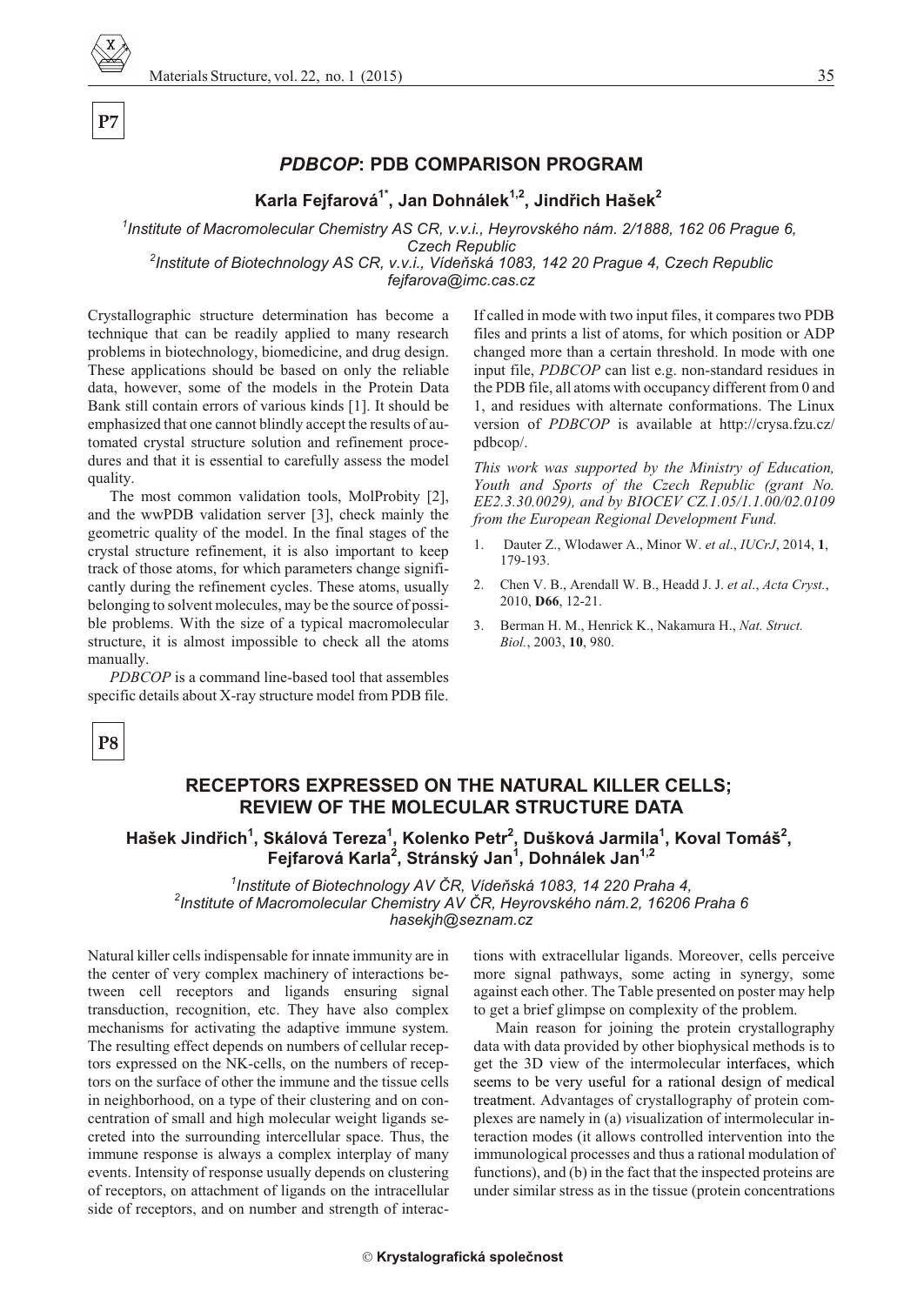in "crystals" are similar to those in the tissues). Protein crystallography helps in:

- elucidating the detailed mechanism of adhesion and signal transmission between cells,
- reliable confirmation of reasons why molecular partners responsible for immunological processes bind,
- visualization of the interface provides a basis for a rational variation of the process under study.

Regrettably, the 3D structure data and snapshots of the complexes with their interaction partners are very sparse by now. Thus, the review of NK-cell receptor interactions is intended namely for rational planning of the future experiments research in the field. Protein crystallography is a relatively slow tool, and thus a rational selection of a reseach targets is very important.

The summary of the NK-cell surface receptors shows a large pool of the NK-cells receptors and their interactions with hundreds of their ligands. The Table summarizes the available biochemical data on the biomolecular interaction partners [9, 11, 12 etc.] and mixes them with the structure data obtained by X-ray crystallography [10].

The NK-cell receptors are sorted according to their CD names, and their biochemical properties and interacting partners were compiled primarily from several recent reviews. The information on experimentally determined structures of receptors or ligands shown in red is extracted from the Protein structure data bank (PDB) [10] in December 2014. Some related proteins of interest without CD names are at the end of the Table.

Columns are divided into three groups. The columns A-H concerning the NK-cell receptor, J-R concerning the supposed external ligands, and S-U devoted explicitly to function and morphology of the ligand-receptor complex under interest.

The Table is hopefully self-explaining. E.g. the column H ("Expression confirmed in") contains the observed appearance of the receptor on different cell types. As an example, the m-CD30 is expressed only if NK-cells are activated and its interaction with CD156 may lead to proliferation of lymphocytes and apoptosis, by also to tolerance under specific conditions. It is evident that the tabulation requires extensive use of abbreviations. They are in consistency with those used in literature when it was possible. The detailed list of the abbreviations used in Table is alphabetically sorted by the end.

The related proteins from different species are resolved by a prefix (e.g. h-human, m-mouse) and are sorted on rows nearby (columns A,J). The table lists namely human and mouse receptors. Information on others species are here accidental and very sparse. The rows with human receptors have white background. The non-human receptors are marked by grey background.

**Interacting partners.** The cellular receptor can have a number of interacting partners (listed in column G). Some of them have their principle role in natural processes in organisms, some have no evident function in organisms, some can have adverse function and other can be prepared on purpose artificially as a reaction of organisms to antigen (antibodies). Due to the high throughput methods for testing pairs of protein binding partners, the number of known interacting partners of receptors is continuously growing.

Thus, in spite of a large number of the listed ligands, the Table is far to completeness. The information on ligands in this Table is based on few recent reviews and the data extracted from the PDB. No global search of data scattered in individual journals, neither systematic search of ligands deposited in the PDB [10] were done. The columns "Molecular morphology" are planned to explain the domain structure, complexation with intra and extracellular ligands and the observed multimerization of receptors, or ligands, or complexes.

The structures solved in our laboratory are highlighted by rose background. They include: (a) the structures of NK-cell receptors (e.g. NKRP1A, NKRP1F, CD69)  $[4,5,6]$ , (b) the structures of the protein molecules interacting with NK cell receptors (e.g. Clr-g, LLT1)  $[1, 2, 3]$ , (c) studies of Fc fragment of IgG's interactions with cellular receptors [7, 8], self-aggregation and formation of immuno-complexes via Fc fragment interactions [7], (d) the role of glycosylation on protein stability [8]. The structures of NK-cell related molecules determined worldwide are denoted yellow-green background.

The presented table of the structure data on NK-cell receptors and their ligands compiles a large volume of data from several available recent reviews. The data are accepted as they stated in the literature and no guaranty on correctness and accuracy is possible. The Table should be taken as a guide for the first orientation only. All facts should be verified elsewhere. The Table is updated occasionally by a staff involved in some special areas only and thus, it doesn't cover the field completely. Therefore, it is open to changes suggested by external specialists. A current version of Table is available on the request from the first author (hasekjh@seznam.cz).

The study was supported by ERDF BIOCEV CZ.1.05/ 1.1.00/02.0109, CSF 15-15181S, P302/11/0855, MSMT EE2.3.30.0029, LG14009, and GA FJFI SGS13/ 219/ OHK4/3T/14.

- 1. Skálová, T. et al (2015) Acta Crystallogr., D71, in press.
- $\overline{2}$ . Bláha, J. et al (2015) Protein Expression and Purification,  $109, 7-13.$
- Skálová, T. et al (2012) Journal of Immunology, 189, 10,  $\mathcal{E}$ 4881-4889.
- $4<sup>1</sup>$ Kolenko, P. et al (2011) Journal of Structural Biology, 175, 434-441.
- 5. Kolenko, P. et al (2011) Acta Crystallogr. F67. 519-1523
- Kolenko, P. et al (2009) Acta Crystallogr. F65, 6. 1258-1260.
- 7. Kolenko, P. et al (2009) Immunology 126, 378-385.
- $\mathsf{R}$ Kolenko, P. et al (2008) Coll. Czech. Chem. Soc. 73, 608-615.
- 9. Rosen, D.B. et al (2008) Journal of Immunology, 6508-6517.
- 10. Berman, H.M. (2008) Acta Crystallogr. A64, 88-95.
- 11. Poster Human and Mouse CD molecules. (2014) Biolegend, California, version 04-0027-00. www.biolegend.com/distributors
- 12. Exbio Praha, a.s. (2014), http://www.exbio.cz/.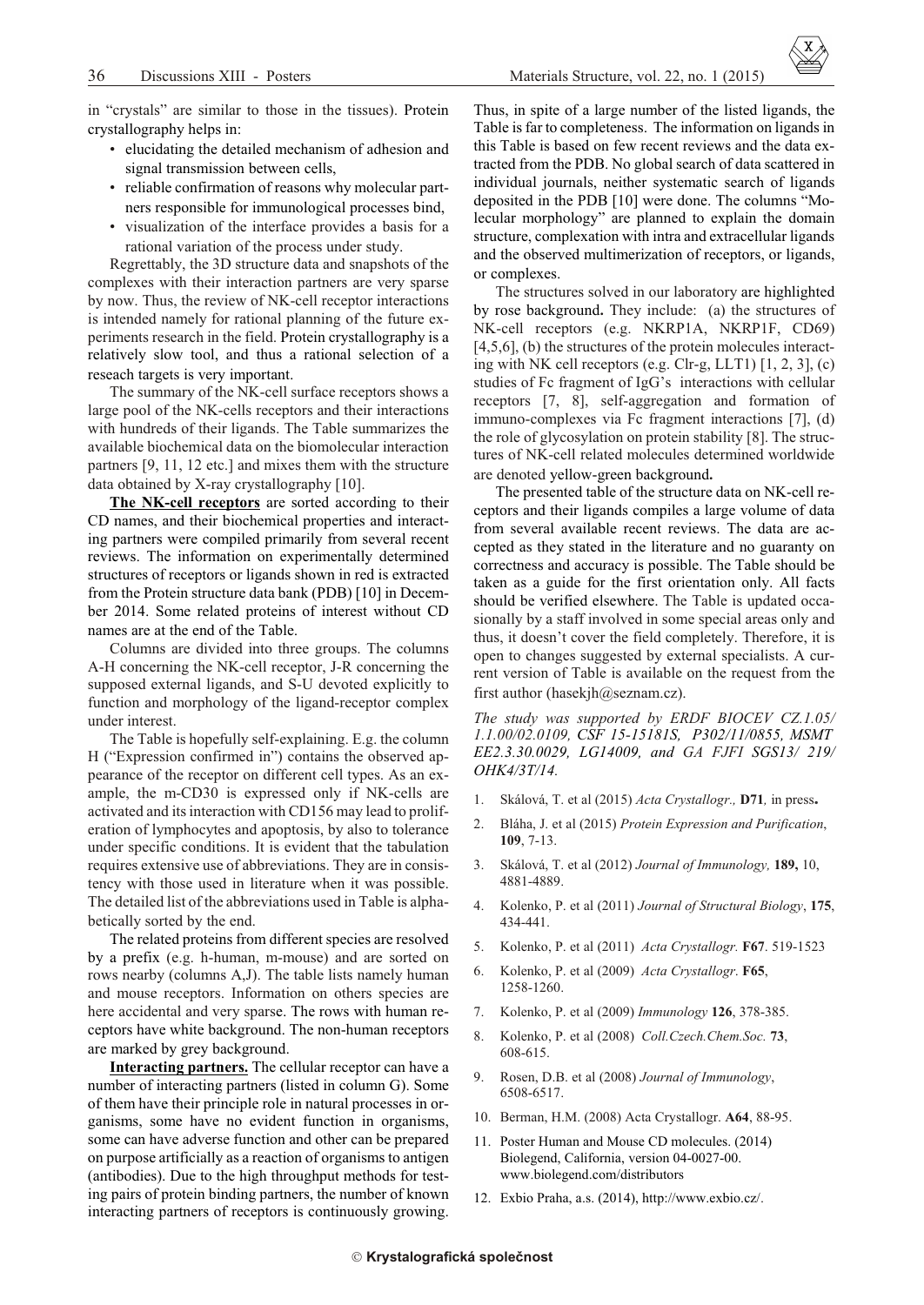# **IDENTIFICATION OF THE CATALYTIC RESIDUES OF GLYCOSIDASES FROM PAENIBACILLUS THIAMINOLYTICUS AS A WAY TO ENGINEERING OF NEW GLYCOSYNTHASES**

#### Katarína Hlat-Glembová, Vojtěch Spiwok, Eva Benešová, Blanka Králová

#### University of Chemistry and Technology, Prague

katarina.hg@gmail.com

Glycosyl hydrolases -D-galactosidase and -L-fucosidase cloned from Paenibacillus thiaminolyticus, are interesting not only because of their hydrolase activity but mainly, for their transglycosylation activity, which is important for synthesis of interesting glycosylated molecules. At the beginning of this work, we had no detailed information about the structure of these enzymes, because none of these enzymes had been crystalized yet. In this project both enzymes were studied using the combination of theorethical and experimental methods. In the theorethical part, the structures of enzymes were predicted by homology modeling and further studies of these structures proposed the possible catalytic residues in both enzymes. The experimental part is focused to confirmation of the predictions of catalytic amino acid residues from the theoretical part. This poster presents the final results, where the mutated enzymes -D-galactosidase mut233, -L-fucosidase mut1--L-fucosidase mut239 were produced and 86 and purified. Furthermore -D-galactosidase\_mut157 was purified in earlier experiments. All mutants were tested on selected substrates. The results of these activity tests are helpfull for better understanding the catalytic machinery of studied enzymes and lead us to possibility of transforming them into glycosynthases i.e. modified glycosyl hydrolases that lack their natural hydrolytic activity because of mutation of nucleophilic amino acid residue, but maintain their transglycosylation activity.

The project was supported by COST actions Multi-GlycoNano (CM1102, LD13024). Participation at the conference is supported by specific university research (MSMT No 20/2015, No MSMT 21/2015).

- 1. Benešová E., Lipovová P., Dvořáková H., Králová B.: -D-Galactosidase from Paenibacillus thiaminolyticus catalyzing transfucosylation reactions. Glycobiology 20, 442-451 (2010).
- $2.$ Lammerts van Bueren A., Ardevol A., Fayers-Kerr J., Luo B., Zhang Y., Sollogoub M., Blériot Y., Rovira C., Davies G. J.: Analysis of the reaction coordinate of -L-fucosidases: A combined structural and quantum mechanical approach. J. Am. Chem. Soc. 132, 1804-1806  $(2010).$

P<sub>10</sub>

# POSSIBILITIES FOR BIOMACROMOLECULAR CRYSTALLIZATION AT BIC CORE **FACILITY AT CEITEC, BRNO**

#### Josef Houser, Michaela Wimmerová

CEITEC-Central European Institute of Technology, Masaryk University, Kamenice 5, 625 00 Brno, Czech Republic, bic@ceitec.cz, josef.houser@ceitec.cz

Protein crystallization followed by X-ray diffraction is well established method for determination of the protein structure. It is historically the first technique developed and lead to determination of more than 93 000 deposited structures of proteins and their complexes up to date [1]. It is currently the only method that enables atomic resolution for structures of virtually unlimited size including proteins, nucleic acids and their various complexes.

We offer a wide range of crystallization techniques in the Biomolecular Interaction and Crystallization (BIC) Core Facility at CEITEC MU in Brno. The standard 96-well crystallization screening plates are set up by Mosquito (TTP Labtech) and Phoenix (Rigaku) robotic systems allowing for high throughput, precision and accuracy. The optimization of crystallization conditions is further simplified by Dragonfly (TTP Labtech) pipetting robot. The automation speeds up the whole process allowing to set up 1000 - 2000 different conditions with 100 ul of concentrated sample in one hour. The storage and crystal tracking

is ensured by Minstrel HT (Rigaku) equipped with UV detection and advanced software analysis.

Beside standard sitting/hanging drop crystallization screening, we are using specialized techniques of crystallization under oil or in capillaries. TG40 machine (Centeo) serves for temperature optimization screening. We also offer a wide range of additives and nucleants as well as heavy atom compounds for protein derivatization. Recently we broaden the spectrum of available methods by membrane proteins crystallization in cubic and sponge phase thanks to Mosquito LCP machine (TTP Labtech). Biophysical properties of the samples can also be determined using analytical ultracentrifugation, dynamic light scattering and CD spectroscopy available to users.

All the possibilities are available not only to research groups in CEITEC, but thanks to Open access grant also to any non-commercial users worldwide for free (in 2015).

The running of the Core Facility Biomolecular Interaction and Crystallization is supported by the European Union

37

P<sub>9</sub>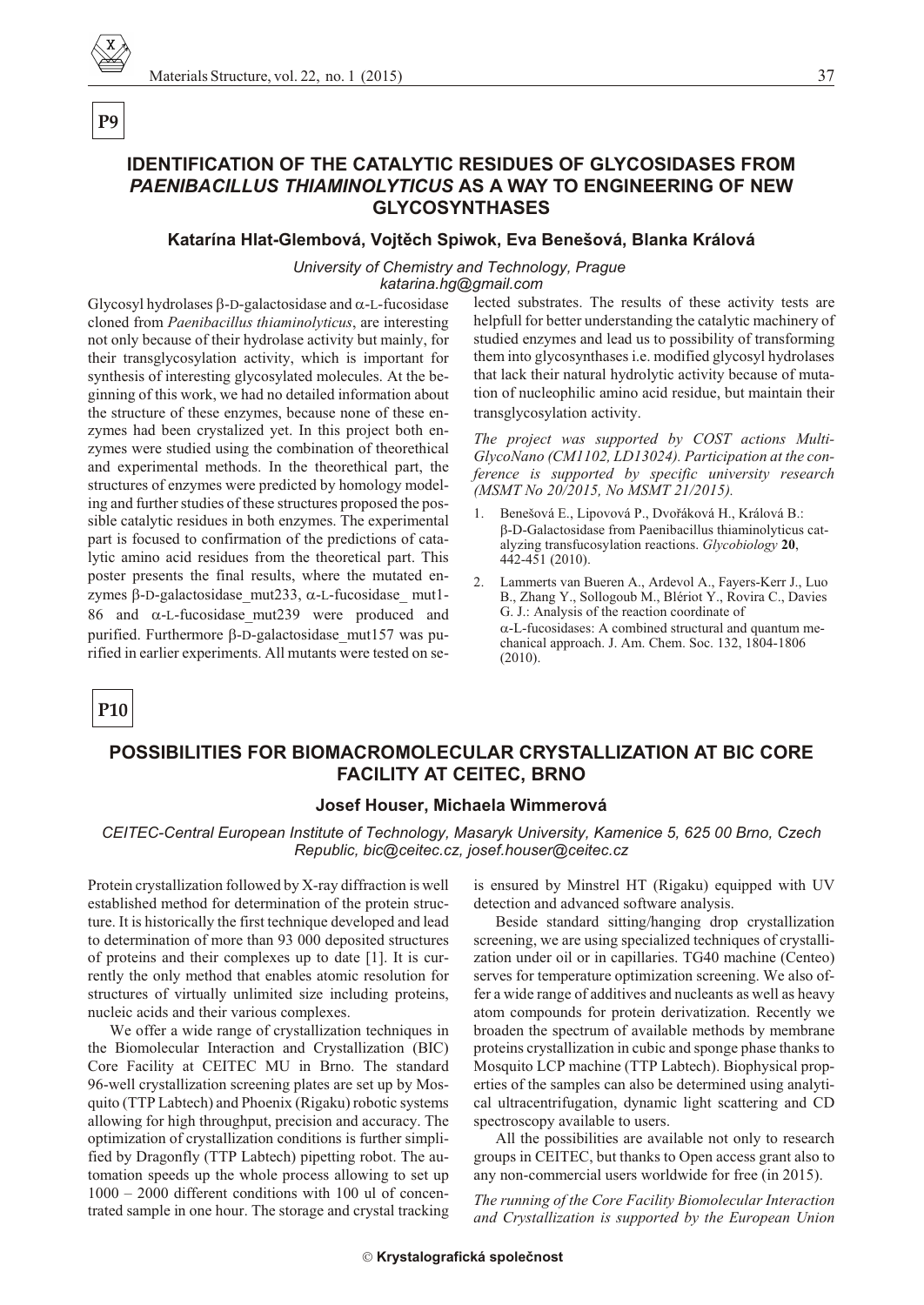

under the Seventh Framework Programme by CEITEC  $(CZ.1.05/1.1.00/02.0068)$  project from European Regional Development Fund and Open access project by Czech Ministry of Education (LM2011020).

 $1.$ http://pdb.rcsb.org. H.M. Berman, J. Westbrook, Z. Feng, G. Gilliland, T.N. Bhat, H. Weissig, I.N. Shindyalov, P.E. Bourne (2000) The Protein Data Bank. Nucleic Acids Research, 28: 235-242.

P11

#### NMR RELAXATION STUDIES OF RECEIVER DOMAIN OF CYTOKININ RECEPTOR CKI1<sub>RD</sub> MUTANTS FROM ARABIDOPSIS THALIANA

#### Dominik Hrebík, Olga Otrusinová, Blanka Pekárová, Lubomír Janda, Jan Hejátko, Lukáš Žídek and Vladimír Sklenář

National Centre for Biomolecular Research, Faculty of Science, and Central European Institute of Technology, Masaryk University, Kamenice 5, CZ-62500 Brno, Czech Republic

In our project, we studied the signaling pathway, called multistep phosphorelay signaling system in the plant Arabidopsis thaliana. The multistep phosphorelay signaling pathway has a great influence on many aspects of growth and development of plants. This signaling system is based on phosphate transfer between the cytoplasmatic membrane and nucleus. In the plant Arabidopsis thaliana, histidine kinase is phosphorylated upon signal recognition, and forwards the phosphate group through histidine phosphotransfer proteins to a response regulator protein located in nucleus, where the response take place. The input signal can be light, osmotic changes or hormones.

Aspartic acid 137, present in the active site of  $CKI1_{RD}$ , plays an important role in the signaling pathway. This Asp 137 residue binds phosphate and transfers it to next protein involved in the signaling pathway. Two  $CKII_{RD}$  proteins with mutations in their active sites  $\rm (CKII_{RD}$ -D137A and  $CKII<sub>RD</sub>$  - D137E) were expressed in E. coli, labeled by stable isotope <sup>15</sup>N, and studied by NMR relaxation experiments. The results were used to characterize internal motions of the mutants.

This work was supported by grant from the Czech Science Foundation (grant No. P305/11/0756).



#### SPECTRAL AND ELECTROCHEMICAL ANALYSIS OF miR-34a-5p

Kristyna Hudcova<sup>1,4</sup>, Aneta Vecerova<sup>2</sup>, Libuse Trnkova<sup>2,4</sup>, Iva Kejnovska<sup>3,5</sup>,<br>MichaelaVorlickova<sup>3,5</sup>, Michal Masarik<sup>1,4</sup>

<sup>1</sup>Department of Pathological Physiology, Faculty of Medicine, Masaryk University, Kamenice 5, CZ-625 00 Brno,

<sup>2</sup>Department of Chemistry, Faculty of Science, Masaryk University, Kamenice 5,

CZ-625 00 Brno,

 $3$ Institute of Biophysics v.v.i., Academy of Sciences of the Czech Republic, Kralovopolska 135, CZ-612 65 Brno,

<sup>4</sup>CEITEC, Brno University of Technology, Technicka 3058/10, CZ-616 00 Brno, Czech Republic, <sup>o</sup>CEITEC, Masaryk University, Kamenice 5, CZ-625 00, Brno

MicroRNAs (miRNAs) are small (22 nt), single-stranded, non-coding RNAs known as regulators of gene expression at the mRNA level. Their impact on the final translation product is significant, therefore it is suitable to study them as biomarkers of various diseases namely diabetes, cardiovascular, neurodegenerative, viral diseases and cancer [1]. Our attention was aimed at the research of miR-34a-5p related to head and neck cancer (HNC) and also prostate cancer (PCa) where we obtained significant differences in miR-34a-5p expression status between health controls and patients with PCa. This miRNA, belonging to the miR-34 family is directly linked to p53 and Wnt pathways [2]. The tight connection between loss of tumor suppressor function and activation of oncogenic signaling has been proven for this miRNA. Beside the classical molecular-biological methods studying miRNAs, such as PCR, Northern Blot-

ting (NB), microarrays technologies, new biophysical approaches were applied [3]. The results from the PCR analysis were complemented with UV absorption spectra, CD spectra and linear sweep voltammetry in connection with adsorptive transfer stripping (AdTS) technique [4]. Both data of miR-34a-5p were completed by results of DNA(U), having the same oligonucleotide sequence as miR-34a-5p. The comparison of miRNA with DNA bearing uracil instead of thymine (DNA(U)) showed significant differences in structure-function relation. The stabilities of RNA and DNA structures were studied using CD and UV-absorption spectroscopy and expressed as melting points  $(32 \text{ °C}$  for RNA and  $46.5$  °C for DNA(U)). The effect of substitution of ribose for deoxyribose was shown and structural diversity was confirmed also by electrochemical methods.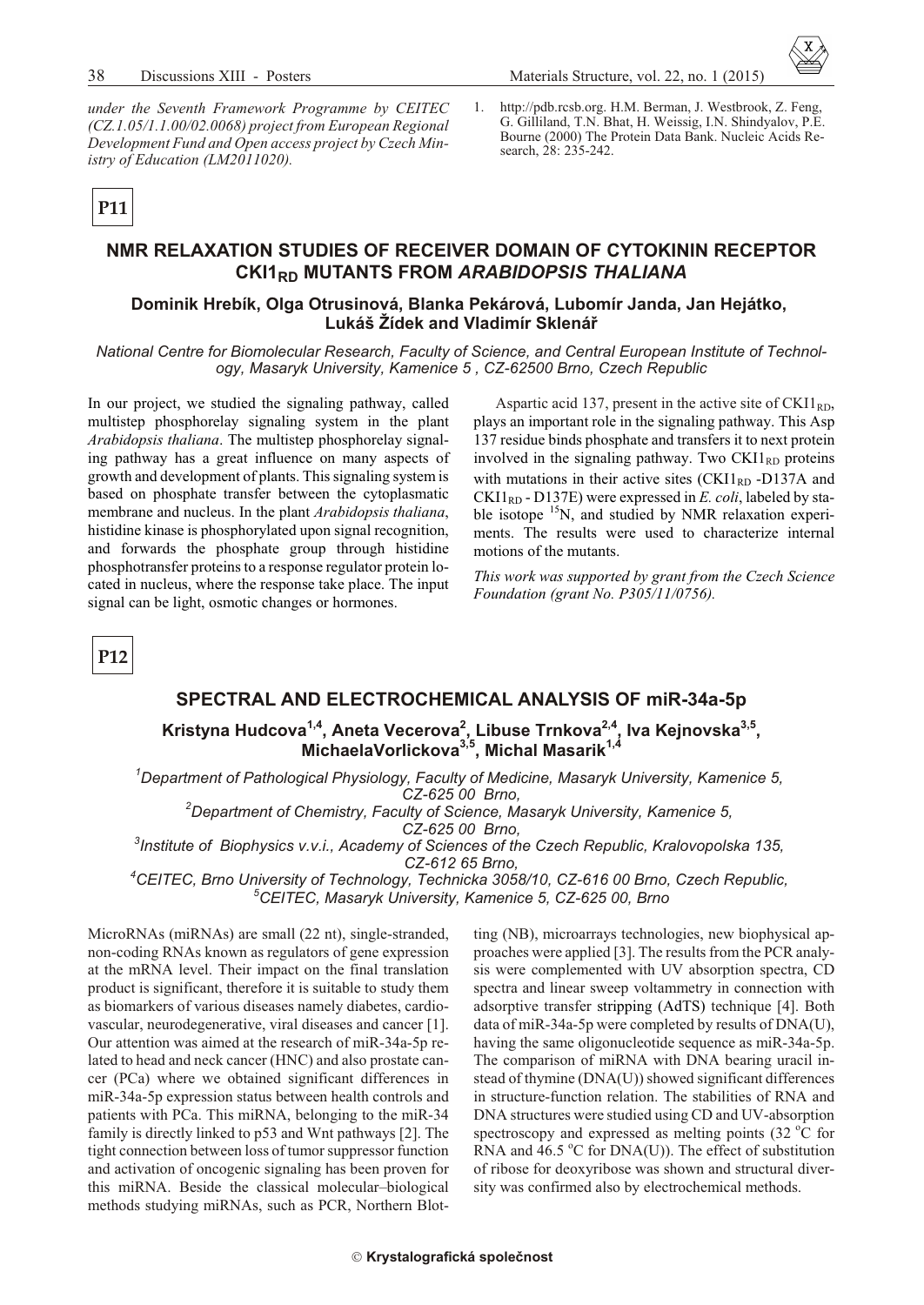

This research was supported by the Project CZ.1.05/ 1.1.00/02.0068 (Central European Institute of Technology -CEITEC), SIX CZ.1.05/2.1.00/03.0072 and by the projects KONTAKT II (LH13053) of the Ministry of Education of the Czech Republic and P205/12/0466 from the Grant Agency of the Czech Republic.

- 1. Mirnezami AHF, Pickard K, Zhang L, Primrose JN, Packham G., (2009) MicroRNAs: Key players in carcinogenesis and novel therapeutic targets. European Journal of Surgical Oncology 35, 339-347.
- $2.$ Cha, Y. H., Kim, N. H., Park, C., Lee, I., Kim, H. S., Yook, J. I., (2012) miRNA-34 intrinsically links p53 tumor suppressor and Wnt signaling. Cell Cycle, 11 (7), 1273-1281.
- Bettazzi F, Hamid-Asl E, Esposito CL, et al.. (2013) Elec-3. trochemical detection of miRNA-222 by use of a magnetic bead-based bioassay. Analytical and Bioanalytical Chemistry 405, 1025-1034.
- Pilarova, I., Kejnovska, I., Vorlickova, M., Trnkova, L.  $4.$ (2014) Dynamic Structures of DNA Heptamers with Different Central Trinucleotide Sequences Studied by Electrochemical and Spectral Methods. Electroanalysis, 26, 2118  $-2128$

# P<sub>13</sub>

#### **ACTIVATION ROUTE OF THE SCHISTOSOMA MANSONI CATHEPSIN B1 DRUG TARGET**

A. Jilkova<sup>1</sup>, M. Horn<sup>1</sup>, P. Rezacova<sup>1,2</sup>, L. Maresova<sup>1</sup>, P. Fajtova<sup>1</sup>, J. Brynda<sup>1,2</sup>, J. Vondrasek<sup>1</sup>, J. H. McKerrow<sup>3</sup>, C. R. Caffrey<sup>4</sup>, M. Mares<sup>1</sup>

<sup>1</sup>Institute of Organic Chemistry and Biochemistry, Academy of Sciences of the Czech Republic, 16610 Praque, Czech Republic

<sup>2</sup>Institute of Molecular Genetics, Academy of Sciences of the Czech Republic, 16610, Prague, Czech Rep. <sup>3</sup>Skaggs School of Pharmacy and Pharmaceutical Sciences, University of California, San Diego, San Diego, CA 92093, USA

<sup>4</sup>Center for Discovery and Innovation in Parasitic Diseases, University of California San Francisco, San Francisco, CA 94158, USA mares@uochb.cas.cz

The digestive protease cathepsin B1 (SmCB1) of the human blood fluke *Schistosoma mansoni* is a potential drug target for the treatment of schistosomiasis, a parasitic disease that afflicts over 200 million people worldwide. SmCB1 is biosynthesized as an inactive zymogen in which the pro-peptide operates as an intra-molecular inhibitor by blocking the active site. We have investigated the activation processing through which the pro-peptide is proteolytically removed and the regulatory role of sulfated polysaccharides (SPs) in this process. Crystal structures of three molecular forms of SmCB1 along the activation path-

way were determined, namely the zymogen, an activation intermediate with partially cleaved pro-peptide, and the mature enzyme. We have demonstrated that SPs are essential for the autocatalytic activation of SmCB1 as they interact with a specific heparin-binding domain in the pro-peptide inducing its complete processing. An alternative activation route for SmCB1 is mediated by S. mansoni legumain and is down-regulated by SPs, indicating that SPs act as a molecular switch between both activation mechanisms.

# P<sub>14</sub>

#### PIP2 INTERACT WITH CYTOSOLIC N-TERMINAL REGION OF THE MELASTATIN **CHANNEL TRPM1**

#### Michaela Jirku<sup>1,2</sup>, Kristyna Bousova<sup>1</sup>, Ladislav Bumba<sup>3</sup>, Jiri Vondrasek<sup>4</sup>, Lucie Bednarova<sup>4</sup>, Jan Teisinger<sup>1</sup>

<sup>1</sup>Institute of Physiology of the Czech Academy of Sciences, Videnska 1083, 14220 Prague, Czech Republic <sup>2</sup>Faculty of Science, Charles University in Prague, Albertov 6, 128 43 Prague, Czech Republic <sup>3</sup>Inst. of Microbiology of the Czech Academy of Sciences, Videnska 1083, 14220 Prague, Czech Rep. <sup>4</sup>Institute of Organic Chemistry and Biochemistry of the Czech Academy of Sciences, Flemingovo nam. 2, 16637 Praque, Czech Republic michaela.jirku@seznam.cz

Transient receptor potential melastatin 1 (TRPM1) channel belongs to superfamily of ion channels that are mostly permeable to mono- and divalent cations and respond to varichemosensation, physiological stimuli like ous termosensation and mechanosensation. TRP channels have six transmembrane domains with a pore region between the fifth and the sixth segments. Cytosolic N-/C-tails are responsible for regulation of TRPs, which carry binding sites for signal molecules  $[1, 2]$ . TRPM1 is expressed in human melanocytes and bipolar cells in retina and participates in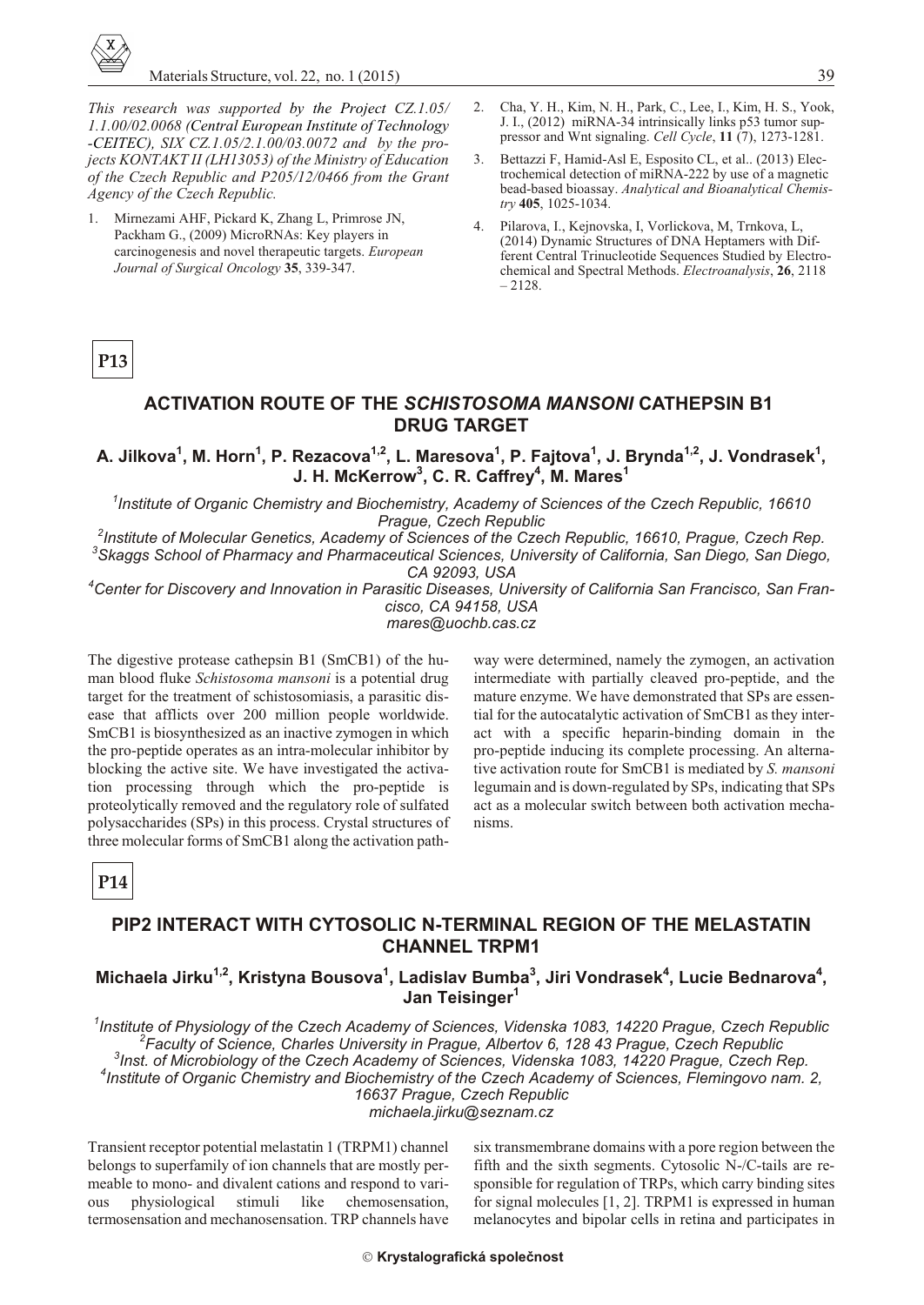processes connected to vision. Mutations of TRPM1 gene are associated with congenital stationary night blindness in humans and loss of TRPM1 correlates with increased aggressiveness in melanoma [3, 4].

In this study using bioinformatic approach we identified phosphatidylinositol 4,5-bisphosphate (PIP2) binding site in region A451-N566 within the TRPM1 N-terminus (NT). Fusion protein of TRPM1-NT was expressed in bacteria E. coli Rosetta cells and purified in two-step purification protocol using affinity and HPLC gel chromatography. Alanine substitution mutagenesis screening revealed the crucial amino acids for these interactions. The equilibrium dissociation constants were estimated using surface plasmon resonance measurement. The CD spectra were used to characterize the interactions as well.

We identified the PIP2-binding site and found mutations that decreased the affinity of the TRPM1-NT/PIP2 interaction. Our results suggest that the sequence of

TRPM1-NT contains several basic amino acids which interact with anionic phospholipids. Moreover we have provided the structural insight to the TRPM1-NT/PIP2 interaction using computer ligand docking.

- L. M. Duncan, J. Deeds, J. Hunter, J. Shao, L. M.  $\mathbf{1}$ Holmgren, E. A. Woolf, R. I. Tepper, A. W. Shyjan, Cancer Res, 58, (1998), 1515-20.
- B. Holakovska, L. Grvcova, M. Jirku, M. Sulc, L. Bumba,  $2<sub>1</sub>$ J. Teisinger, *J Biol Chem*, 287, (2012), 16645-55.
- L. Hammock, C. Cohen, G. Carlson, D. Murray, J. S. Ross, 3. C. Sheehan, T. M. Nazir, J. A. Carlson, J Cutan Pathol, 33,  $(2006)$ , 599-607.
- $4.$ M. Nakamura, R. Sanuki, T. R. Yasuma, A. Onishi, K. M. Nishiguchi, C. Koike, M. Kadowaki, M. Kondo, Y. Miyake, T. Furukawa, Mol Vis, 16, (2010), 425-37.

This project was supported by Grants GAUK 238214 and GACR - Project of Excellence in the Field of Neuroscience P304/12/G069.

**P15** 

#### STRUCTURAL CHARACTERIZATION OF PHOSPHOPROTEIN PHOSDUCIN AND ITS **INTERACTION WITH 14-3-3**

# Miroslava Kacirova<sup>1,2</sup>, Jiri Novacek<sup>3</sup>, Alan Kadek<sup>4</sup>, Petr Man<sup>4</sup>, Veronika Obsilova<sup>2</sup>, and<br>Tomas Obsil<sup>1,2</sup>

<sup>1</sup>Faculty of Science, Charles University in Prague, 12843 Prague, Czech Republic <sup>2</sup>Institute of Physiology, Czech Academy of Sciences, 14220 Prague, Czech Republic  $3$ Masaryk University, CEITEC - Central European Institute of Technology, 60177 Brno, Czech Rep. <sup>‡</sup>Institute of Microbiology, Czech Academy of Sciences, 14220 Prague, Czech Rep. kacirova@natur.cuni.cz

Phosducin (Pdc), a highly conserved phosphoprotein involved in the regulation of retinal phototransduction cascade, transcriptional control, and the modulation of blood pressure, is controlled in the phosphorylation-dependent manner including the binding to the 14-3-3 protein. However, the molecular mechanism of this regulation is largely unknown [1-3]. Here, the solution structure of Pdc and its interaction with the 14-3-3 protein were investigated using small angle X-ray scattering, circular dichroism, quenching of tryptophan fluorescence, analytical ultracentrifugation, hydrogen-deuterium exchange coupled to mass spectrometry and nuclear magnetic resonance. We show that the 14-3-3 protein interacts with and sterically occludes both the N- and C-terminal  $G_t$  binding interfaces of phosphorylated Pdc, thus providing a mechanistic explanation for the 14-3-3-depedent inhibition of Pdc function. The 14-3-3 protein dimer interacts with Pdc using surfaces both inside and outside its central channel. The N-terminal domain of Pdc, where both phosphorylation sites and the 14-3-3 binding motifs are located, is intrinsically disordered protein which remains likely highly flexible when bound to 14-3-3 indicating the fuzzy-like character of this complex. In addition, it has been speculated that the 14-3-3

protein binding decreases the rate of Pdc dephosphorylation after a light stimulus by virtue of its interaction with phosphorylated Ser54 and Ser73, thus lengthening the time that Pdc remains phosphorylated after a light exposure. Pdc is dephosphorylated in vivo by protein phosphatases 1 (PP1) and 2A (PP2A). Indeed, our dephosphorylation experiments with PP1 revealed that the 14-3-3 protein does slow down the dephosphorylation of doubly phosphorylated Pdc in vitro.

- R. Gaudet, A. Bohm, P. B. Sigler, Cell 87, (1996),  $\mathbf{1}$ 577-588.
- B. Y. Lee, C. D. Thulin, B. M. Willardson, J. Biol. Chem. 279, (2004), 54008-54017.
- L. Rezabkova, M. Kacirova, M. Sulc, P. Herman, J. Vecer,  $3<sub>1</sub>$ M. Stepanek, V. Obsilova, T. Obsil, Biophysical J. 103,  $(2012), 1960-1969.$

This work was supported by the Czech Science Foundation (Project P305/11/0708), Grant Agency of Charles University in Prague (Project 793913); and Academy of Sciences of the Czech Republic (Research Projects RVO: 67985823 of the Institute of Physiology).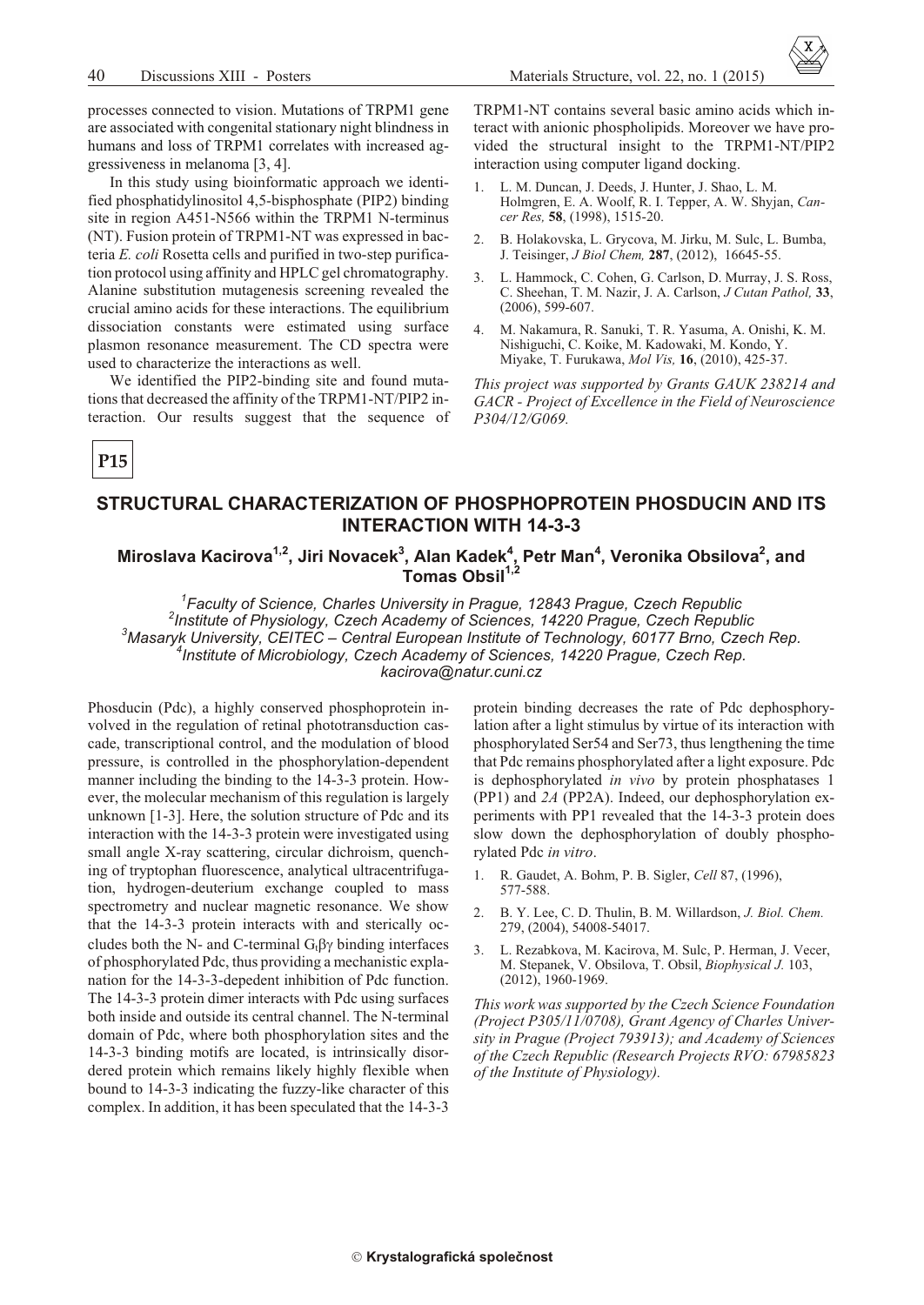

# P<sub>16</sub>

41

# STRUCTURE-FUNCTION STUDY ON PLANT ALDEHYDE DEHYDROGENASES FROM **FAMILY 2 AND FAMILY 7**

## Radka Končitíková<sup>1</sup>, Martina Kopečná<sup>1</sup>, Armelle Vigouroux<sup>2</sup>, Solange Moréra<sup>2</sup>, Marek Šebela<sup>1</sup>, David Kopečný<sup>1</sup>

<sup>1</sup>Department of Protein Biochemistry and Proteomics, Centre of the Region Hana, Faculty of Science, Palacký University, Olomouc, Czech Republic <sup>2</sup>Laboratoire d'Enzymologie et Biochimie Structurales, CNRS, Gif-sur-Yvette, France

Aldehyde dehydrogenases (ALDHs) represent a superfamily of NAD(P)+-dependent enzymes that catalyze oxidation of aldehydes to carboxylic acids. So far, 13 ALDH families have been described in plants. ALDHs play a crucial role in detoxifying aldehydes produced by various metabolic pathways and during adaptation upon various stress conditions. Plant ALDH2 family (EC 1.2.1.-) comprises mitochondrial and cytosolic isoforms and share  $\sim 60$ % amino-acid identity with human ALDH2 (hALDH2). hALDH2 plays a role in ethanol metabolism by catalyzing the oxidation of ethanol-derived acetaldehyde to acetate. The first maize (Zea mays) ADLH2 gene was identified as a male fertility restorer RF2A followed by RF2B. Both genes code for homotetrameric mitochondrial ALDHs with an acetaldehyde activity. In contrast, the role and function of cytosolic ALDH2 members in maize is not known. ALDH7 (EC 1.2.1.31) is also known as 1-piperideine-6carboxylate (P6C) dehydrogenase or antiquitin. Well-studied human ALDH7 (hALDH7) shares  $\sim 60$  % sequence identity with plant orthologues. The enzyme primarily involved in the metabolism of lysine catalyzes the conversion

of -aminoadipic semialdehyde (AASAL) to -aminoadipate. Only little is known about substrate preferences of plant isoforms. Here we present a detailed biochemical characterization of plant ALDH2 and ALDH7 families by analyzing maize and pea ALDH7 (ZmALDH7 and PsALDH7) and four maize cytosolic ALDH2 isoforms RF2C, RF2D, RF2E and RF2F. Kinetic analysis demonstrates that AASAL is the preferred substrate for plant ALDH7. Aromatic aldehydes including benzaldehyde, anisaldehyde, cinnamaldehyde, coniferaldehyde and sinapaldehyde are the best substrates for cytosolic ALDH2. All ALDH2 isoforms display activity with 3-methyl-2-butenal (isopentenal), which is formed by the oxidation of isoprenoid cytokinins by cytokinin oxidase/ dehydrogenase. To better understand substrate specificity, we solved the crystal structures of ZmALDH7, RF2C and RF2F with NAD+ at 2.95, 2.25 and 2.40 A resolution, respectively and compared them with the human enzymes.

This work was supported by grant 15-22322S from the Czech Science Foundation and grant IGA PrF 2014020 from Palacký University.

#### P17

#### STRUCTURAL STUDY OF THE YEAST ENZYME NEUTRAL TREHALASE AND ITS **COMPLEX WITH THE 14-3-3 PROTEIN**

### Miroslava Kopecka<sup>1,2</sup>, Zdenek Kukacka<sup>3</sup>, Dana Kalabova<sup>1</sup>, Petr Man<sup>3</sup>, Tomas Obsil<sup>1</sup> and Veronika Obsilova<sup>1</sup>

<sup>1</sup>Institute of Physiology AS CR, v.v.i., Videnska 1083, 14220 Prague, Czech Republic <sup>2</sup>2<sup>nd</sup> Faculty of Medicine, Charles University in Prague, V Uvalu 84, 150 06 Prague, Czech Republic  $^3$ Institute of Microbiology AS CR, v.v.i., Videnska 1083, 14220 Prague, Czech Republic miroslava.kopecka@fgu.cas.cz

The yeast enzyme neutral trehalase (Nth1, EC 3.2.1.28) from Saccharomyces cerevisiae hydrolyses the non-reducing disaccharide trehalose which serves as an energy source and a universal stress protectant in many different organisms. Enzymatic activity of Nth1 is enhanced by 14-3-3 protein binding in a phosphorylation-dependent manner. Nth1 activity is also regulated by  $Ca^{2+}$  binding to the EF-hand-like motif containing domain of Nth1 [1].

The native TBE PAGE and analytical ultracentrifugation show that Nth1 forms very stable complexes with yeast 14-3-3 proteins [1]. To study the structure of Nth1 alone and its complex with the 14-3-3 protein we used circular dichroism, H/D exchange coupled to mass spectrometry, chemical cross-linking [2] and small angle X-ray scattering (SAXS) [3]. At the same time protein crystallography of Nth1 alone and its complex with 14-3-3 protein is performed.

The low resolution structure of Nth1:14-3-3 protein complex revealed that 14-3-3 protein binding induces a rearrangement of the whole Nth1 molecule and that the region containing the EF-hand-like motif forms a separate domain which interacts with both 14-3-3 protein and catalytic domain of Nth1. We proved that integrity of the EF-hand-like motif is crucial for the 14-3-3 protein medi-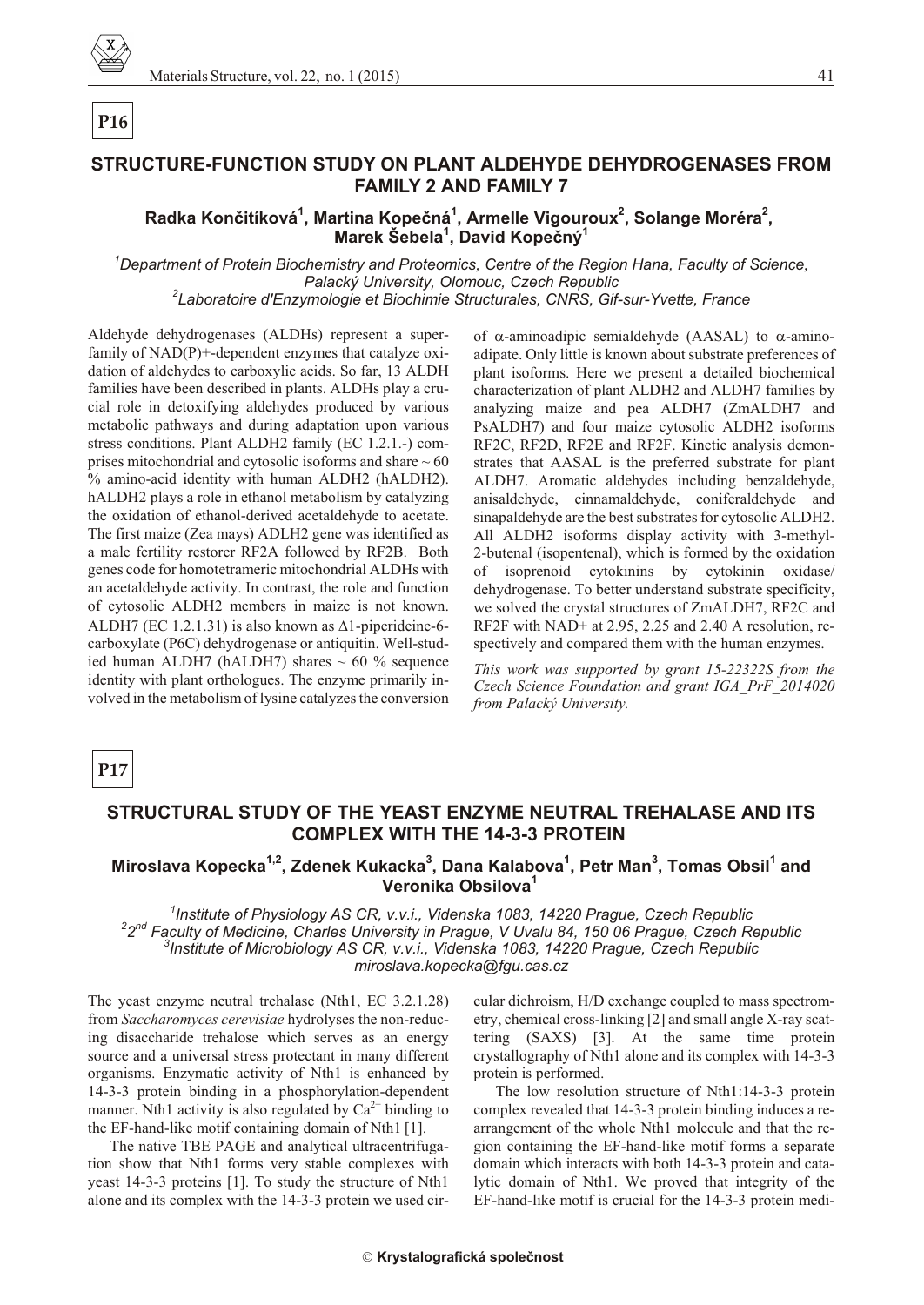

ated activation of Nth1 and for the  $Ca^{2+}$  binding. Our data suggest that the EF-hand-like motif functions as the intermediary through which 14-3-3 protein modulates the function of the catalytic domain of Nth1. These structural changes probably enable the substrate entry into the enzyme active site [3].

Our study of 14-3-3 protein complex with the fully active enzyme Nth1 offers a unique structural view of Nth1 activation enabling us also to better understand the role of the 14-3-3 proteins in regulation of other enzymes.

This work was supported by the Czech Science Foundation (Project P207/11/0455) and by Grant Agency of Charles University (Grant 644313).

- D. Veisova, E. Macakova, L. Rezabkova, M. Sulc, P.  $1$ Vacha, H. Sychrova, T. Obsil, V. Obsilova, Biochem. J. 443,  $(2012)$ ,  $663 - 670$ .
- 2. E. Macakova, M. Kopecka, Z. Kukacka, D. Veisova, P. Novak, P. Man, T. Obsil, V. Obsilova, Biochim. Biophys. Acta. 1830, (2013), 4491 - 4499.
- $\mathcal{Z}$ M. Kopecka, D. Kosek, Z. Kukacka, L. Rezabkova, P. Man, P. Novak, T. Obsil, V. Obsilova, J. Biol. Chem. 289,  $(2014)$ , 13948 – 13961.

# P<sub>18</sub>

#### SITE-DIRECTED MUTAGENESIS OF TWO NUCLEOSIDE N-RIBOHYDROLASES **FROM MAIZE**

#### David Kopečný<sup>1</sup>, Eva Hájková<sup>1</sup>, Radka Končitíková<sup>1</sup>, Martina Kopečná<sup>1</sup>, Armelle Vigouroux<sup>2</sup>, Solange Moréra<sup>2</sup>

<sup>1</sup>Department of Protein Biochemistry and Proteomics, Centre of the Region Hana for Biotechnological and Agricultural Research, Faculty of Science, Palacky University, Olomouc, Czech Republic Laboratoire d'Enzymologie et Biochimie Structurales, CNRS, Gif-sur-Yvette, France

Nucleoside N-ribohydrolases (NRHs, E.C. 3.2.2.-) are glycosidases that catalyze the excision of the N-glycosidic bond in nucleosides to allow recycling of the nitrogenous bases and ribose. The enzyme comprises four aspartate residues located at the N terminus, which are involved in catalysis and coordination of a calcium ion at the active site. The binding of ribose moiety is highly conserved and NRHs impose a strict specificity for the ribose moiety. In contrast, the residues interacting with nucleobase highly vary. We identified two NRH subclasses in the plant kingdom; one preferentially targets the purine ribosides inosine and xanthosine while the other is more active towards uridine and xanthosine. Both subclasses can hydrolyze plant hormones - cytokinin ribosides. In this work, we combined a site-directed mutagenesis approach with kinetic and structural analyses to study nucleoside binding sites in two NRHs from maize (Zea mays), namely ZmNRH2b (GenBank accession number JQ594984) and ZmNRH3 (HQ825162). The first one is uridine specific while the latter one is purine specific nucleosidase. The crystal structures of both ZmNRHs were solved at 1.75 and 2.51 Å resolution, respectively, and confirm that enzymes from both subclasses are dimers. Five ZmNRH2b variants and seven ZmNRH3 variants were prepared and changes in their kinetics were studied in detail. Replacement of two active-site histidine residues by alanine leads to two-fold lower specific activities. Replacement of a lysine residue, which protrudes into the active site from the second subunit and interacts with nucleobase, reduces the specific activity to 30% but increases hydrolysis of cytokinin ribosides compared to wild-type. Finally, replacement of active-site tyrosine and tryptophane residues alters substrate specificity for major substrates - xanthosine and uridine.

This work was supported by grant 15-22322S from the Czech Science Foundation and grant IGA PrF 2014020 from Palacký University.

P<sub>19</sub>

#### SEDIMENTATION ANALYSIS OF THE INTERACTION BETWEEN ASK1 AND **ITS BINDING PARTNERS**

### Kosek Dalibor<sup>1</sup>, Kylarova Salome<sup>1,2</sup>, Psenakova Katarina<sup>1,2</sup>, Rezabkova Lenka<sup>1</sup>, Obsilova Veronika<sup>2</sup>, Obsil Tomas<sup>1</sup>

<sup>1</sup>Faculty of Science, Charles University in Prague, 12843 Prague, Czech Republic <sup>2</sup>Institute of Physiology, Academy of Science of Czech Republic, 14220 Prague, Czech Republic kosek@natur.cuni.cz

Apoptosis signal-regulating kinase 1 (ASK1), a member of the mitogen-activated protein kinase kinase kinase (MAPKKK) family, activates c-Jun N-terminal kinase and

p38 MAP kinase pathways in response to various stress stimuli, including oxidative stress, endoplasmic reticulum stress, and calcium ion influx. ASK1 plays a key role in the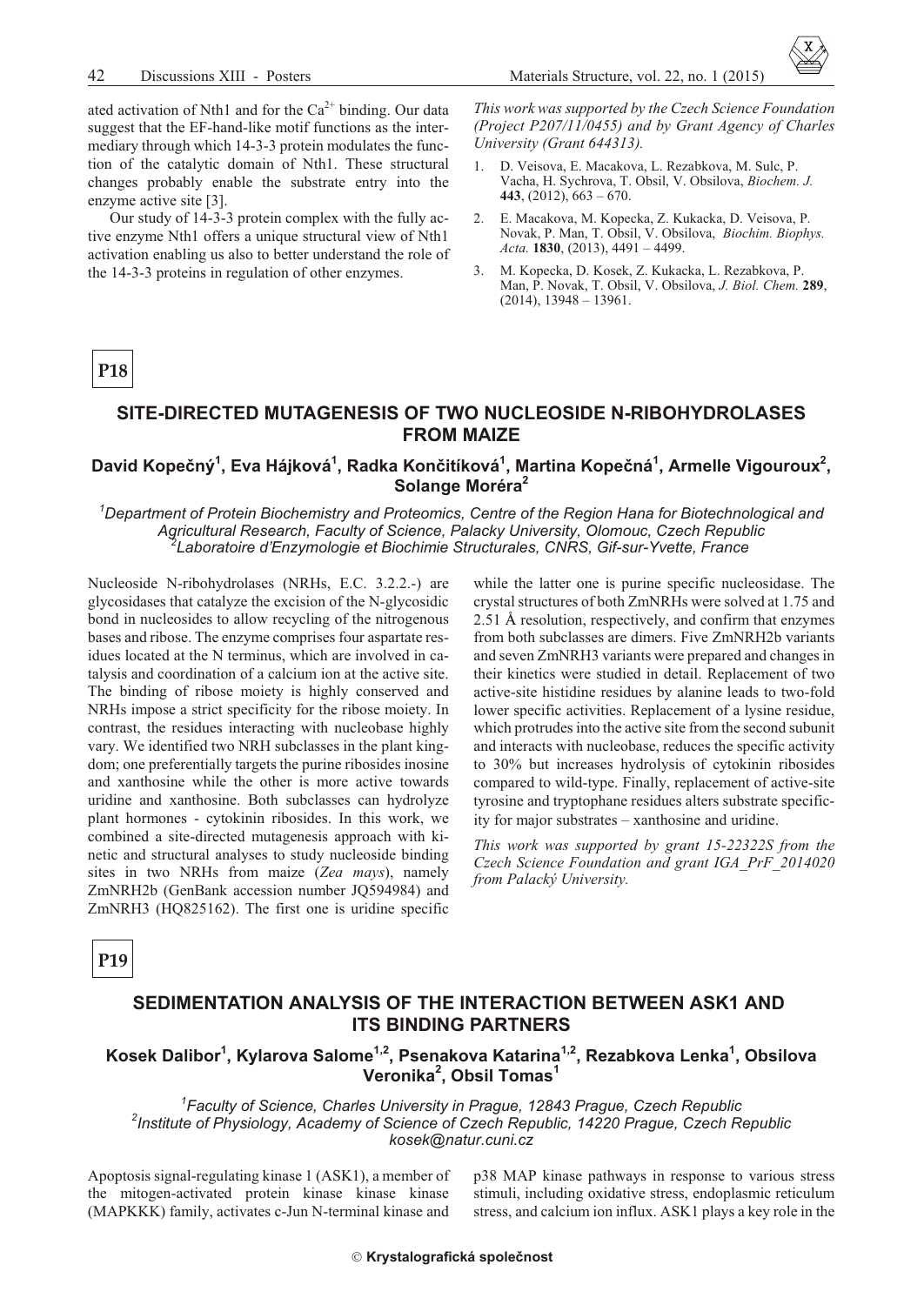pathogenesis of multiple diseases including cancer, neurodegeneration, cardiovascular diseases and diabetes, thus being a promising therapeutic target against these pathologies. The enzymatic activity of ASK1 is tightly regulated by phosphorylation, oligomerization and proteinprotein interactions. The formation of high molecular complexes, ASK1 signalosomes, was observed as an essential element for oxidative stress-induced cell death.

Thioredoxin (TRX) is an oxidoreductase which was found to bind the N-terminal domain of ASK1 in its inactive state and it prevents its activation. If exposed to reactive oxygen species (ROS), TRX dissociates from ASK1 through unknown mechanism. This leads to the subsequent binding of TRAF2/6 and full activation. The 14-3-3 protein was identified as one of the most important physiological regulators of ASK1.

It binds to the phosphorylated Ser967 at the C-terminus of the kinase domain ASK1 and maintains its inactive

state, thus preventing the signaling initiation. It has been previously shown that ASK1 is activated after dephosphorylation of Ser967 and dissociation of 14-3-3 in the presence of ROS but mechanism of inhibition is also unclear possibly similar to other 14-3-3 regulated complexes.

Here we present analysis of interactions of TRX or 14-3-3 protein with corresponding binding domains of ASK1 using AUC. We revealed possible binding interface between TRX and ASK1 and importance of different cystein residues in the binding mechanis [1]. We also characterized the complex with 14-3-3 reveling its weak and transient nature.

Kosek D., Kylarova S., Psenakova K., Rezabkova L.,  $\mathbf{1}$ . Herman P., Vecer J., Obsilova V., Obsil T.: J. Biol. Chem., 289(35), 24463-74 (2014).

This work was supported by the Czech Science Foundation (Project #14-10061S) and the Grant Agency of Charles University in Prague (568912).

# P<sub>20</sub>

## CRYSTALLOGRAPHIC AND CATALYTIC STUDY OF -L-FUCOSIDASE FROM **PAENIBACILLUS THIAMINOLYTICUS**

#### Terézia Kovaľová<sup>1</sup>, Patricie Buchtová<sup>1</sup>, Eva Benešová<sup>1</sup>, Tomáš Kovaľ<sup>2</sup>, Petra Lipovová<sup>1</sup>

 $^{\prime}$ Department of Biochemistry and Microbiology, University of Chemistry and Technology,Prague, Technicka 5, 166 28 Praha 6, Czech Republic

<sup>2</sup>Institue of Macromolecular Chemistry, Heyerovského nam. 2, 162 06 Praha 6-Břevnov, Czech Republic

Fucosylated oligosaccharides have an important role in many biological processes such as fertilization, cell adhesion, cell proliferation and processes of inflammation. They are also responsible for existence of blood group antigens. They can also be used in pharmaceutical and food industry. Previous research indicates that -L-fucosidase from Paenibacillus thiaminolyticus has great potential for artificial fucosylation which could be used in synthetizing of fucosylated oligosaccharides. Recombinant form of

-L-fucosidase was produced, purified and characterized.

Preliminary test of substrate specificity was conducted using selected substrates and ability to catalyze transglycosylation reactions was tested. Recombinant L-fucosidase was used for crystallization experiments. Conditions for crystal growth were found.

The project was supported by COST actions Multi-GlycoNano (CM1102, LD13024). Participation at the conference is supported by specific university research (MSMT No 20/2015, No MSMT 21/2015).

# P<sub>21</sub>

## **PROTEOLYTIC SYSTEM OF BLOOD-FEEDING TICKS: AN UPDATE ON PROTEIN STRUCTURES**

#### Z. Kovářová<sup>1</sup>, R. Hobizalová<sup>1</sup>, I. Žebrakovská<sup>1</sup>, J. Brynda<sup>1,2</sup>, P. Řezáčová<sup>1,2</sup>, M. Horn<sup>1</sup> and M. Mareš<sup>1\*</sup>

<sup>1</sup>Institute of Organic Chemistry and Biochemistry, Academy of Sciences of the Czech Republic, 16610 Prague, Czech Republic <sup>2</sup>Institute of Molecular Genetics, Academy of Sciences of the Czech Republic, 16610 Prague, Czech Republic \*mares@uochb.cas.cz

Ticks are blood-feeding ectoparasites that serve as vectors for transmission of diseases such as Lyme borreliosis and tick-borne encephalitis. There are two proteolytic systems in ticks that are essential for the interactions with the host and the transmission of the pathogens: (1) Protease inhibitors from the tick saliva help to disarm the host haemostatic system and alter the inflammatory and host immune responses. (2) Proteases in the tick gut are responsible for digestion of host blood proteins, the ultimate source of nutrients for their growth, development and reproduction.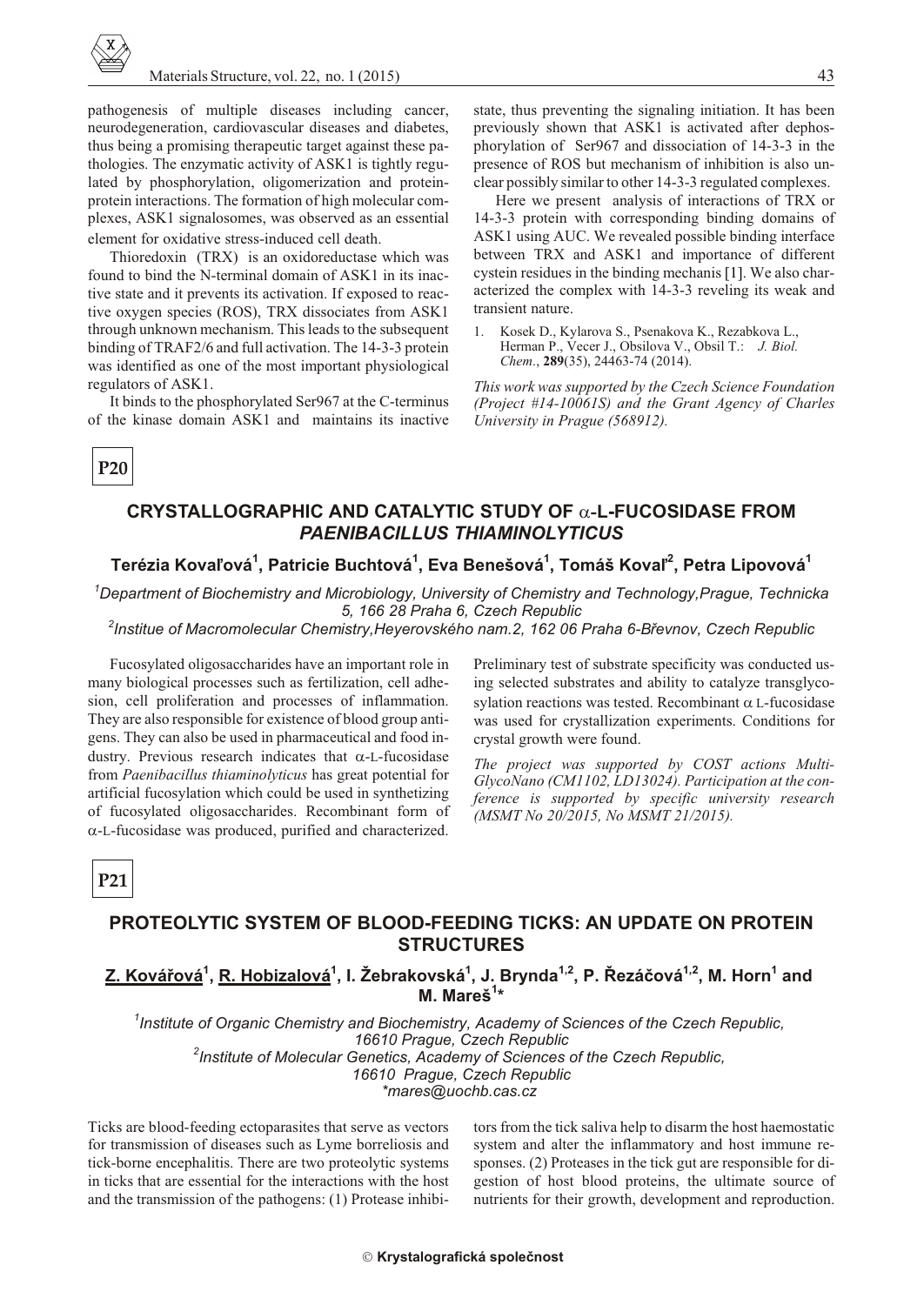Proteins from both proteolytic systems are increasingly recognized as potential antigens for the development of "anti-tick" vaccines that protect against the ticks and reduce the risk of pathogen transmission. We present structural and functional analysis of the following members of these proteolytic systems: OmC2, a salivary protease inhibitor from the cystatin superfamily, is an immunomodulatory protein that suppresses the host's adaptive immune response. The crystal structure of OmC2  $(2.5 \text{ Å})$  was used to explain its inhibitory specificity against mammalian cysteine cathepsins from several types of immune cells. IRS-2, a salivary protease inhibitor from serpin super-

family, functions as a unique inhibitor of host acute inflammation and platelet aggregation. The inhibition mechanism of IRS-2 was described using the crystal structure  $(1.8 \text{ Å})$ of the protease-cleaved form of IRS-2. IrCD, a gut-associated cathepsin D protease, is critically involved in the initial step of blood protein digestion. Mechanisms of IrCD regulation were studied based on four crystal structures  $(1.5-2.3 \text{ Å})$  of the zymogen precursor, mature enzyme, and its complexes with active-site and exosite inhibitors.

 $P22$ 

#### **RETROVIRAL MATRIX PROTEINS INTERACTION WITH MEMBRANES**

Tomáš Kroupa<sup>1,2</sup>, Michal Doležal<sup>1,2</sup>, Jan Prchal<sup>2</sup>, Tomáš Ruml<sup>1</sup>, Richard Hrabal<sup>2</sup>

 $^1$ Department of Biochemistry and Microbiology, University of Chemistry and Technology, Technická 5, 166 28 Praque 6, Czech Republic <sup>2</sup>Laboratory of NMR Spectroscopy, University of Chemistry and Technology, Technická 5, 166 28 Prague 6, Czech Republic tomas.kroupa@vscht.cz

Retroviruses are important mammalian pathogens. Despite an intensive research, some parts of the retroviral lifecycle remain unclear, for example interaction of the immature viral particles with plasma membrane of infected cells. Immature viral particles are formed by the main retroviral structural polyprotein Gag. N-terminal part of this polyprotein, i. e. matrix protein, is responsible for the interaction of the particles with plasma membrane and viral budding. In our work we compared matrix proteins from Mason-Pfizer monkey virus (M-PMV), Human immunodeficiency virus (HIV-1) and Mouse mammary tumor virus (MMTV). We studied the interaction of the matrix proteins with artificial liposomes consisted of commercially available phospholipids as well as liposomes formed by phospholipids isolated from cell lines which contained also retroviral envelope proteins. We managed to find differences among individual retroviruses which will be presented and discussed.

 $P23$ 

#### STUDIES OF LANTHANIDE COMPLEXES BY A COMBINATION OF SPECTROSCOPIC **METHODS**

#### Monika Krupová<sup>1,2</sup>, Petr Bouř<sup>1</sup>, Valery Andrushchenko<sup>1</sup>

Institute of Organic Chemistry and Biochemistry AS CR, v.v.i., Flemingovo nám. 2, 166 10 Praha 6  ${}^{2}$ Charles University in Prague, Faculty of Mathematics and Physics, Ke Karlovu 3, 121 16 Praha 2 krupova.monika@yahoo.com

Chirality is important property of biomolecules, but its detection is often difficult. Therefore we investigated a series of lanthanide tris-(-diketonates) that are very effective for chirality sensing and amplification in biomolecular substrates. They are electrically neutral and can associate with various small organic molecules, such as chiral alcohols, amino alcohols or amino acids. In organic solvents they often produce a strong chiral signal.

Interaction of the Eu(FOD) complex with  $(R)$ - and  $(S)$ enantiomer of 1-phenylethanol in n-hexane was studied using IR spectroscopy, Raman scattering, Raman optical activity (ROA), UV-Vis spectroscopy and ultraviolet circular dichroism (UVCD). Only ROA and UVCD spectroscopies proved to be sensitive enough to the complexation of the studied chemical species.

The UVCD proved especially useful to determine the metal/ligand ratio in the complex. Although lanthanide tris-(-diketonates) are silent in UVCD spectra, symmetric UVCD signals induced around 300 nm were observed for Eu(FOD) upon complexation with  $(R)$ - and  $(S)$ - 1-phenylethanol.

In the future, structural variations of lanthanide tris-( diketonate) complexes providing enhanced ROA signal are planned; also theoretical modeling may be useful to refine the chirality recognition in biological substrates.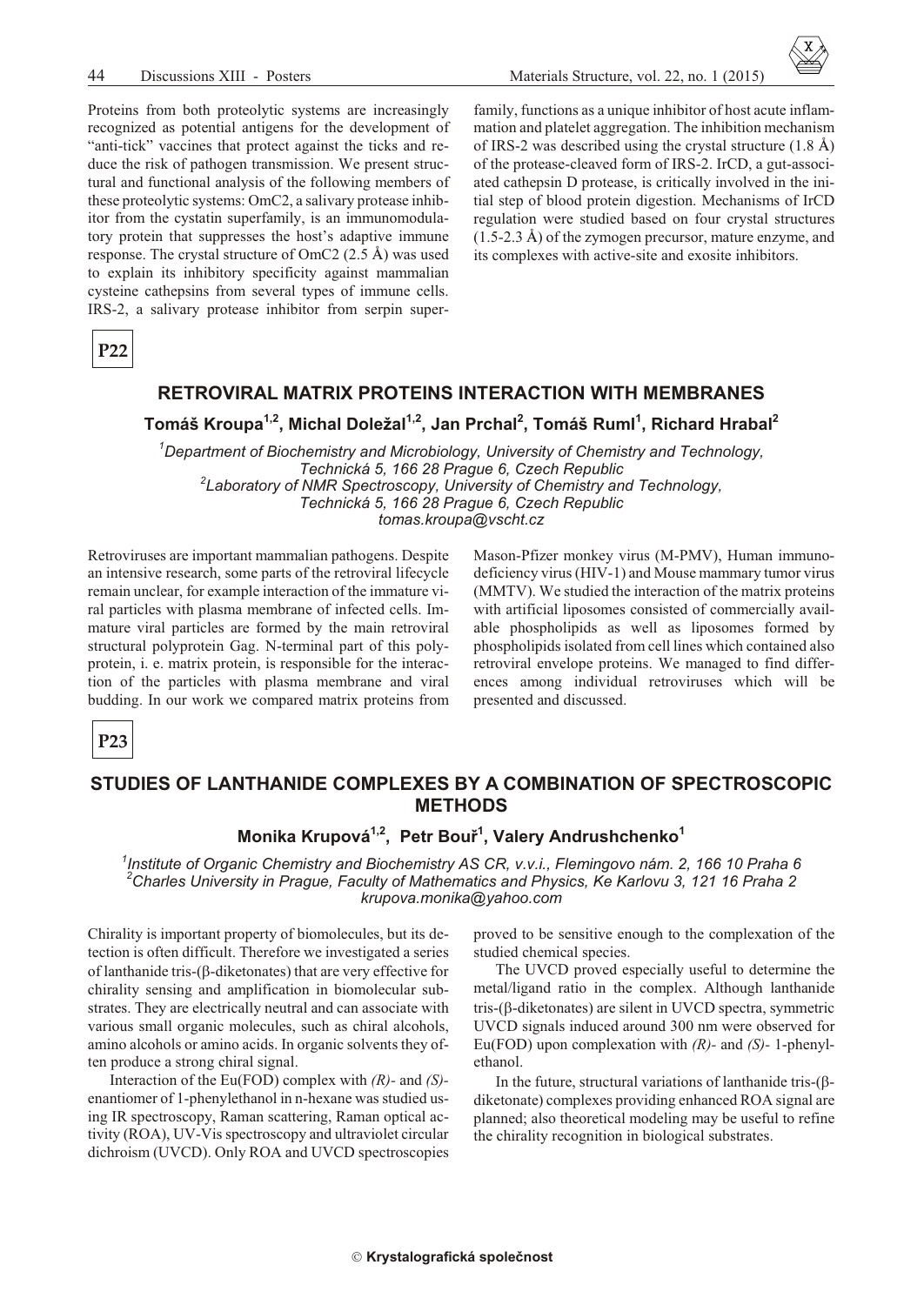# P<sub>24</sub>

# **MONITORING OF PHOSPHORYLATION PROGRESS OF TYROSINE HYDROXYLASE** AND INTERACTION WITH 14-3-3 ELUCIDATED BY NMR

#### Petr Louša, Hana Nedozrálová, Jiří Nováček, Lukáš Hason, Jozef Hritz

Department of Structural Biology, CEITEC MU, Kamenice 753/5, 625 00 Brno, Czech Republic hritz@ceitec.muni.cz

Human tyrosine hydroxylase 1 (hTH1) activity is regulated by phosphorylation of its N-terminus and by an interaction with the modulator 14-3-3 proteins. In order to monitor the structural changes within the regulatory domain of hTH1 (RD-hTH1, region of first 169 residues) caused by phosphorylation of S19 and S40 we have assigned NMR spectra by two different approaches. The non-uniform sampling approach (NUS) based on sparse multidimensional Fourier transform allows efficient acquisition of high dimensional NMR spectra. Increased dimensionality (5D) provided significant speed up of backbone and side-chain assignment of the unstructured RD-hTH1 region (about first 70 residues). The rest (structured parts) of RD-hTH1 was assigned by conventional set of 3D NMR experiments.

The quantification of quite complex binding mechanism between the phosphorylated hTH1 and 14-3-3zeta required novel approach. We used  $3^{1}P$  NMR to investigate interactions between 14-3-3 and minimalistic system comprising first 50 residues of hTH1 (hTH1 50), containing both phosphorylation sites of our interest (S19, S40). Dissociation constants between 14-3-3 and singly phosphorylated hTH1 50 (pS19 or pS40) were determined. Analysis of the NMR titration data revealed that a 14-3-3 dimer and the S19 S40-doubly phosphorylated hTH1 50 interact in multiple ways, with three major complexes formed. As the proof of principle of this methodology was successfully shown for hTH1 50 we continue in applying it for revealing of binding scenario between 14-3-3 and phosphorylated regulatory domain of hTH1 protein.

1. Hritz J.; Byeon I.-J.; Krzysiak T.; Martinez A.; Sklenář V.; Gronenborn A.M. Dissection of binding between a phosphorylated tyrosine hydroxylase peptide and 14-3-3 : a complex story elucidated by NMR. Biophys. J. 2014, 107, 2185-2194.

- 2. Kazimierczuk, K., Zawadzka, A., Kozminski, W., Narrow peak and high dimensionalities: Exploiting the advantages of random sampling. J. Mag. Res. 2009, 197, 219.
- $3.$ Motáčková, V.; Nováček, J.; Zawadzka-Kazimierczuk, A.; Kazimierczuk, K.; Žídek, L.; Šanderová, H.; Krásný, L.; Koźmiński, W.; Sklenář, V. Strategy for complete NMR assignment of disordered proteins with highly repetitive sequences based on resolution-enhanced 5D experiments. J. Biomol. NMR 2010, 48, 169-177.
- Zhang, S.; Huang, T.; Ilangovan, U.; Hinck, A. P.;  $4<sup>1</sup>$ Fitzpatrick, P. F. The Solution Structure of the Regulatory Domain of Tyrosine Hydroxylase. J. Mol. Biol. 2014, 426, 1483-1497.

The project is financed from the SoMoPro II programme. The research leading to this invention has acquired a financial grant from the People Programme (Marie Curie action) of the Seventh Framework Programme of EU according to the REA Grant Agreement No. 291782. The research is further co-financed by the South-Moravian Region. The article/paper reflects only the author's views and the Union is not liable for any use that may be made of the information contained therein. In addition, this work was also supported by Czech Science Foundation (I 1999-N28). This work was realized in CEITEC - Central European Institute of Technology with research infrastructure supported by the project  $CZ.1.05/1.1.0.0/02.0068$ financed from European Regional Development Fund.

 $P<sub>25</sub>$ 

## ROLE OF CH/ INTERACTIONS IN STABILIZING THE PROTEIN-CARBOHYDRATE **COMPLEX**

#### Václav Mareška

#### University of Chemistry and Technology Prague

Although CH/ interactions are relatively weak, it's assumed that they are very important for carbohydrate molecular recognition by proteins. The aim of our work was to study the influence of CH/ interactions on the stability of selected protein-carbohydrate complex. Study of this problem was carried out using 100 ns molecular dynamics simulations, for which complex of hevein domain (HEV32) and (GlcNAc)<sub>3</sub> carbohydrate was chosen. This complex was first studied under natural conditions in an aqueous medium. Then the hypothetical conditions with attenuation

of selected non-covalent interactions was carried out. Separate weakening of either CH/ interactions or hydrogen bonds was not enough sufficient to destabilize the complex. Only simultaneous weakening of CH/ interactions and hydrogen bonds together led to significant destabilization of complexes. It shows that CH/ and hydrogen bonds are working in concert to stabilize carbohydrate-protein complexes.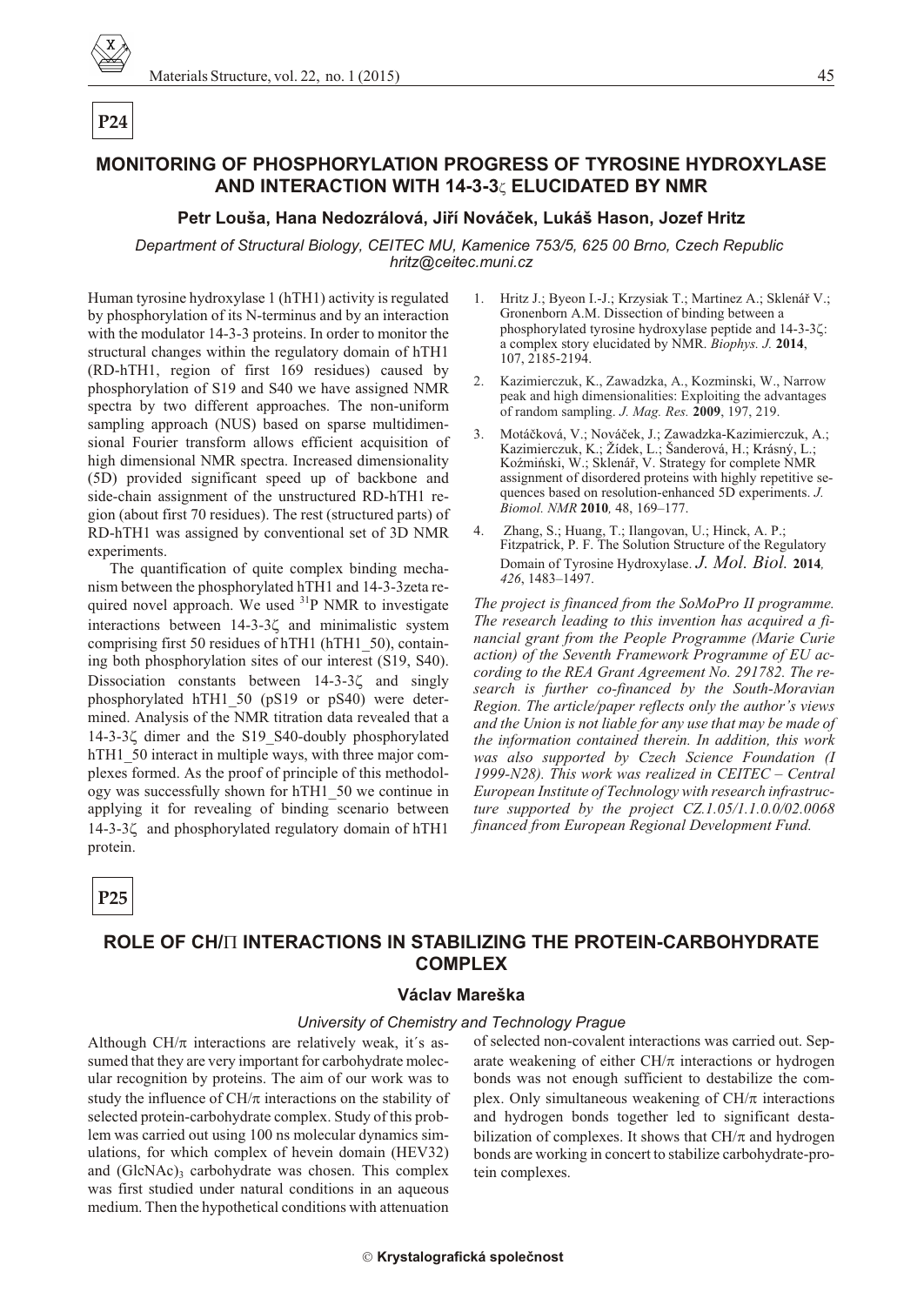# P<sub>26</sub>

#### LINK BETWEEN CYTOSKELETON AND SPORE FORMATION IN BACILLUS SUBTILIS

#### K. Muchová, Z. Chromiková, R. Valenčíková, I. Barák

Institute of Molecular Biology, Slovak Academy of Sciences, Dúbravská cesta 21, 845 51 Bratislava 45, Slovakia

Upon starvation, the rod shaped Gram-positive bacterium Bacillus subtilis can enter into differentiation process termed sporulation. Sporulation commences with an asymmetric cell division which leads to formation of two unequally sized compartments. Despite the fact that they contain the same genetic information, these compartments follow separate fates, due to dissimilar gene expression driven by compartment-specific sigma factors. While the smaller compartment, the forespore develops into heat-resistant spore, the bigger compartment, the mother cell nourishes the smaller forepore and finally lyses.

The earliest visible event in asymmetric cell division is the formation of a Z-ring by FtsZ, a tubulin like protein, and E-ring by SpoIIE at the future sporulation septum site. SpoIIE is a crucial component of the sporulation septum. SpoIIE remains at the polar septum until septum formation is complete and is later redistributed throughout the forespore membrane to perform its role in activation of the first compartment-specific sigma factor,  $F$ . The possible third role of SpoIIE comes from the discovery that SpoIIE is subsequently recaptured at the forespore face of the polar septum where it may participate in peptidoglycan remodelling [1].

The rod shape of *B. subtilis* cells is maintained through its whole life cycle. As in most other bacteria, the cell wall is the key determinant of its cell shape. The coordinated action of two mechanisms of cell wall synthesis, one connected with cell elongation and the other with cell division seems to be responsible for rod shape maintenance [2]. The cell elongation is driven by the actin-like homologues

MreB, MreBH and Mbl. Recently, a well conserved membrane protein RodZ was discovered to be an important cell shape determinant in many bacteria [3].

In our previous work we have characterized RodZ protein from *B. subtilis* and have demonstrated that RodZ is likely an essential protein and an important part of cell shape determining network in *B. subtilis* [4]. Here we examine the role of RodZ in sporulation and show that RodZ localizes to the polar septum during sporulation and co-localizes with sporulation specific SpoIIE protein. We also discovered that RodZ directly interacts with SpoIIE. We propose that RodZ is not only important cell shape determinant during vegetative growth, but is also required for asymmetric cell division which is a prerequisite of resistant spore development.

This work was supported by Grant 2/0009/13 from the Slovak Academy of Sciences.

- Campo, N., Marquis, K.A., Rudner, D.Z. (2008) J Biol Chem 283:4975-4982.
- 2. Young, K.D. (2010) Annu Rev Microbiol 64: 223-40.
- $3.$ Alyahya, S.A., Alexander, R., Costa, T., Henriques, A.O., Emonet, T., Jacobs-Wagner, C. (2009) Proc Natl Acad Sci USA 106: 1239-1244.
- $\overline{4}$ Muchová, K., Chromiková, Z., Barák, I. (2013) Environ Microbiol 15:3259-71.

 $P27$ 

#### IN SILICO STRUCTURAL AND THERMODYNAMIC STUDIES OF THE 14-3-3-**COMPLEXES**

#### Gabor Nagy, Hana Zigova, Veronika Weisova and Jozef Hritz

CEITEC - Central European Institute of Technology, Masaryk University Kamenice 5/4A, 62500 Brno, Czech Republic

14-3-3 proteins are important regulatory proteins found in large abundance within the brain. Mammals have seven known isoforms of 14-3-3, and the protein family is vital for the survival of the organism. 14-3-3 proteins form functional dimers, and bind to hundreds of phosphorylated proteins. Associated with multiple diseases [1] such as insulin sensitivity, the Creutzfeldt-Jakob disease and small-cell lung cancer, understanding the principles driving the interactions of 14-3-3 proteins is an important goal that can advance medical research and molecular biology. We study both the intra-molecular interactions of 14-3-3-

dimers, and the interactions with some of their well known protein partners using computational methods and experimental approaches such as molecular dynamics, advanced free-energy calculations and NMR spectroscopy [2].

The interactions between the 14-3-3- protein and selected phosphopeptides were studied by Hamiltonian Replica Exchange Molecular Dynamics (H-REMD), and potential-of-mean-force (PMF) methods allowing the calculation of binding affinities. Combined with a novel reaction coordinate approach (distancefield) that was recently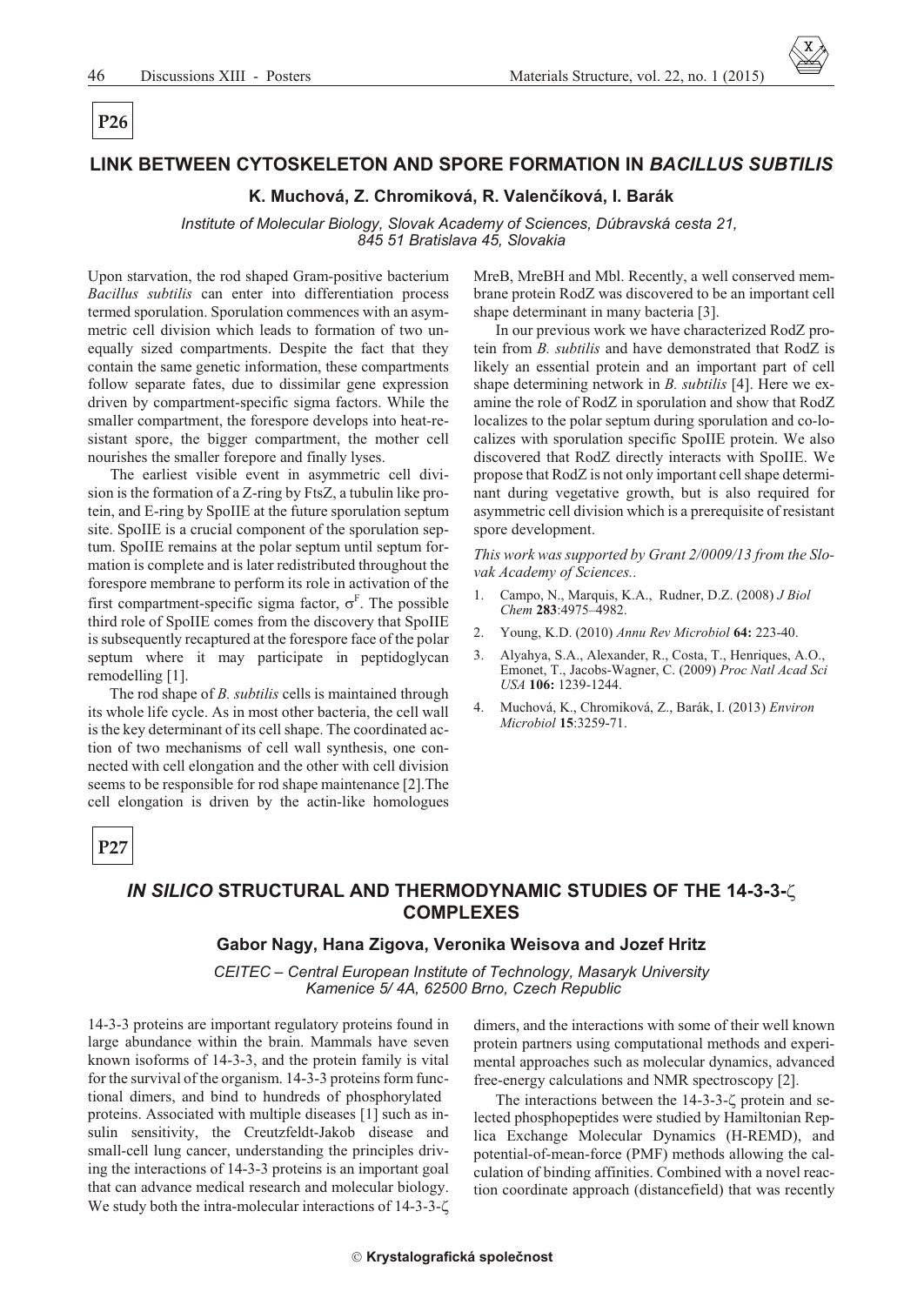proposed [3], these methods allow for the extensive sampling of the binding/unbinding pathways. The calculated binding affinities are compared with the available experimental data.

Comparison of the behavior of selected 14-3-3- variants in both the monomeric and dimeric states was performed by set of conventional Molecular Dynamics (MD) simulations. The impact of selected mutations at the N-terminal interface on the dimer stability was investigated. Structural changes induced by the C-terminal tail and phosphopeptide binding in different quarternary structure arrangements of the protein were analysed in detail.

The combination of these methods, provide deeper insight into the molecular processes affecting the behavior of 14-3-3 proteins, and allow for a more accurate prediction of binding affinities towards biologically relevant interaction partners.

- Molzan M., Ottmann C., Synergistic Binding of the Phosphorylated S233- and S259-Binding Sites of C-RAF to One 14-3-3 Dimer, J. Mol. Biol. (2012) 423, 486-495.
- 2. Hritz J.; Byeon I-J.; Krzysiak T.; Martinez A.; Sklenář V.; Gronenborn A.M. Dissection of binding between a phosphorylated tyrosine hydroxylase peptide and 14-3-3 : a complex story elucidated by NMR. Biophys. J. 2014, 107.2185-2194.
- 3. de Ruiter A., Oostenbrink C., Protein -ligand binding from distancefiled distances and Hamiltonian replica exchange simulations, J.Chem.Theory Comput. 2013, 9, 883-892.

The project is financed from the SoMoPro II programme. The research leading to this invention has acquired a financial grant from the People Programme (Marie Curie action) of the Seventh Framework Programme of EU according to the REA Grant Agreement No. 291782. The research is further co-financed by the South-Moravian Region. The article/paper reflects only the author's views and the Union is not liable for any use that may be made of the information contained therein. In addition, this work was also supported by Czech Science Foundation (I 1999-N28) and the project "SYLICA - Synergies of Life and Material Sciences to Create a New Future" (286154). This work was realized in CEITEC - Central European Institute of Technology with research infrastructure supported by the project CZ.1.05/1.1.0.0/02.0068 financed from European Regional Development Fund. The computational simulations were realized in the National Supercomputing Center IT4Innovations, which is supported by the Op VaVpI project number CZ.1.05/ 1.1.00/02.0070. Further Computational resources were provided by the MetaCentrum under the program LM2010005 and the CERIT-SC under the program Centre CERIT Scientific Cloud, part of the Operational Program Research and Development for Innovations, Reg. no. CZ.1.05/3.2.00/08.0144.

P<sub>28</sub>

# BIOPHYSICAL AND STRUCTURAL STUDIES OF A NEW TYPE OF TRANSPOSASES -**RAYTs**

#### Iva Nečasová<sup>1</sup>, Tatsiana Chernovets<sup>1</sup>, Jaroslav Nunvář<sup>1</sup> and Bohdan Schneider<sup>1</sup>

<sup>1</sup>Institute of Biotechnology AS CR, v. v. i., Prague, Czech Republic

Genes of REP-associated tyrosine transposases (RAYTs) have been found in many bacterial species. Members of the RAYT enzyme transpose – recognize, bind, cleave, and reinsert specific single stranded DNA elements, so called repetitive extragenic palindromes, REPs. The nuclease activity of RAYTs has been proven only for the *Esche*richia coli RAYT [1], and for Haemophilus parasuis in our laboratory, and the mechanism of the complex process of transposition is understood very poorly, and up to now, only crystal structure of the complex between E. coli RAYT transposase and its REP DNA has been determined (PDB code 4er8, [2]). The novelty and challenging nature of the RAYT/REP complex inspired our study of this system. Bioinformatic analysis of genomic databases revealed several hundred of RAYT-associated REP sequences, we have characterized some of their biophysical properties, and discovered surprising conformational diversity of these palindromic DNA elements that reaches far beyond the expected hairpin stem-loop architecture. We further have identified RAYT genes in several bacteria and selected eight most promising candidates according to the

values of sequence-calculated hydrophilicities. These eight RAYT genes have been cloned and expressed in E. coli. Production of most of these enzymes is challenging at the expression step, as their nuclease activity is deleterious for cells, they also have very low solubility, and extremely limited stability, they precipitate or aggregate shortly after purification. Despite these obstacles, we have succeeded in stabilizing the H. parasuis RAYT, been able to measure it various properties as thermostability, and CD spectrum, and also determine the binding affinity to the recognition REP oligonucleotide (dissociation equilibrium constant determined by the thermophoresis is about 6 nM). Crystallization trials and cleavage experiments with H. parasuis RAYT are under way.

- Ton-Hoang, B., et al., Structuring the bacterial genome: Y1-transposases associated with REP-BIME sequences. Nucleic Acids Res, 2012. 40(8): p. 3596-609.
- $2.$ Messing, S.A., et al., The processing of repetitive extragenic palindromes: the structure of a repetitive extragenic palindrome bound to its associated nuclease. Nucleic Acids Res, 2012. 40(19): p. 9.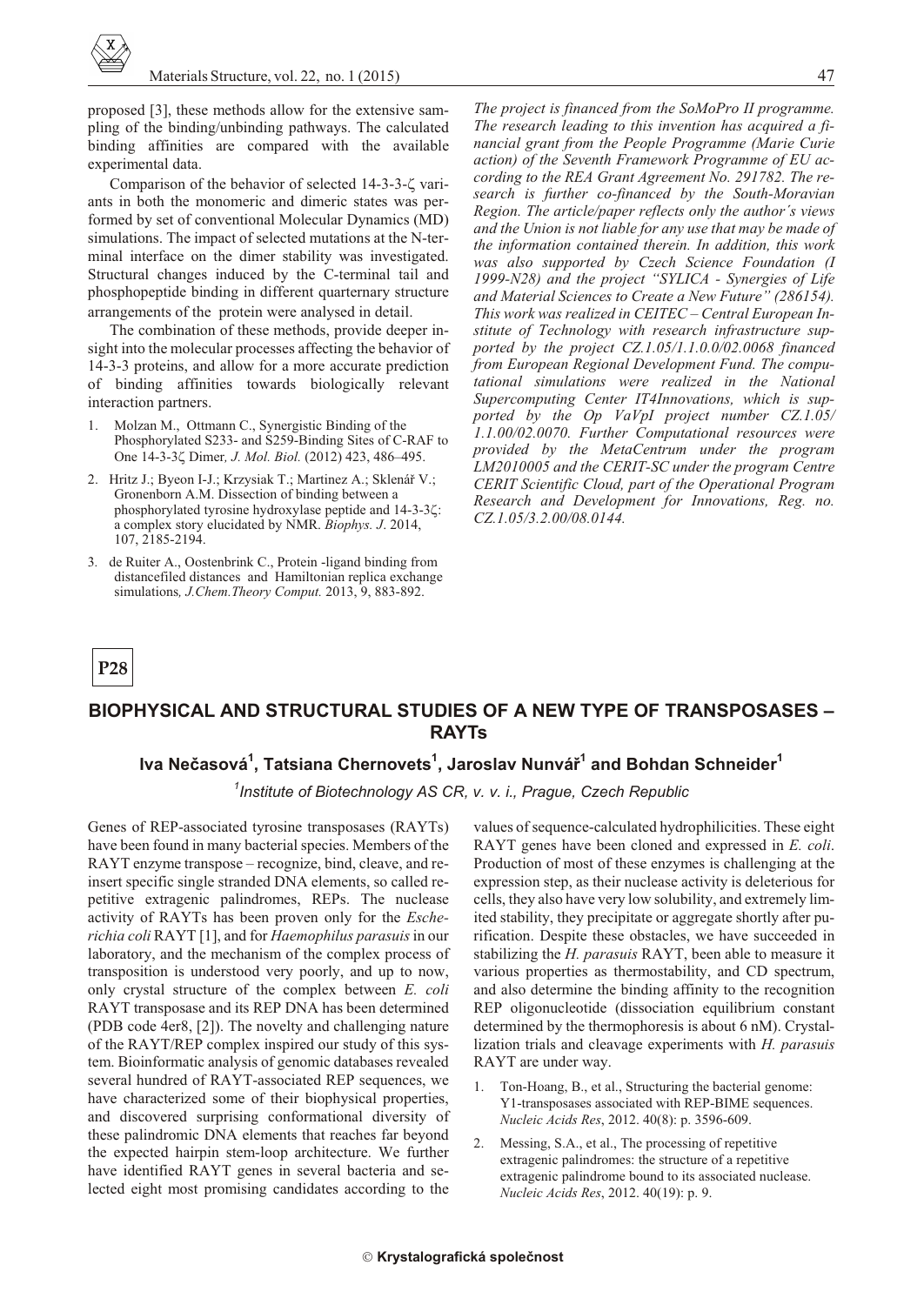# P<sub>29</sub>

#### SPECTRA MODELLING COMBINING MOLECULAR DYNAMICS AND QUANTUM **MECHANICS**

# V. Novák<sup>1,2</sup>, P. Bouř<sup>1</sup>

<sup>1</sup>Institute of Organic Chemistry and Biochemistry, Academy of Sciences, Flemingovo náměstí 2, Prague 6 <sup>2</sup>University of Chemistry and Technology, Prague, Technická 5, Prague 6, 166 28 novak@uochb.cas.cz

Vibrational spectroscopic methods are powerful tools for studies of biomolecular structure. Such ability of the Raman scattering or infrared absorption is greatly enhanced by interpretation and simulation of the spectra by theoretical calculations. However, quantum mechanical (QM) spectra modelling of big systems, such as large biomolecules, are highly computationally demanding and from certain size practically impossible. Therefore there is a need for simpler, but accurate approaches.

We use the autocorrelation function of the polarizability and dipole moment obtained from dynamical trajectories to calculate Raman scattering and absorption intensity. For example, total polarizability of a single box is generated from molecular ones calculated at the QM level. This approach thus allows calculating spectra of much larger systems compared to usual QM approaches.

To estimate the accuracy, as an initial model a water box was used, different box sizes and approaches to process dynamical trajectories were compared. Molecular dynamics with the Amber99 force field was compared to Amoeba09 force fields and ab-initio MD using the PBE functional. The simulated spectra were dependent on the method, but in general features agreed with the experiment. As a further application, Raman spectral dependence on pH for water solutions was examined both experimentally and theoretically. In the future, we plan to model spectra of proteins and include molecular chirality.

Computational resources were provided by the Meta-Centrum under the program LM2010005 and the CERIT-SC under the program Centre CERIT Scientific Cloud, part of the Operational Program Research and Development for Innovations, Reg. no. CZ.1.05/3.2.00/08.0144. The present study was undertaken owing to a support from the Grant Agency of the Czech Republic (15-090-725,  $P208/11/105$ ).



## STRUCTURAL CHARACTERIZATION OF INTERACTIONS BETWEEN HUMAN **GLUTAMATE CARBOXYPEPTIDASE II AND HYDROXAMATE-BASED INHIBITORS**

#### Zora Nováková

Laboratory of structure and function of biomolecules, Institute of Biotechnology, Academy of Sciences of the Czech Republic, v.v.i., Vídeňská 1083, 142 20 Praha 4, Czech Republic

Small molecule ligands targeting human glutamate carboxypeptidase II (GCPII) are used in diverse diagnostic and therapeutic applications ranging from prostate cancer imaging to the therapy of neurological disorders. Such inhibitors typically consist of a glutamate moiety linked to a zinc-binding group to ensure high specificity and affinity for GCPII, respectively. At present, there are no structural data describing interactions between GCPII and inhibitors harboring a hydroxamate function, the prominent zincbinding function used in the field. Here we report X-ray structures of several complexes between GCPII and hydroxamate-based inhibitors. Our structures reveal unexpected positioning of hydroxamates in the internal GCPII pocket that differs markedly from binding modes of matching prototypical GCPII inhibitors featuring different zinc-binding groups. The data can be exploited for the structure-assisted design of novel GCPII-specific inhibitors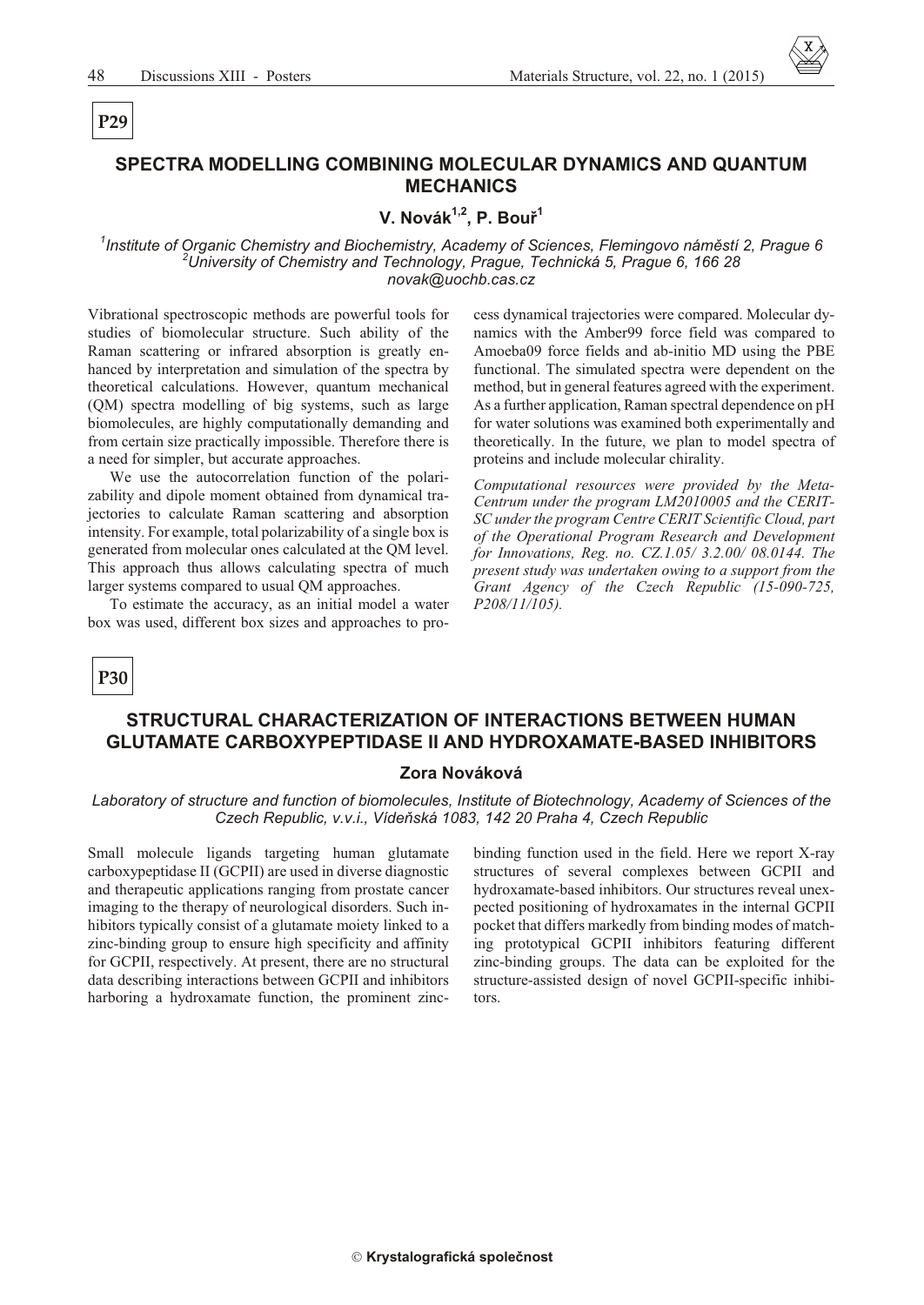

#### STRUCTURAL AND FUNCTIONAL STUDIES OF HUMAN HISTONE DEACETYLASE 6

#### Pavlíček J., Škultétyová Ľ., Trapl D. and Bařinka C.

Institute of Biotechnology AS CR, v. v. i., Vídeňská 1083, 142 20 Prague 4, Czech Republic

Acetylation and deacetylation of lysine represent an important regulatory step influencing functions of many proteins. However, specific processes regulated by protein acetylation are still poorly understood. Many important effects of histone deacetylases and their inhibitors have been described on biological level only, without deeper understanding of their molecular mechanisms.

Human histone deacetylase 6 (HDAC6) is a major cytoplasmic deacetylase. This enzyme is structurally unique because of the presence of two catalytic domains in single polypeptide chain. It has an ability to deacetylate a broad spectrum of substrates, among them for example alpha-tubulin. Besides other roles, HDAC6 is involved in process of degradation of misfolded proteins through the formation of the aggresome. Thus, its inhibition has important clinical effects in various neurodegenerative diseases. However, no detailed molecular structure of HDAC6 is available yet.

Here we report expression, purification and characterization of various HDAC6 constructs and mutants thereof. Recombinant proteins were successfully produced in several expression systems, including yeast K. lactis and mammalian HEK293 cells, and purified constructs were biochemically characterized. To identify novel substrates we assayed HDAC6 against a microarray featuring  $\sim$  7 000 acetylated peptides derived from human acetylome. The analysis of site-directed mutants revealed the importance of numerous residues of the predicted substrate-binding pocket for the enzyme activity and stressed the significance of the C-terminal deacetylation domain. Screening of crystallization conditions yielded microcrystals that are at the moment being improved to obtain diffraction quality samples suitable for structure solving.

**P32** 

#### INHIBITORY PROTEIN VARIANTS DERIVED FROM AN ALBUMIN-BINDING DOMAIN **SCAFFOLD TARGETING HUMAN IL-23 CYTOKINE**

#### L. Vaňková<sup>1</sup>, M. Kuchař<sup>1</sup>, R. Osička<sup>2</sup>, H. Petroková<sup>1</sup>, J. Černý<sup>1</sup>, P. Šebo<sup>1</sup>,<sup>2</sup> and P. Malý<sup>1</sup>

<sup>1</sup>Institute of Biotechnology AS CR, v. v. i. and <sup>2</sup> Institute of Microbiology AS CR, v. v. i. Vídeňská 1083, 142 20 Prague, Czech Republic petr.maly@ibt.cas.cz

This work was aimed to generate a collection of recombinant binders of human interleukin-23 (IL-23), which is a key element of pro-inflammatory IL-23-mediated signaling. IL-23, a heterodimeric cytokine of covalently bound p19 and p40 subunits, plays a pivotal role in the development of chronic autoimmune diseases, such as psoriasis, inflammatory bowel disease and multiple sclerosis. Binding of the IL-23 to its receptor (IL-23R) leads to triggering of the Jak/Stat signaling cascade that results in the secretion of inflammatory modulators such as IL-17A, IL-17F, IL-22 that thereby play a major role in downstream pro-inflammatory processes.

A high-complex combinatorial library derived from a three-helix bundle scaffold of the albumin-binding domain (ABD) of streptococcal protein G and ribosome display were used to select for high-affinity binders of human p19 protein, the alpha-subunit of the IL-23 cytokine. A collection of p19-binding proteins (called ILP binders) was used to identify a group of binding proteins that inhibited binding of p19 (IL-23) to its cognate receptor.

The binding of ILP binders to the p19/IL-23 is demonstrated using ELISA and the prediction of blocking function for several selected ILP variants is documented using docking of p19 to IL-23R homology model based on known IL-6/IL-6 receptor crystal structure. Inhibitory function of these variants is further confirmed using cell-surface competition binding assay. Our data document that the three-helix bundle scaffold of ABD is useful for generation of novel epitope-mapping tools important for development of novel IL-23-based next-generation therapeutics.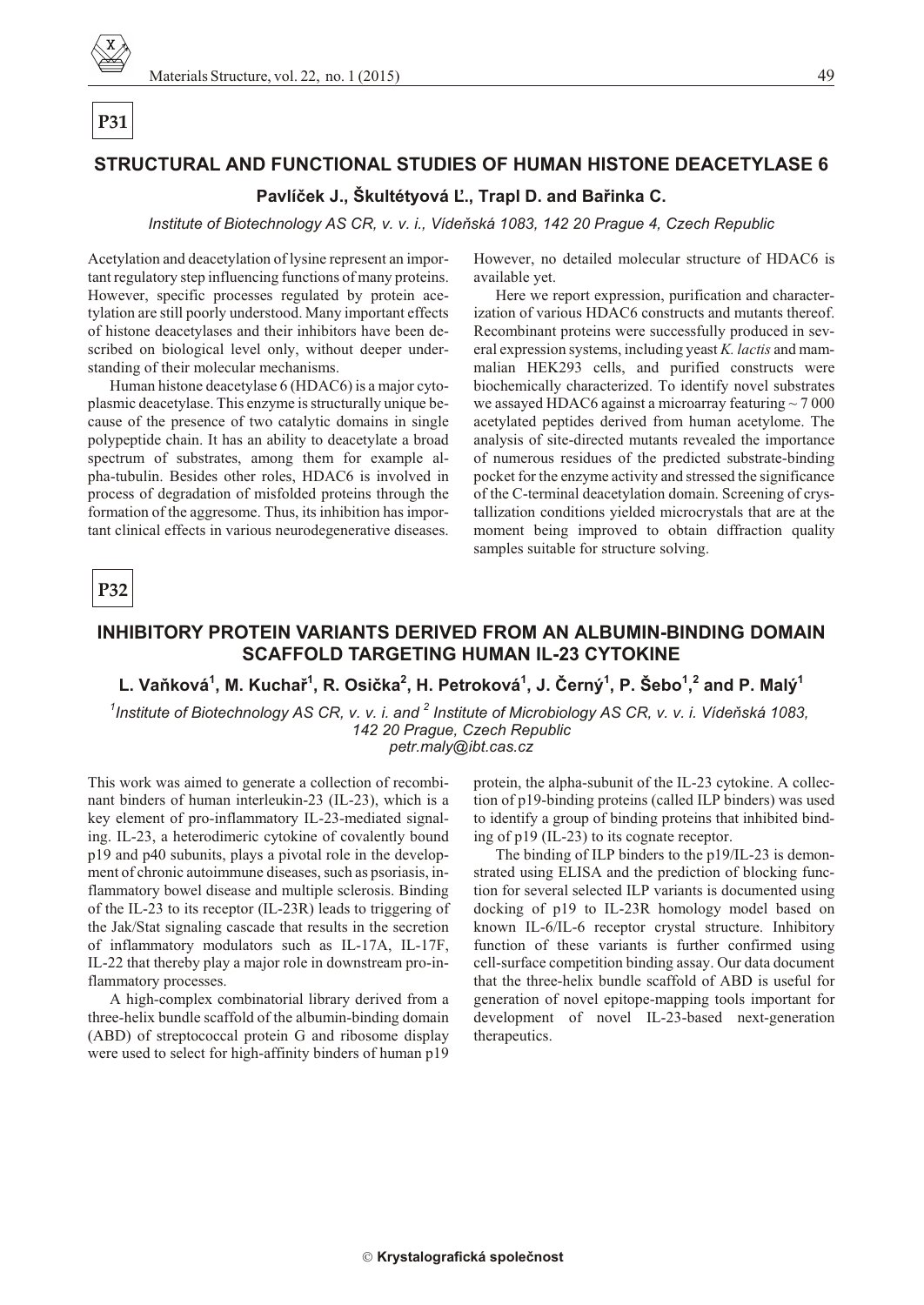# P<sub>33</sub>

## STRUCTURAL ANALYSIS OF THE ASK1-CD:14-3-3 COMPLEX BY SMALL ANGLE **X-RAY SCATTERING**

# Olivia Petrvalska<sup>1,2</sup>, Dalibor Kosek<sup>1,2</sup>, Tomas Obsil<sup>1,2</sup>

<sup>1</sup>Faculty of Science, Charles University in Prague, 12843 Prague, Czech Republic <sup>2</sup>Institute of Physiology, Academy of Sciences of Czech Republic, 14220 Prague, Czech Rep.

Apoptosis signal-regulating kinase 1(ASK1) is a Ser/Thr protein kinase that plays an essential role in stress and immune responses. Its increased activity has been linked to the development of several diseases such as cancer, cardiovascular and neurodegenerative diseases. The whole enzyme consists of almost 1400 amino acids. Catalytically active is only a kinase domain located approximately in the middle of the molecule and this is the only domain that has been crystallized so far [1]. 14-3-3 form a family of evolutionary conserved regulatory proteins that participate in a variety of intracellular processes through binding interactions with hundreds of diverse cellular proteins. In an inactive state ASK1 kinase is bound to the 14-3-3 protein, which is a negative regulator of ASK1 [2]. However, the mechanism whereby the 14-3-3 protein inhibits the kinase activity of ASK1 remains unknown.

To elucidate the mechanism of this inhibition, the catalytic domain of ASK1 (ASK1-CD) and the C-terminally truncated form of the 14-3-3 protein  $(14-3-3)$  C) were purified and a structural characterization of the ASK1-CD: 14-3-3 C complex was performed using analytical ultracentrifugation and small-angle X-ray scattering. The analytical ultracentrifugation measurements revealed that ASK1-CD interacts with the 14-3-3 C protein in 2:2 stoichiometry with K<sub>D</sub> in micromolar range. Small angle X-ray scattering showed that molecular envelope of the complex is highly asymmetric suggesting that the 14-3-3 C dimer binds only one chain of ASK1 dimer.

- G. Bunkoczi, E. Salah, P. Filippakopoulos, O. Fedorov, S.  $\mathbf{1}$ Müller, F. Sobott, S.A. Parker, H. Zhang, W. Min, B.E. Turk, S. Knapp, Structural and functional characterization of the human protein kinase ASK1, Structure, 15 (2007)  $1215 - 26.$
- $2.$ L. Zhang, J. Chen, H. Fu, Suppression of apoptosis signal-regulating kinase 1-induced cell death by 14-3-3 proteins, Proc. Natl. Acad. Sci. U. S. A., 96 (1999) 8511-5.

This work was supported by the Czech Science Foundation project #14-10061S.



#### STRUCTURE-FUNCTIONAL STUDIES OF HALOALKANE DEHALOGENASES

Tatyana Prudnikova<sup>1,2</sup>, Oksana Degtjarik<sup>1</sup>, Iuliia Iermak<sup>1</sup>, Katsiaryna Tratsiak<sup>1,3</sup>,<br>M. Kuty<sup>1,2</sup> and I. Kuta Smatanova<sup>1,2</sup>

<sup>1</sup>University of South Bohemia, Faculty of Science, Branišovska 1670, CZ-37005 Česke Budejovice, **Czech Republic** 

<sup>2</sup>Academy of Sciences of the Czech Republic, Institute of Nanobiology and Structural Biology GCRC, Zamek 136, 373 33 Nove Hrady, Czech Republic

<sup>3</sup>Institute of Organic Chemistry and Biochemistry and Institute of Molecular Genetics, Academy of Sciences of the Czech Republic, Flemingovo n.2, Prague 6, Czech Republic

Haloalkane dehalogenases (EC 3.8.1.5) are bacterial enzymes cleaving a carbon-halogen bond by a hydrolytic mechanism in a broad range of halogenated aliphatic compounds [1]. The enzymes can be potentially applied in bioremediation, biosensing, biosynthesis, cellular imaging and protein immobilization [2]. Structurally haloalkane dehalogenases belong to the / -hydrolase superfamily with two domain organization: an -hydrolase core domain and -helical cap domain, which lies on the top of the core domain. Active site residues are located in a hydrophobic cavity at the interface between the two domains and are connected to the protein surface by several tunnels. Nowadays more than 20 proteins and their mutant variants from haloalkane dehalogenases family are systematically studied. The main target is focused on research of proteins such as DhaA from Rhodococcus rhodochrous NCIMB 13064, DbeA of Bradyrhizobium elkanii USDA94, LinB of Sphingobium japonicum UT26 or novel haloalkane dehalogenases DpcA from Psychrobacter cryohalolentis K5 and DmxA from Marynobacter sp. ELB 17, etc.

This research is supported by the GACR (P207/12/0775).

- $\mathbf{1}$ Koudelakova T., et al., *Biotechnol. J.* 8, 32-45 (2011).
- 2. Marek J., et al., *Biochemistry*. **39**, 14082-14086 (2000).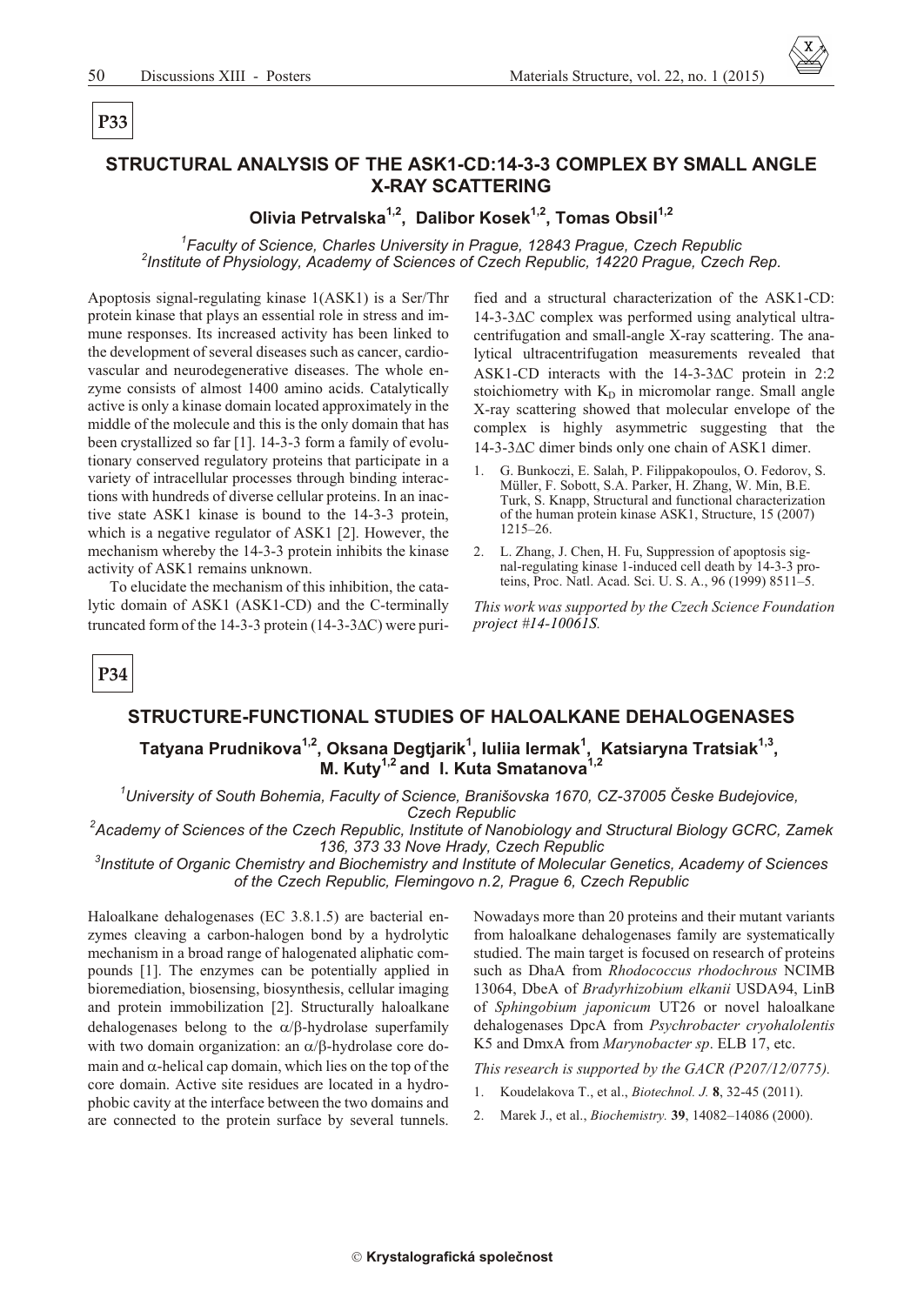

# P<sub>35</sub>

#### **ENGINEERED ANTICALINS TARGETING HUMAN PROSTATE-SPECIFIC MEMBRANE ANTIGEN**

## Jakub Ptáček<sup>1,2</sup>, Cyril Bařinka<sup>1</sup>, Antonia Richter<sup>3</sup>, Zora Nováková<sup>1</sup>, Volker Morath<sup>3</sup>, Arne Skerra<sup>3</sup>

Inst of Biotechnology, Acad, Sci, of the Czech Republic, Vídeňská 1083, 14220 Prague 4, Czech Republic <sup>2</sup>Dep. of Biochemistry. Faculty of Natural Science. Charles University. Albertoy 6. Prague 2. Czech Rep. <sup>3</sup>Munich Center for Integrated Protein Science (CIPS-M) and Lehrstuhl für Biologische Chemie, Technische Universität München, 85350 Freising-Weihenstephan, Germany

Modern diagnostic and imaging approaches aimed at various tumors require protein target allowing a drug to distinguish between carcinoma and healthy cells. In the case of prostate cancer (PCa), which is by far the most prevalent tumor in men, prostate-specific membrane antigen (PSMA) serves as such a target. Beside the PCa it is also expressed on the neovasculature of most solid tumors. Anticalins are a prominent members of a rapidly growing family of non-immunoglobulin protein scaffolds. Exploiting combinatorial libraries the Anticalins can be engineered to specifically bind virtually any target.

In presented work we have used DNA library based on human lipocalin gene sequence to select Anticalins specific for GCPII. Phage display together with ELISA screening were used to select first generation of GCPII binding Anticalins. The most promising variants were further subjected to affinity maturation, where new DNA library was obtained by random mutagenesis of selected clones and another selection procedure via phage and bacterial surface display was applied then. The binding properties were analysed by ELISA and SPR measurements which revealed improvement from nanomolar (about 10 nM dissociation constant) in the first generation clones) to subnanomolar  $(K_D \sim 500 \text{ pM})$  affinities for GCPII in the third generation clones. Subsequent immunofluorescence microscopy using cell lines expressing PSMA on the surface showed specific binding of the best clones to PSMA positive cells. This observation was then confirmed by flow cytometry on live cells. Thus we have proved the usability of selected Anticalin clones for selective labelling cells expressing PSMA on the surface and their potential for in vivo bioimaging applications.

P<sub>36</sub>

#### STRUCTURAL CHARACTERIZATION OF NAD(P)H:QUINONE OXIDOREDUCTASE WrbA FROM E. COLI IN COMPLEX WITH BENZOQUINONE

#### O. Degtjarik<sup>1</sup>, J. Brynda<sup>2</sup>, D. Reha<sup>1,3</sup>, J. Carrey<sup>4</sup>, I. Kuta Smatanova<sup>1,3</sup> and R. Ettrich<sup>1,3</sup>

<sup>1</sup>Univ. of South Bohemia, Faculty of Science, Branišovska 31, CZ-37005 Česke Budejovice, Czech Rep. <sup>2</sup>Institute of Molecular Genetics of the Academy of Science of the Czech Republic, v.v.i., Flemingovo no. 2, 16637 Prague, Czech Republic

<sup>3</sup>Academy of Sciences of the Czech Republic, Institute of Nanobiology and Structural Biology GCRC, Zamek 136, 373 33 Nove Hrady, Czech Republic

<sup>4</sup>Department of Chemistry, Princeton University, Princeton, NJ 08544-1009, USA

The protein WrbA from *E. coli* belongs to the family of flavodoxine-like proteins and participates in protection of bacterial cell from oxidative stress. It acts as a homotertamer with one molecule of FMN specifically bound per protein monomer as a co-factor. WrbA catalyses transfer of two electrons from NADH to electron acceptor using a ping-pong kinetic mechanism, where oxidized quinone binds after NAD moves out from the active site. Similar kinetic mechanism, presence of analogous co-factor and common structural features demonstrate the close relationship of WrbA with eukaryotic dimeric FAD-dependent oxidoreductases.

In order to understand the structural basics of benzoquinone binding and probable mechanism of quinone reduction we have determined the crystal structure of WrbA in complex with FMN and benzoquinone at 1.33 Å resolution. WrbA adopts a -twisted open-sheet fold typical for flavodoxines. Three monomers contribute to each of four identical active sites. The molecule of benzoquinone is stacked in the active site between aromatic ring of FMN and Trp97, which is the ideal position for electron transfer tested by QM/MM calculations of charge transfer rates. Comparison of the structure of WrbA-FMN benzoquinone complex with the structure of dimeric mammalian oxidoreductase in complex with duroquinone (pdb id 1qrd) reveals similar monomeric fold and the position of the quinone ring. The active site of WrbA is fully occupied by benzoquinone and cannot accommodate the second substrate NADH. This finding is consistent with ping-pong kinetic mechanism proposed for WrbA.

This work was supported by the Czech Science Foundation (project no P207/10/1934).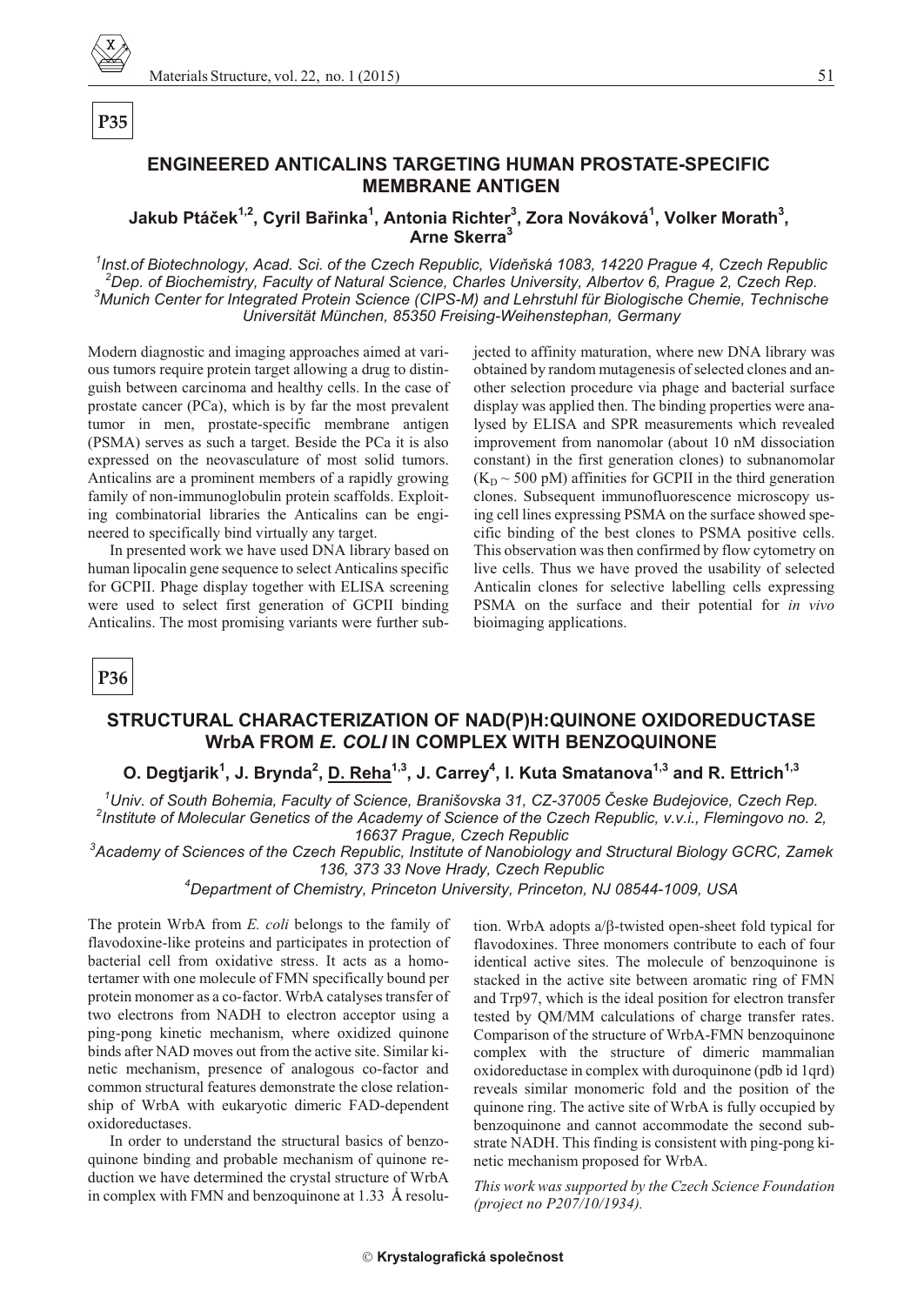# APPLICATION OF MULTISPECTRAL CAMERAS FOR ESTIMATING NITROGEN AND **GRAIN YIELD IN PADDY FIELDS**

# Mohammadmehdi Saberioon<sup>1</sup>, Asa Gholizadeh<sup>2</sup>

<sup>1</sup>Laboratory of Signal and Image Processing, Institute of Complex System, Faculty of Fisheries and Protection of Waters, University of South Bohemia in Ceske Budejovice, Zamek 136, 373 33 Nove Hrady, **Czech Republic** 

<sup>2</sup>Department of Soil Science and Soil Protection, Czech University of Life Sciences Prague, 165 21 Prague, **Czech Republic** 

Nitrogen is an important variable for paddy farming management. Todays several methods are available for monitoring the nitrogen content of rice during its various growth stages. However, monitoring still requires a quick, simple, accurate and inexpensive technique that needs to be developed. In this study, Tetracam Agriculture Digital Camera, as a re-engineered multispectral camera, was used to acquire high spatial and temporal resolution images to determine the status of nitrogen and predict the grain yield of rice (Oryza sativa L.). Twelve pots of rice were subjected Three replicates were arranged in a randomized complete block design to determine the status of N and predict rice

yield. The images were captured at different growth stages (i.e., tillering, panicle initiation, booting and heading stage) of rice in each pot. Nitrogen and grain yield were significantly correlated with Normalized Difference Vegetation Index (NDVI)  $(R = 0.78)$  and Green Normalized Difference Vegetation Index (GNDVI) ( $R = 0.88$ ), especially at the panicle initiation and booting stages, respectively. The study demonstrated the suitability of using the Tetracam images as a sensor for estimating chlorophyll content and N. Moreover, the findings showed that the images revealed their potential use in forecasting grain yield at different growth stages of rice.

P38

#### INTEGRATION OF SPIDER WORKFLOWS INTO SCIPION FOR USER-FRIENDLY **ANALYSIS OF ELECTRON MICROSCOPY DATA**

#### T. R. Shaikh<sup>1</sup>, J. M. de la Rosa-Trevín<sup>2</sup>, R. Marabini<sup>3</sup>, J. M. Carazo<sup>2</sup>

 $^1$ Central European Institute of Technology, Masaryk University, 625 00 Brno, Czech Republic Centro Nacional de Biotecnologia–CSIC, Campus Canto Blanco, 28049 Madrid, Spain <sup>3</sup>Escuela Politécnica Superior, Universidad Autónoma de Madrid, Campus Universidad Autónoma, 28049 Cantoblanco, Madrid, Spain

In three-dimensional electron microscopy, there are 7 to 10 general-purpose image-processing software packages, and a few dozen other packages which perform specific functions or upon specific types of samples. It can be useful to mix and match the best features of the different software packages, but to do so, data historically often had to be converted from one format to another, which presented a barrier with regard to interoperability.

Scipion is a workflow integration system, among the functions of which is to manage image-processing projects, consolidate access to different software suites, trace the inputs and outputs of each step, monitor processes, etc. SPIDER is one of the oldest image-processing suites currently in use, available since 1978, with over 600 functions and its own internal scripting language. The goal of the project we are presenting is to provide a framework to integrate the functionalities of SPIDER, at the procedural level, into the Scipion environment. Some advantages of Scipion to manage SPIDER workflows are as follows. First, display of outputs can be customized according to the data type, e.g., an image, a set of images, a 2D plot, a volume, etc. Second, inputs and outputs are classified into data types, and subsequent procedures will list, as possible options for an input, existing files of the appropriate data type. Third, some parameters can be tested interactively before execution by using "wizards" in real time, rather than by trial & error.

As a case study, the SPIDER workflow for 2D multivariate data analysis was integrated into Scipion. Of particular importance is the method to parse SPIDER procedures from Scipion to retrieve the necessary information about the script parameters. The next tasks will be integration of SPIDER's random conical tilt and projection-matching workflows, two of the workhorses of SPIDER usage.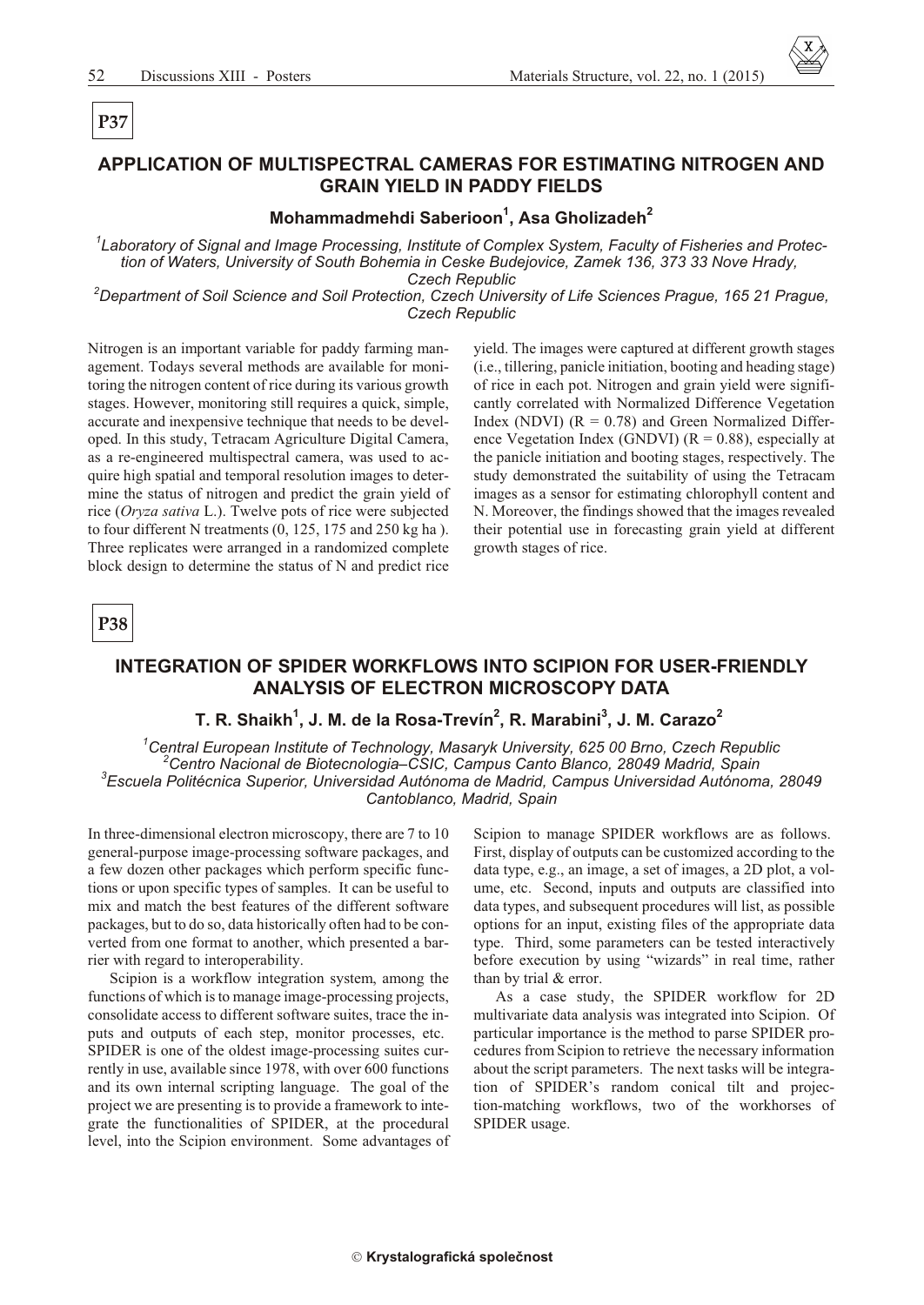

**PHAGE PHI812/K1**

**M. Siborova<sup>1</sup> , J. Novacek<sup>1</sup> , M. Benesik<sup>2</sup> , R. Pantucek<sup>2</sup> , P. Plevka<sup>1</sup>**

<sup>1</sup>CEITEC, Kamenice 753/5, 625 00, Brno, Czech Republic

<sup>2</sup>Department of Experimental Biology, Faculty of Science, Kamenice 753/5, 625 00, Brno, Czech Republic *pavel.plevka@ceitec.muni.cz* 

*S. aureus* phage phi812/K1 is polyvalent T4-like bacteriophage with contractile tail. This phage is approved to use as an antimicrobial agent in Slovakia and the Czech Republic. Attachment of the phage to the host cell surface, tail contraction and penetration of cell wall are essential steps for successful infection. However, detailed mechanism of cell wall penetration is unknown. Our results show 3D reconstruction of phage tail tube penetrating the cell wall. The mechanism of genome delivery has been studied by Cryo-electron to mography. During attachment and contraction, many structural changes happen. Phage base plate bind to receptors on cell surface, tail sheet rearrange and contract tail. Non-contracted tail tube is ejected and pierces outer cell membrane and cell wall. Then, virus genome is released and replication cycle starts. Determination of mechanism of cell wall penetration and genome delivery is necessary step to understanding of whole replication cycle of virus.

**P40**

# **CRYOEM RECONSTRUCTION OF SMALL NUCLEOPROTEIN COMPLEXES: APPLICATION TO THE ECOR124I RESTRICTION-MODIFICATION ENZYME**

#### **R. Skoupý**

#### *Central European Institute of Technology, Masaryk University, Kamenice 5, 625 00 Brno, Czech Republic skoupy.radim@gmail.com*

Cryo-electron microscopy has undergone significant advances in hardware development that push limits of 3-D structure determination of large macromolecular complexes of proteins and nucleic acids. New generation of electron microscopes (such as FEI Titan Krios) with parallel sample illumination, stable electro-magnetic lenses and new specimen compustage provided a platform for obtaining data extending to near-atomic resolution. Additionally, advent of direct detectors with 4-times better sensitivity and capability to record several images per second revolutionized the field of cryo-electron microscopy of biological specimen.

We used this new instrumentation to image the type I restriction-modification enzyme EcoR124I that is at the edge of standard cryoEM procedures and reconstructions: it is only  $~500$  kDa large, has low symmetry and most likely is flexible in its open conformation [1]. The data obtained from Titan Krios with a direct detector provided data that can be processed and lead to high-resolution 3D reconstruction. However, we had to develop a new approch for processing of the aquired data to extract the individual EcoR124I particles from imaged micrographs. We used

wavelet filter (i.e. dyadic and stationary wavelet transform with different treasholds) to enhance the contrast of the particles in the micrograph that facilitated identification of their positions and automated picking from thousands of collected micrographs. Next, we obtained the initial low-resolution model of the EcoR124I structure from cryo-electron tomography, a technique that allows 3-D reconstruction without any initial assumption about the 3-D structure. The average from  $\sim$ 300 subtomogram particles was used to automatically locate particles in the filtered micrographs, using the algorithm implemented in the image processing package Relion [2]. Our next efforts are focused on refining the 3D structure to subnanometer resolution using the original dataset obtained from Titan Krios.

- 1. Ch. K. Kennaway, J. E. Taylor, Chun Feng Song et al: Structure and operation of the DNA-translocating type I DNA restriction enzymes, *Genes and Development.*, 26, (2012), 92-104.
- 2. Sjors H. W. Scheres: A Bayesian View on Cryo-EM Struc ture Determination, *Journal of Molecular Biology*, 415 (2011), 406-418.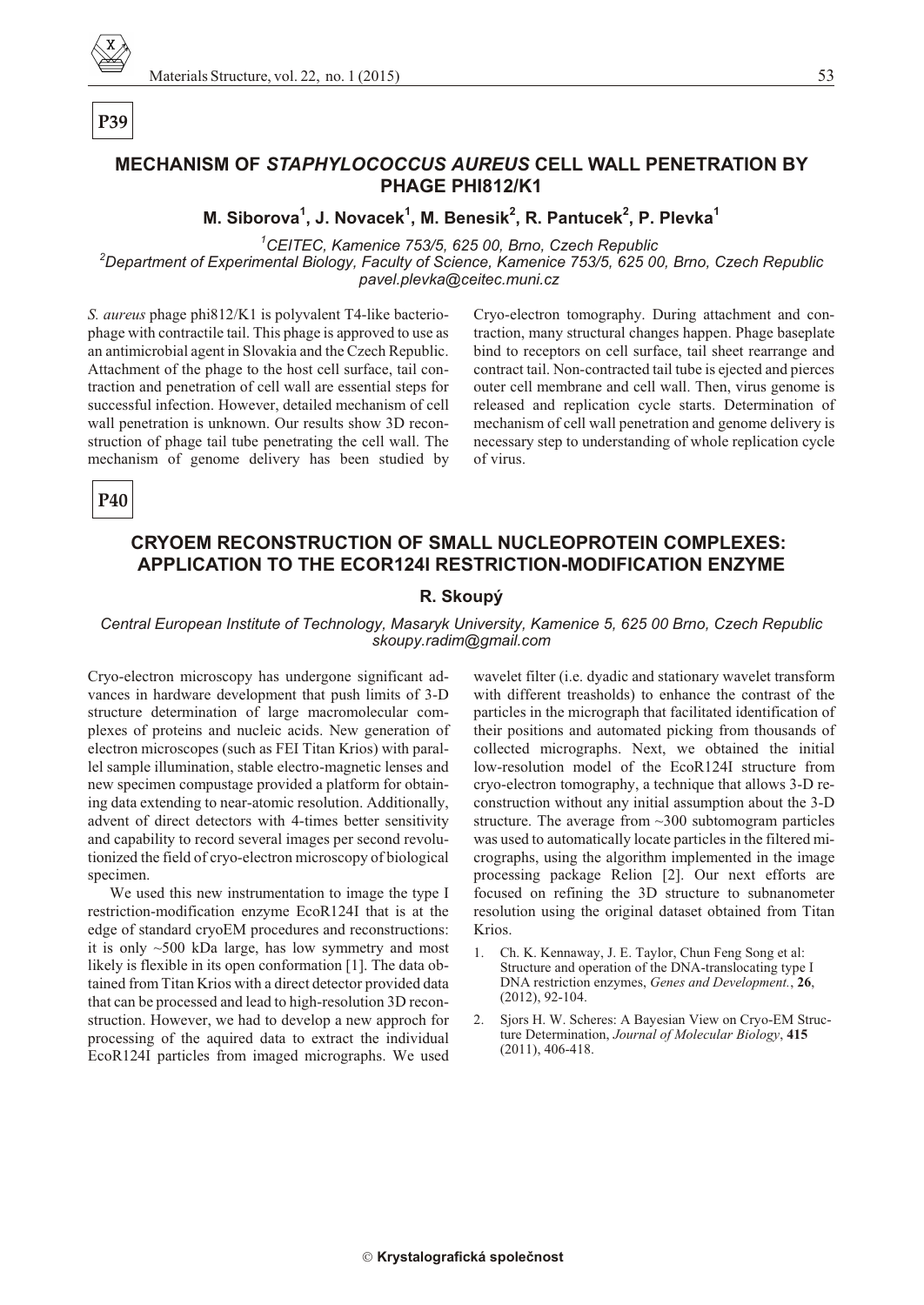## THEORETICAL STUDY OF CARBONIC ANHYDRASE IX

#### M. Škultéty<sup>1</sup>, P.Kulhánek<sup>1,2</sup>

Nat. Centre for Biomolecular Research, Fac. of Science, Masaryk Univ., Kamenice 5, Brno, Czech Rep. <sup>2</sup>CEITEC - Central European Institute of Technology, Masaryk Univ., Kamenice 5, 625 00 Brno, Czech Rep. kulhanek@chemi.muni.cz

Carbonic anhydrases (CA) are a group of metalloenzymes that catalyze reversible hydration of carbon dioxide to bicarbonate. Isoforms of CA play a vital role in various processes including lipogenesis, glyconeogenesis, pH, and CO<sub>2</sub> homeostasis. In this work, an isoform IX was studied by the means of theoretical methods. This isoform is over-expressed in solid tumors as a response to hypoxia conditions caused by insufficient supply of oxygen due to a massive tumor growth. CA IX helps to keep intracellular pH to a physiological level, but at the same time, it significantly lowers extracellular pH, which results in a higher risk of tumor cell invasiveness. CA IX is therefore a negative marker for people suffering from a cancer [1].

CA IX consists of proteoglycan domain (PG), catalytic domain (CA), transmembrane helix and intracytoplasmatic portion. The catalytic domain has a globular shape and accommodates a conical cavity where the active site is located [2]. The PG domain is a unique structural element to the isoform IX. It is assumed that it is a key to the excellent catalytic properties of CA IX. Despite numerous experimental efforts, the structure and exact function of the PG domain is not known. We employed molecular dynamics

simulations to reveal its structure and function. Several constructs were simulated on s time scales including the PG domain alone and constructs including both the CA and PG domains. Results indicate that the PG domain is rather unstructured portion of CA IX.

- E. Svastova, A. Hulikova, M. Rafajova, M. Zatovicova et al., FEBS Letters 577 (2004) 439-445.
- $2.$ V. Alterio, M. Hilvo, A. Di Fiore, A. M. Salzano et al., PNAS 106 (2009) 16233-8.

The work was done at CEITEC - Central European Institute of Technology with research infrastructure supported by the project  $CZ.1.05/1.1.00/02.0068$  financed from European Regional Development Fund. The access to the MetaCentrum and CERIT-SC computing and storage facilities provided under the program "Projects of Large Infrastructure for Research, Development, and Innovations" LM2010005 funded by the Ministry of Education, Youth, and Sports of the Czech Republic and the programme Center CERIT Scientific Cloud, part of the Operational Program Research and Development for Innovations, reg. no. CZ. 1.05/3.2.00/08.0144 is acknowledged.

P42

#### **ALTRUISTIC METADYNAMICS**

#### Petr Hošek<sup>1</sup>, Daniela Toulcová<sup>1</sup>, Andrea Bortolato<sup>2</sup>, Vojtěch Spiwok<sup>1</sup>

<sup>1</sup>Department of Biochemistry and Microbiology, Institute of Chemical Technology, Prague, Technická 3, 166 28 Praque 6, Czech Republic

<sup>2</sup>Heptares Therapeutics Ltd, BioPark, Broadwater Road, Welwyn Garden City, Herts, AL7 3AX, UK spiwok@vscht.cz

Molecular dynamics simulation is still computationally too expensive to efficiently simulate slow molecular processes such as protein folding or protein-ligand binding. This significantly limits its application in protein design, drug discovery and related fields. Numerous enhanced sampling techniques have been developed to address this problem, including metadynamics [1]. This method uses a bias potential to "flood" free energy minima and to reduce free energy barriers. A parallel variant of metadynamics multiple walker metadynamics  $[2]$  – was developed early after introduction of basic metadynamics algorithm. Multiple walker metadynamics is a parallel version of metadynamics simulation during which all parallels (walkers) share their bias potential. Systems represented by individual walkers are same, only the initial conditions of simulations are different. This allows for efficient simulation in a parallel computing environment.

In this project we introduce a modification of multiple walker metadynamics where individual walkers may represent different, yet similar, systems, for example different mutants of a protein or a protein with different ligands. This can in future become a basis for parallel screening of protein mutants or parallel screening of ligands. Preliminary data on GPCR-ligand docking will be presented.

This project was supported by, LD14133). Access to computing and storage facilities of MetaCentrum (LM201 0005), CERIT-SC (CZ. 1.05/3.2.00/08.0144) and IT4 Innovations Centre of Excellence project (CZ.1.05/1.1.00/ 02.0070, LM2011033) is greatly appreciated. Participation at the conference is supported by specific university research (MSMT No 21/2014).

- Laio A., Parrinello M. Proc Natl Acad Sci USA 99 (2002),  $\mathbf{1}$ . 12562-12566.
- $2.$ Raiteri P., Laio A., Gervasio F.L., Micheletti C., Parrinello M. J Phys Chem B 110 (2006), 3533-3539.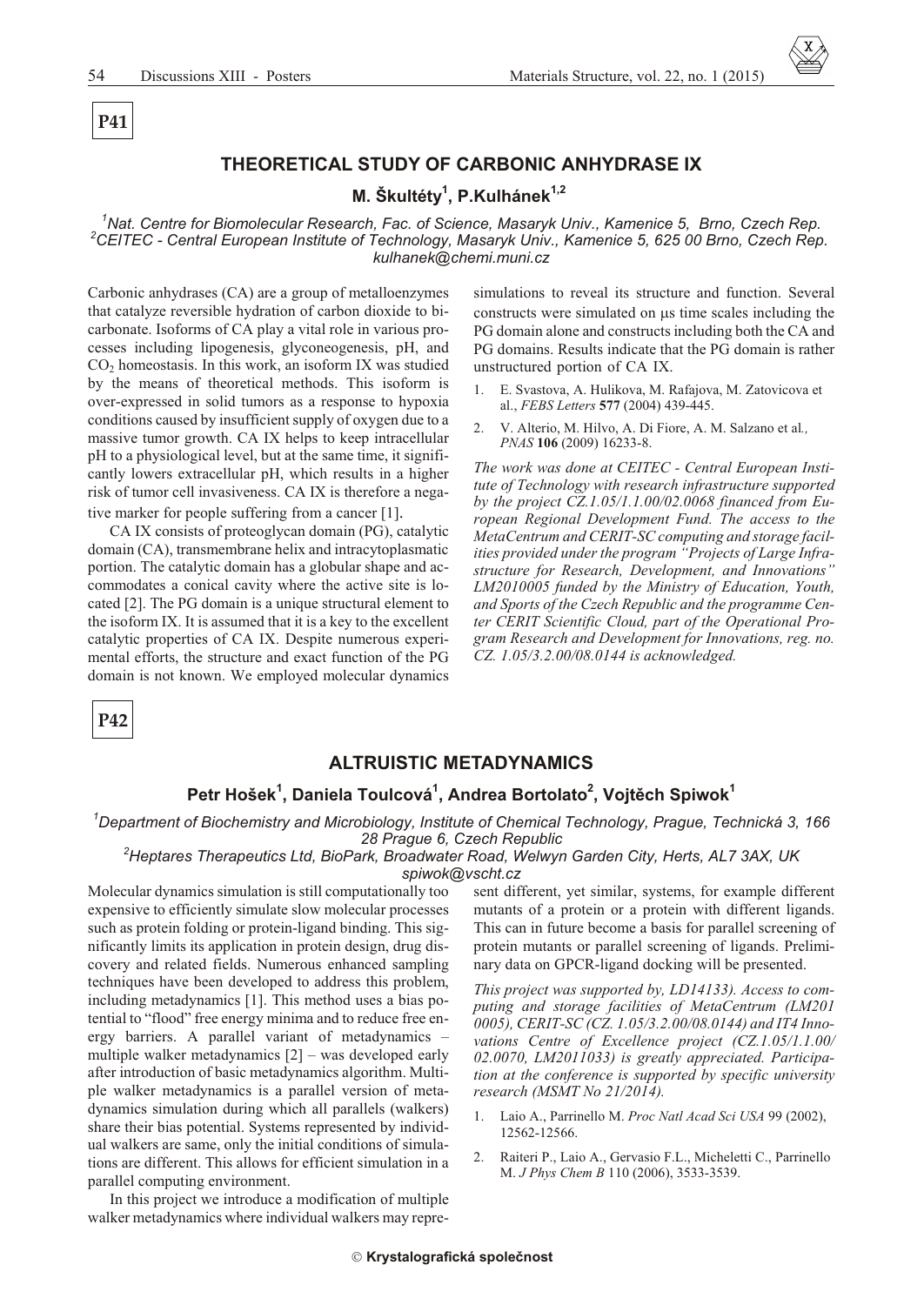

### **A PLANT-INSECT INTERACTION IN 3D**

#### $\mathsf{J. Srp}^{1,2}, \mathsf{P.~Pachl}^{1,3}, \mathsf{P.~\n \tilde{Rezáčová}^{1,3}, \mathsf{J.~Vondrášek}^{1}, \mathsf{M.~Nussbaumerová}^{1}, \mathsf{M.~Horn}^{1},$ **M. Mareš 1**

<sup>1</sup> Institute of Organic Chemistry and Biochemistry, Academy of Sciences of the Czech Republic, Flemingovo *nam.* 2, 16610 Prague, Czech Republic <sup>2</sup>Department of Biochemistry, Faculty of Science, Charles University, Albertov 6, 12843 Prague,

**Czech Republic** 

<sup>3</sup> Institute of Molecular Genetics, Academy of Sciences of the Czech Republic, Flemingovo nam. 2, 16610 **Prague, Czech Republic** 

LdCD is a digestive cathepsin D-type protease of the Colorado potato beetle, *Leptinotarsa decemlineata*. Using two approaches, protease activity measurements and MicroScale Thermophoresis binding analysis, we demonstrated that LdCD is inhibited by the interaction with PDI (Potato Cathepsin D Inhibitor), a Kunitz-type wound-inducible protein from potato leaves. This suggests that LdCD is a target for PDI acting as an antifeedant in plant defense against insect herbivory. Recombinant LdCD was produced in Pichia pastoris and its crystal structure was de-

termined at 1.95 Å resolution. PDI was purified from potato and its crystal structure was determined at  $2.1 \text{ Å}$ resolution. We propose the interaction mechanism of LdCD with PDI based on a docking model. Crystallization of LdCD-PDI complex is currently in progress aimed to describe a new mechanism for natural inhibition of aspartic proteases.

*Ac knowl edge ment GAUK 8122/2014.*

**P44**

#### **INFLUENCE OF PHOSPHATE ION BOUND TO ACTIVE CENTER OF TBN1**

#### $\bf J$ . Stránský $^{1,\,2}$ , T. Kovaľ $^3$ , T. Podzimek $^4$ , P. Lipovová $^4$ , J. Matoušek $^5$ , A. Týcová $^{5,6}$ , P. Kolenko $^3$ , **J. Dušková<sup>1</sup> , T. Skálová<sup>1</sup> , J. Hašek<sup>1</sup> , K. Fejfarová<sup>3</sup> , J. Dohnálek1,3**

<sup>1</sup> Institute of Biotechnology AS CR, v.v.i., Vídeňská 1083, 142 20 Praha 4, Czech Republic <sup>2</sup> Faculty of Nuclear Sciences and Physical Engineering, Czech Technical University, Břehová 7, 115 19 *Praha 1, Czech Republic* 

<sup>3</sup> Institute of Macromolecular Chemistry AS CR, v.v.i., Heyrovského nám. 2, 162 06 Praha 6, Czech Republic <sup>4</sup> Institute of Chemical Technology, Technická 5, 166 28 Praha 6, Czech Republic *5 Institute of Plant Mo lec u lar Bi ol ogy, Bi ol ogy Cen tre, AS CR, v.v.i., Branišovská 31, 370 05 Èeské*

**Budějovice, Czech Republic** 

<sup>6</sup>Biology Centre of the ASCR, v. v. i., Institute of Plant Molecular Biology, Branišovská 31, 370 05 České **Budějovice, Czech Republic** *stransky@ibt.cas.cz*

Tomato multifunctional nuclease (TBN1; UniProt accession no. Q0KFV0), which belongs to the nuclease type I family, plays an important role in specific apoptotic functions, vascular system development, stress response, and plant tissue differentiation [1]. Furthermore, TBN1 exhibits anticancerogenic properties [2]. The enzyme possesses endonuclease and exonuclease-like activity on single stranded and double stranded RNA and DNA and on structured RNA, with production of mono- and oligonucleotides from 3'-end of nucleic acids [3]. Based on the crystal structure of TBN1, the phospholipase activity of the enzyme was discovered [4]. TBN1 consists of 277 aminoacids with a molecular mass of 31.6 kDa (about 37 kDa when glycosylated).

Three crystal structures of TBN1 were solved in our group: one structure of wild type TBN1 and two structures of mutant N211D [4]. The common motif conserved among all known structures is formation of super-helices,

where protein molecules are related by  $3<sub>1</sub>$  screw axis. The contacts are provided by the active site of one molecule and a surface loop (SDR-loop) of a neighboring molecule. However, packing of super-helices to final crystal differs across different crystallization conditions. The conserved formation of intermolecular contacts in crystals suggests the way of assembly of molecules into oligomers in solution, which were observed by dynamic light scattering. The interaction of the active site and the surface loop is best resolved in the currently reported structure, where the active centre at the zinc cluster is occupied by phosphate ion. It correlates with behavior of TBN1 in phosphate buffer. The phosphate ion binds differently than corresponding ions in known structures of AtBFN2 from *Arabidopsis thaliana* [5]. Also presence of phosphate in the zinc cluster leads to more open TBN1 active center. Properties of mutants, designed to modify dimerization and activity of TBN1, suggest that deliberate disruption of the loop-active site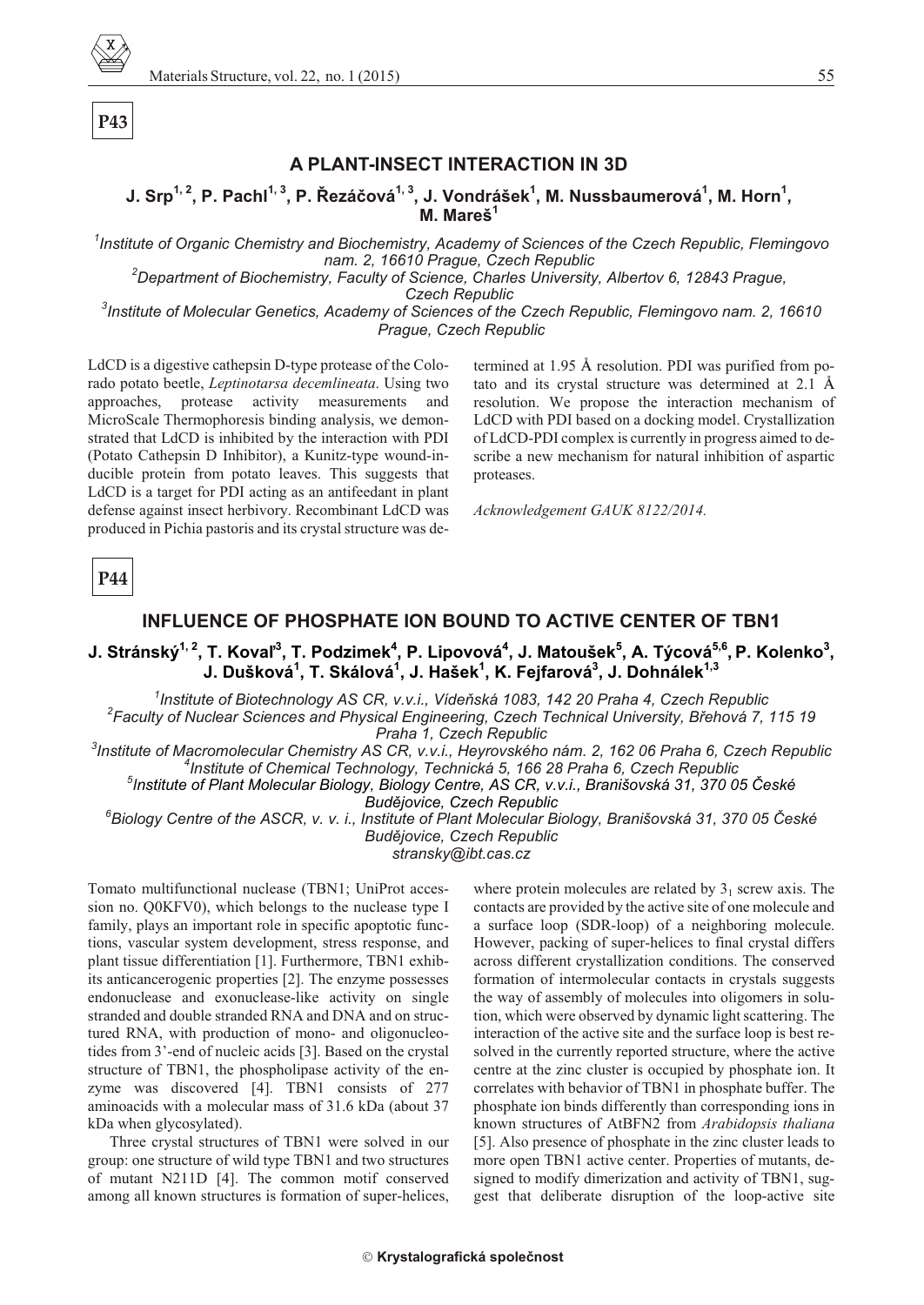contacts by mutations limits expression of the active enzyme. Therefore formation of TBN1 oligomers together with phosphate binding are hypothesized to have regulatory roles in apoptotic-like and senescense processes in plant cells.

J. Matousek, P; Kozlova, L. Orctova, A. Schmitz, K. 1. Pesina, O. Bannach, N. Diermann, G. Steger, D. Riesner, Biol. Chem., 388, (2007), 1-13.



- 3. Podzimek, T., Matousek, J., Lipovova, P., Pouckova, P., Spiwok, V., Šantrucek, J. (2011). Plant Sci. 180, 343–351.
- T. Kovaľ, P. Lipovova, T. Podzimek, J. Matousek, J.  $4.$ Duskova, T. Skalova, A. Stepankova, J. Hasek, J. Dohnalek, Acta Cryst., D69, (2013), 213-226.
- 5. T.-F. Yu, M. Maestre-Revna, C.-Y. Ko, T.-P. Ko, Y.-J. Lin, J.-F. Shaw, A. H. J. Wang, Plos One, 9(8), 2014.

This publication is supported by the project, BIOCEV – Biotechnology and Biomedicine Centre of the Academy of Sciences and Charles University (CZ.1.05/1.1.00/02. 0109), from the European Regional Development Fund.", by the Ministry of Education, Youth and Sports of the Czech Republic (grant No. EE2.3.30.0029 and No. LG14009) and by the Grant Agency of the Czech Technical University in Prague, grant No. SGS13/219/OHK4/3T/14.

P<sub>45</sub>

#### **HOMOLOGY MODELING OF GPCR: OXYTOCIN RECEPTOR**

#### Z. Šućur. V. Spiwok

University of Chemistry and Technology Prague, Department of Biochemistry and Microbiology, Technická 3, 166 28 Prague 6, Czech Republic sucurz@yahoo.com

G-protein-coupled receptors (GPCRs) [1] are a large family of seven-transmembrane domain receptors that have been increasingly studied in recent years and are of big importance for several fields of science and farmaceutical industry. However, there are not many GPCRs with an experimentally determined structure at the atomic resolution. Oxytocin receptor is one of GPCRs which, by activating  $G_q$  proten - phospholipase C - inositol-1,4,5- triphosphate pathway, increases the cytoplasmic  $Ca^{2+}$  concentration. By binding to this receptor, oxytocin plays very important roles in sexual reproduction, labors, maternal bonding, and many emotional and social behaviors. Here, we used homology modelling  $[2, 3]$  to obtain a model of oxytocin receptor, based on the sequence simillarity with a receptor which does have a determined 3D struture. The model that we obtained was simulated in several different environments including the membrane build of 1-palmitoyl 2-oleoyl phosphatidylethanolamine molecules. By exploring the free energy surface of oxytocin, we have found distinctive energy minima which, we assume, correspond to

different stable conformers of this hormone. One of the possible reasons for their existence could be found in the mechanism of oxytocins binding to its receptor. Therefore, the simulations included the oxytocin receptor - hormone interactions as well.

This project was supported by COST action GLISTEN (CM1207, LD14133) and GACR (15-17269S). Access to computing and storage facilities MetaCentrum (LM201 0005) and CERIT-SC (CZ. 1.05/3.2.00/08.0144) is greatly appreciated. Participation at the conference is supported by specific university research (MSMT No 21/2014).

- Katritch, V., Cherezov, V., & Stevens, R. C. (2012). Diver- $1<sup>1</sup>$ sity and Modularity of G Protein-Coupled Receptor Structures. Trends in Pharmacological Sciences, 33(1), 17-27. doi:10.1016/j.tips.2011.09.003.
- Xiang Z. (2006) Advances in Homology Protein Structure 2. Modeling. Current protein & peptide science 7(3):217-227.
- 3. Baker, D; Sali, A (2001). Protein structure prediction and structural genomics. Science 294 (5540): 93-96.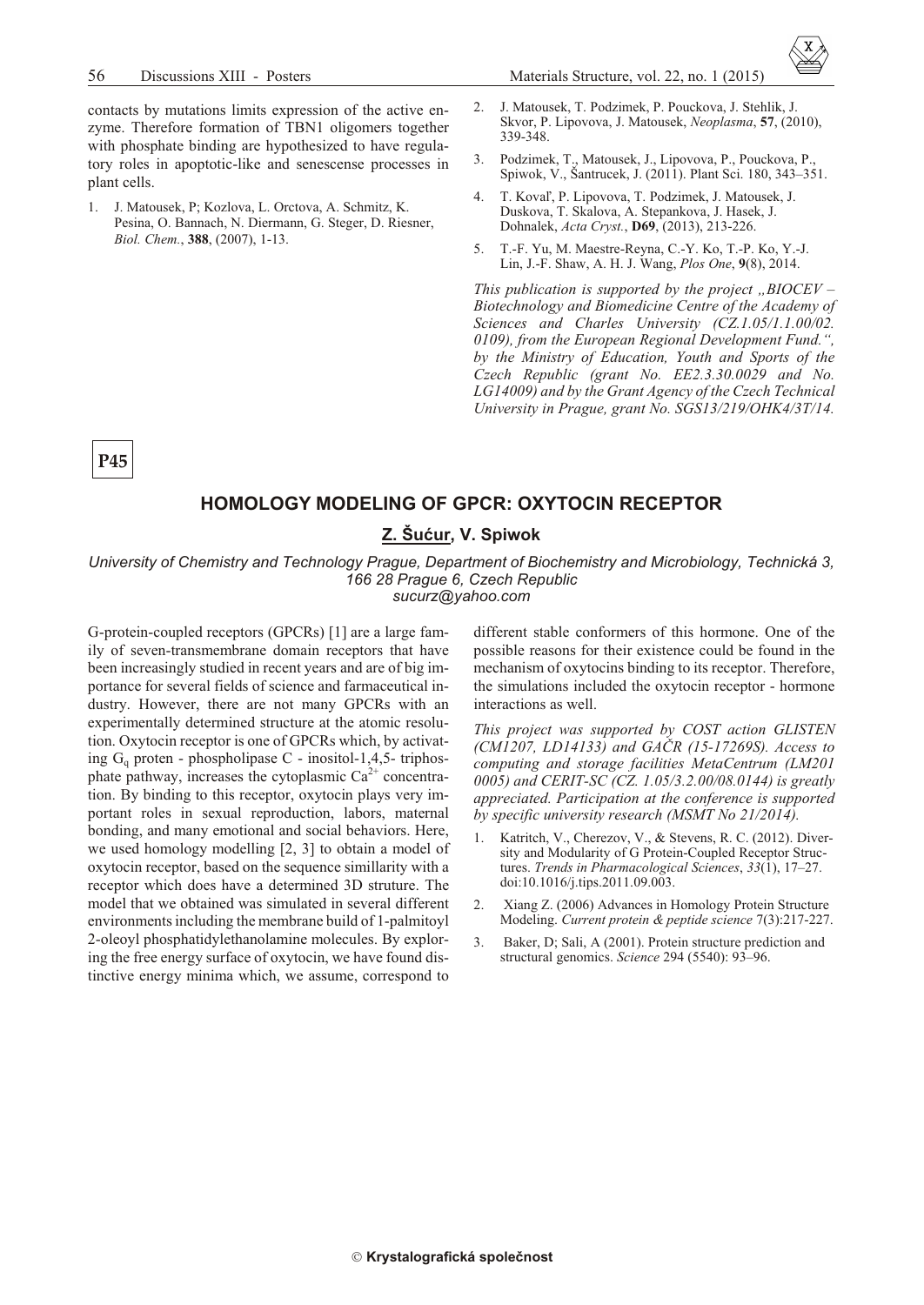# STRUCTURE OF BILIRUBIN OXIDASE FROM MYROTHECIUM VERRUCARIA WITH **LIGAND IN ACTIVE SITE**

# L. Švecová<sup>1, 2</sup>, T. Koval<sup>3</sup>, T. Skálová<sup>1</sup>, J. Dušková<sup>1</sup>, L. H. Østergaard<sup>4</sup>, J. Dohnálek<sup>1, 3</sup>

<sup>1</sup>Institute of Biotechnology AS CR, v.v.i., Vídeňská 1083, 142 20 Praha 4, Czech Republic <sup>2</sup>Faculty of Nuclear Sciences and Physical Engineering, Czech Technical University in Prague, Břehová 7,115 19, Praha 1, Czech Republic

<sup>3</sup>Institute of Macromolecular Chemistry AS CR, v.v.i., Heyrovského nám. 2, 162 06 Praha 6, Czech Republic <sup>4</sup>Novozymes A/S, Brudelysvej 26, DK-2880 Bagsvœrd, Denmark

Bilirubin oxidase from plant pathogen Myrothecium *verrucaria* (BO, EC 1.3.3.5) is a blue monomeric multicopper oxidoreductase (MCO) catalyzing oxidation of substrates consisting of tetrapyrrole (especially bilirubin to biliverdin), diphenols and aryl diamines. BO consists of 534 amino acid residues with a molecular mass of 60 kDa. Similarly to other MCOs the substrate binding site of BO is comprised of one Cu ion (T1) coordinated by one cysteine, two histidines and one methionine and behaves as an acceptor of an electron from substrate. Four electrons are transferred from T1 to the trinuclear copper cluster (TNC) coordinated by eight histidines, where molecular oxygen is reduced to water. BO is capable to oxidize a great variety of organic compounds with many applications in industry (e.g. pulp bleaching, delignification, drug detection and degradation of herbicides  $[1, 2, 3]$ ). Two structures of BO have been already published in PDB (2XLL [3], 3ABG [4]), but none of them with a ligand in the substrate binding site. The substrate binding mechanism and the way of the electron transport from substrate to T1 site are still to be determined.

We solved two structures of BO using X-ray crystallography - native structure at 2.3 Å resolution and a structure with a small ligand in the substrate binding site at 2.6Å resolution. The phase problem was solved by molecular replacement using a previously reported structure of BO (PDB code 2XLL [3]) as a model. Both structures are in the same space group F222, which is different in comparison to previously deposited structures (P1 in 2XLL [3],  $P6<sub>3</sub>$  in 3ABG [4]). Two molecules were localized in asymmetric unit. On the basis of our results we suggest two possible electron transfer routes from substrate to the T1 center.

- $\mathbf{1}$ T. Sakurai, K. Kataoka, The Chemical Record, 7, (2007), 220-229.
- $2^{1}$ D. J. Kosman, J. Biol. Inorg. Chem., 15, (2010), 15-28.
- J. A. Cracknell, T. P. McNamara, E. D. Lowe, C. F.  $\overline{3}$ . Blanford, Dalton Trans, 40, (2011), 6668-6675.
- $\overline{4}$ K. Mizutami, M. Toyoda, K. Sagara, N. Takahashi, A. Sato, Y. Kamitaka, S. Tsujimura, Acta Cryst., F 66,  $(2010), 765-770.$

P47

## **CRYSTALLOGRAPHIC CHARACTERIZATION OF THE OUTER MEMBRANE LIPOPROTEIN FrpD FROM NEISSERIA MENINGITIDIS**

# Ekaterina Sviridova<sup>1,6</sup>, Ladislav Bumba<sup>2</sup>, Pavlina Rezacova<sup>3,4</sup>, Vaclav Veverka<sup>3</sup>, Peter Sebo<sup>2,5</sup>, Ivana Kuta Smatanova<sup>1,6</sup>

<sup>1</sup>Faculty of Science USB CB, Branišovska 31, 370 05 Ceske Budejovice, Czech Republic <sup>2</sup>Institute of Microbiology AS CR, Videnska 1083, 142 20 Prague, Czech Republic <sup>3</sup>Institute of Organic Chemistry and Biochemistry AS CR, Flemingovo nam. 2, 166 10 Prague, **Czech Republic** 

<sup>4</sup>Institute of Molecular Genetics AS CR Flemingovo nam. 2, 166 10 Prague, Czech Republic <sup>9</sup>Institute of Biotechnology AS CR, Videnska 1083, 142 20 Prague, Czech Republic <sup>6</sup>Institute of Nanobiology and Structural Biology of GCRC AS CR, Zamek 136, 373 33 Nove Hrady, **Czech Republic** 

FrpD is an Iron-regulated outer membrane lipoprotein, which is highly conserved in a set of strains representative of all serogroups of Neisseria meningitidis. The biological function of FrpD remains unknown but FrpD is likely to participate in the anchoring of the Type I-secreted FrpC protein to the bacterial cell surface. FrpC belongs to the Repeat in Toxins (RTX) protein family and binds FrpD with very high affinity ( $K_d$  = 0.2 nM) [1]. However, the mechanism of FrpD-FrpC interaction is unknown due to the absence of any structural information on these proteins. This project is aimed to determine the structure of the FrpD protein.

The native and Se-Met substituted variants of recombinant, truncated version FrpD<sub>43-271</sub> protein were prepared and crystallized using the sitting-drop vapour-diffusion method. The crystals of native  $FrpD_{43-271}$  protein belong to the hexagonal space group  $P6<sub>4</sub>$ , while the crystals of Se-Met substituted  $FrpD_{43-271}$  protein belong to the primi-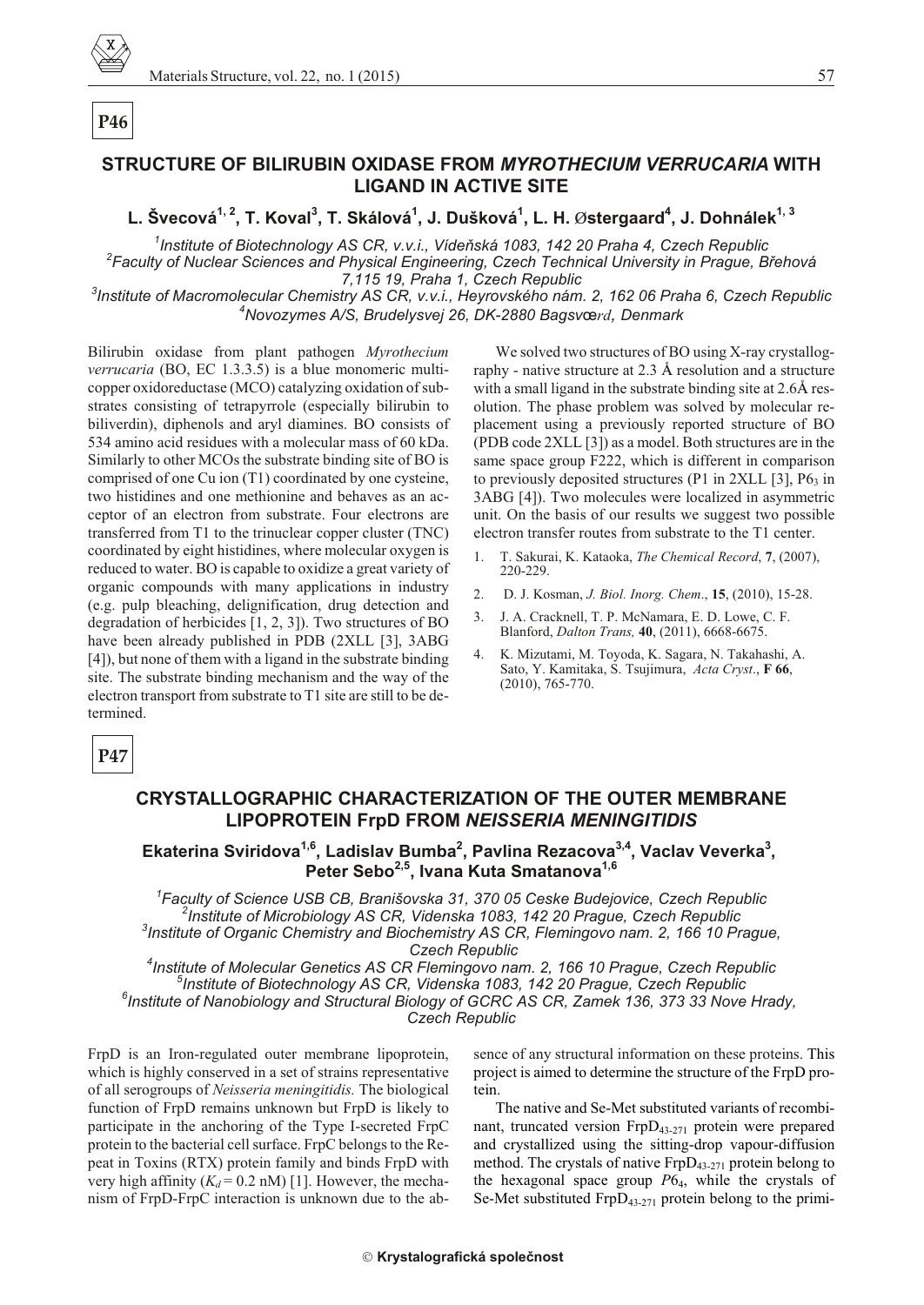

tive orthorhombic space group  $P2_12_12_1$  [2]. The crystal structures of native and SeMet labelled FrpD proteins were solved to an atomic resolution of 2.3 and 1.40 Å, respectively. The refined crysCtallographic models comprise 224 of the 229 residues with the one N-terminal and four C-terminal residues being disordered. The two refined structures are largely identical, with the coordinate root-mean-square deviation (r.m.s.d.) of 0.56 Å of over 224 aligned residues. FrpD protein displays a compact slightly concave globular shaped structure. The FrpD fold is based on three central -sheets, flanked by 3 short helices and one long C-termi-

nal -helix. Structure-based analysis was made using A

DALI (distance matrix alignment server) and PDBeFold server database search for similar three-dimensional structures using the refined model of FrpD as the target. Performed analysis indicated that FrpD fold did not contain the topology sufficiently similar to establish structural homology with other known proteins, indicating that FrpD corresponds to a novel fold.

This work was supported by the Grant Agency of the Czech Republic P207/11/0717, Ministry of Education of the Czech Republic (LC06010 and MSM6007665808) and by the Academy of Sciences of the Czech Republic (AV0Z 60870520, AV0Z50520514 and AV0Z40550506).

P48

#### STRUCTURE-FUNCTIONAL ANALYSIS OF THE HALOALKANE DEHALOGENASE DmxA FROM MARINOBACTER SP. ELB17

#### Katsiaryna Tratsiak<sup>\* 1</sup>, Tatyana Prudnikova<sup>1</sup>, Lukas Chrast<sup>2</sup>, Jiri Damborsky<sup>2</sup>, Oksana Degtjarik<sup>1</sup>, Pavlina Rezacova<sup>3,4</sup>, Radka Chaloupkova<sup>2</sup>, Michal Kuty<sup>1,5</sup> and Ivana Kuta Smatanova<sup>1,5</sup>

<sup>1</sup>University of South Bohemia in Ceske Budejovice, Faculty of Science, Branisovska 31, 370 05 České Budějovice, Czech Republic, ktratsiak@gmail.com

<sup>2</sup>Masaryk University, Faculty of Science, Brno, Czech Republic

Academy of Sciences of the Czech Republic v.v.i., Institute of Molecular Genetics, Prague, Czech Republic Academy of Sciences of the Czech Republic v.v.i., Institute of Organic Chemistry and Biochemistry, Prague, **Czech Republic** 

<sup>5</sup>Academy of Sciences of the Czech Republic, Institute of Nanobiology and Structural Biology GCRC, Nove Hrady, Czech Republic

The selected enzyme DmxA, belonging to the family of haloalkane dehalogenases (EC 3.8.1.5; HLDs), catalyzing the hydrolytic conversion of halogenated aliphatic compounds to their corresponding alcohols, was isolated from Marinobacter sp. ELB 17 (DmxA). DmxA is one of the 10 members of -hydrolases, which are already on the market for the practical use for such applications as biodegradation, biosensing, protein tagging for cell imaging and protein analysis, decontamination of warfare agents, production of optically active hydrocarbons and alcohols

DmxA is an extremoenzyme, exhibiting height enantioselectivity, however reveals the highest activity at height temperatures (the maximal activity towards 1,3-diiodopropane was detected at 55  $^{\circ}$ C and pH 9.0), what highlights it among the other HLDs.

Diffracted crystals of DmxA were refined up to the resolutions 1.45 Å. Diffraction data for DmxA were collected using Pilatus 6M-F detector at the wavelengths of 0.972  $\AA$ on the beamline ID29, at the European Synchrotron Radiation Facility (ESRF) in Grenoble (France).

Crystal of DmxA belonged to  $P2_12_12_1$  space group, with the unit-cell parameters:  $a = 43.371$ ,  $b = 78.343$ ,  $c =$ 150.51 Å;  $=$  =  $=$  90.0 and contained 2 molecules in the asymmetric unit. The structure was solved by molecu-

lar replacement with MOLREP from the CCP4 software suite by using the coordinates of Rhodococcus rhodochrous (PDB entry 4E46; 48% sequence identity for 142 residues and 63% sequence similarity).

Structurally DmxA showed the typical composition of the molecule of the other members of the superfamily of - hydrolases. The proteins have a globular shape and  $a/$ are composed of two domains: a highly conserved hydrolase main domain, which is the scaffold - like for the catalytic residues, and a smaller helical cap domain. The core domain is composed of eight - strands, within antiparallel (2). The central - sheet is flanked on both sides by - helices: four are on one side and two are on the other side of the - sheet. The second domain, the cap structure is located at the C - terminal end of the - sheet and is composed of - helices, covering the active site, which has revealed the catalytic pentad essential for their activity: Asp 105, His 273, Glu 129, Gln 40, Trp106. Presenting on the both in monomeric and dimeric form, a dimer enzyme of the a uniquely formed by the covalent disulfide through Cys 294, the homo-dimer is chosen as biological asymmetric unit.

This work is supported by the Grant Agency of the Czech Republic (P207/12/0775).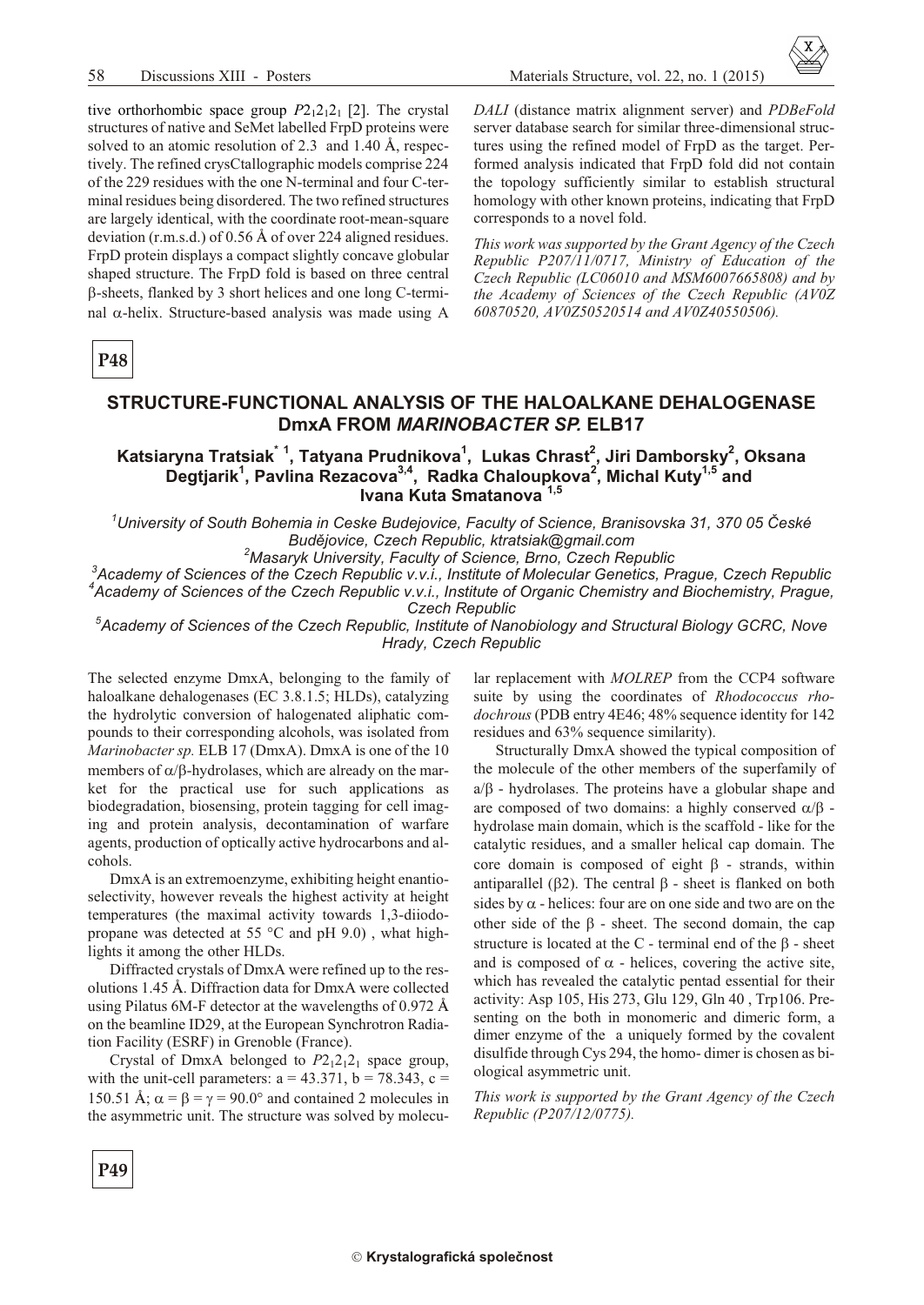# **EXPRESSION OF TOXIC RECOMBINANT PROTEINS FOR STRUCTURAL STUDIES IN THE** *E. COLI* **LEMO21(DE3) EXPRESSION SYSTEM**

#### **M. Trundová<sup>1</sup> , T. Kova¾<sup>2</sup> , P. Kolenko<sup>2</sup> , K. Fejfarová<sup>2</sup> , J. Dohnálek1, 2**

<sup>1</sup> Institute of Biotechnology AS CR, v.v.i., Vídeňská 1083, 142 20 Praha 4, Czech Republic <sup>2</sup> Institute of Macromolecular Chemistry AS CR, v.v.i., Heyrovského nám. 2, 162 06 Praha 6, Czech Republic *trundovam@ibt.cas.cz*

Recombinant DNA technology as well as heterologous expression and purification systems available today would allow us to obtain any desired protein in a sufficient amount and in an appropriate quality for detailed structure characterization. Nevertheless, production of some proteins remains still problematic. One of the major obstacles is the toxic effect of some proteins on the host expression system. A special approach is required to solve this problem and there are different possible ways how to overcome these expression difficulties in various expression systems.

The *E. coli* expression system is a well known and widely used system for heterologous protein production which has many advantages such as low cost, low time consumption, high yields of proteins, *etc*. On the other hand, problems in expression of many types of proteins are frequent. The first step is to define or estimate the character of the protein toxicity. There are several aspects which would have to be taken into account: whether the codon composition is compatible with the production system, a possible detrimental function of soluble protein over-expressed in host system or high levels of insoluble protein production leading to a significant metabolic drain for cells.

In our study we used the *E. coli* Lemo21(DE3) system to achieve and subsequently optimize expression of a toxic re combinant protein from *Legionella pneumophila*. A gene for protein designated Lpn3 has been identified in the genome of the *L. pneumophila* as 3' nucleotidase/nuclease and this protein is homologous to class I nucleases.

The gene for Lpn3 nuclease contains 882 bp and the whole protein consists of 285 amino acid residues with a molecular mass of 32 kDa. Sequence analysis shows that the first 27 amino acids of the N-terminal end of the protein represent a signal peptide, which directs the protein out of the bacterial cells and it is cleaved off during the transport.

Several vectors from the Oxford Protein Production Facility UK (OPPF-UK) were tested for optimal expression of Lpn3 nuclease in the *E. coli* Lemo21(DE3) expression system. The whole Lpn3 gene was cloned to the pOPINE vector, while the nucleotide sequence without the N-terminal signal peptide was inserted into pOPINE, pOPINMalE, pOPINDsbA, pOPINP, pOPINTolB, and pOPINS.

Successful Lpn3 expression in Lemo21 cells was achieved in the cases of pOPINMalE and pOPINP constructs, which are primarily determined for periplasmic expression of recombinant proteins. A key factor for optimization of expression conditions was determination of suitable concentration of rhamnose in the media. Optimal concentration causes complete suppression of basal expression before IPTG induction. Other important parameters were temperature and time of growth before and after inductions. All these steps were necessary to effectively tune the expression level of this difficult recombinant protein.

*This publication is supported by the project "BIOCEV – Biotechnology and Biomedicine Centre of the Academy of* Sciences and Charles University (CZ.1.05/1.1.00/02. 0109), by the Ministry of Education, Youth and Sports of *the Czech Republic (grant No. LG14009 and grant No. EE2.3.30.0029).*

# **P50**

#### **STRUCTURAL ANALYSIS OF FROG VIRUS 3 BY ELECTRON MICROSCOPY AND TOMOGRAPHY: COMPOSITION AND MORPHOLOGY OF ITS LARGE VIRION WITH INNER MEMBRANE**

# **Z. Ubiparip1\*, T. Vesely<sup>2</sup> , S. Reschova<sup>2</sup> , D. Nemecek<sup>1</sup>**

<sup>1</sup> Central European Institute of Technology, Masaryk University, Brno, CZ <sup>2</sup>National Reference Laboratory for Viral Diseases of Fish, Veterinary Research Institute, Brno, CZ *431338@mail.muni.cz\**

Nucleocytoplasmic large dsDNA viruses (NCLDV) are among the largest and most complex viruses known, with the capsid size ranging from  $200-800$  nm in diameter [1]. Here, we focused on ranaviruses  $(\sim 200 \text{ nm in diameter})$ , global pathogens with increasing importance, which exist in two infectious forms: naked capsids and enveloped virions [2]. In order to determine the structure of the two respective forms of the virus, we purified and imaged virions of the specific type of ranavirus, frog virus  $3$  (FV3), by

cryo-electron microscopy and tomography. Electron micrographs and subtomogram average showed large capsids with three distinguishable layers enclosing the electron-dense core of packaged dsDNA. The inner shell presumably corresponds to an internal membrane, the in termediate layer to a proteinous capsid shell and the outer layer to an external lipid envelope. Overall, the FV3 capsid exhibits similar morphology and structural features as related viruses from the family *Iridoviridae*, PBCV-1 and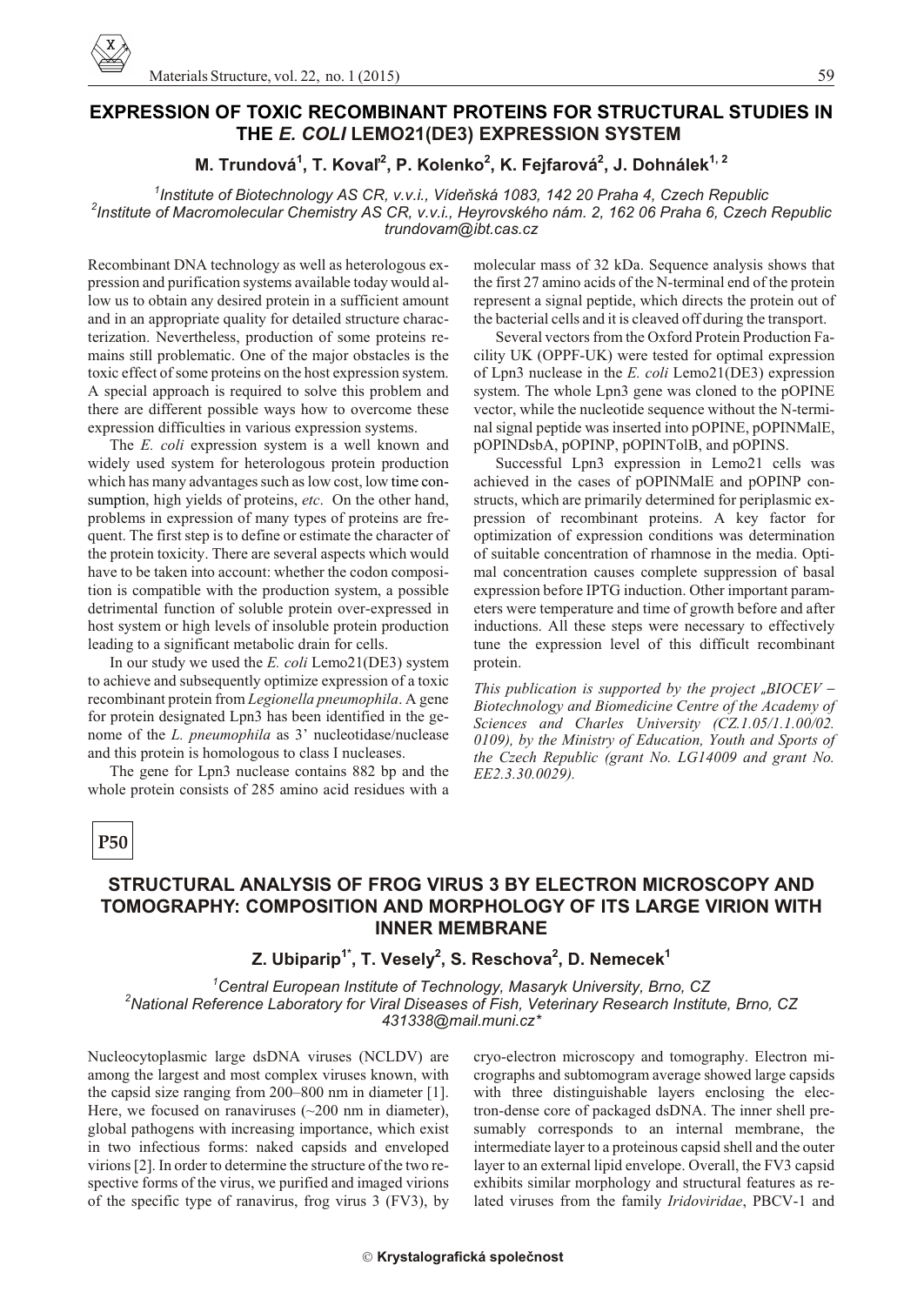CIV [3]. Subtomogram averaging of individual extracted virions was done in *Bsoft* [4] using icosahedral symmetry. The average is consistent with the single particle reconstruction and further image analysis are undertaken to identify the putative special vertex for genome ejection, specific for the naked capsid form. Next steps are directed towards determining the structural and mechanistic features of the ranavirus replication cycle and structural basis for cell entry by the enveloped virions, determining the structure of the surface glycoproteins which mediate the entrance.

$$
\bf P51
$$

#### 1. B. La Scola, et al. Science 299, (1999), 2033.

- $\overline{2}$ . V. G. Chinchar, et al. Curr. Top. Microbiol. Immunol.. 328, (2009), pp. 123-170.
- $\mathcal{E}$ C. Xiao & M. G. Rossmann, Curr. Opin. Virol., 1, (2011), pp. 101-109.
- $4.$ J. B. Heymann, et al. J. Struct. Biol., 161, (2008), pp.  $232 - 242$

This research has been supported by the Career Integration Grant (No. 618111) to DN and by the grant from Ministry of Agriculture of the Czech Republic (MZE 0002716202) to TV.

## PHASE TRANSITION APPROACH ON THE INTERPRETATION OF THE CHEMICAL OSCILLATION IN THE BELOUSOV-ZHABOTINSKY REACTION

#### Anna Zhyrova, Dalibor Štys, Renata Rychtáriková and Tomáš Náhlík

University of South Bohemia in Ceske Budejovice, Faculty of Fisheries and Protection of Waters, South Bohemian Research Centre of Aquaculture and Biodiversity of Hydrocenoses, Institute of Complex Systems, Zámek 136, 373 33 Nové Hrady, Czech Republic zhyrova@frov.jcu.cz

Actively studied over the last decades the Belousov-Zhabotinsky (BZ) reaction [1] is no lost interest in the scientific world nowadays. The BZ reaction was devised as a primitive model of citric acid cycle [2]. To the surprise of the authors, it brought about the phenomenon of chemical clock (in mixed systems) or spontaneous pattern formation (in still compartments). The distinct feature of the BZ reaction is that it possible to observe development of complex patterns in time and space by naked eye on a very convenient human time scale of dozens of seconds and space scale of several millimetres. The BZ reaction can generate up to several thousand oscillatory cycles in a closed sys-

tem, which permits studying chemical waves and patterns without constant replenishment of reactants. The sensitivity of the system to the external conditions changes make possible to investigate the change the pattern formation process in response on the modulating agent strongest factor (shape geometry in our case).

There are several hypothesis followed the target pattern propagation and wave evolution in the system [3,4], but most of them concentrate on the cascade of the chemical transformations  $[5,6]$  or process taking place in the reaction-diffusion system model [7]. Our investigation create new factors to forecast the chemical system behaviour un-



Figure 1. The wave evaluation course tracing in the tree colour channels demonstrate the reliable differences in the red colour channel. This fact allows us to suppose that along with changes in a chemical compound (have been traced by pixel) intensity time oscillation in wave shape in green and blue colour channel) examined system is leading by some other accompanied process (phase transitions).

#### Krystalografická společnost